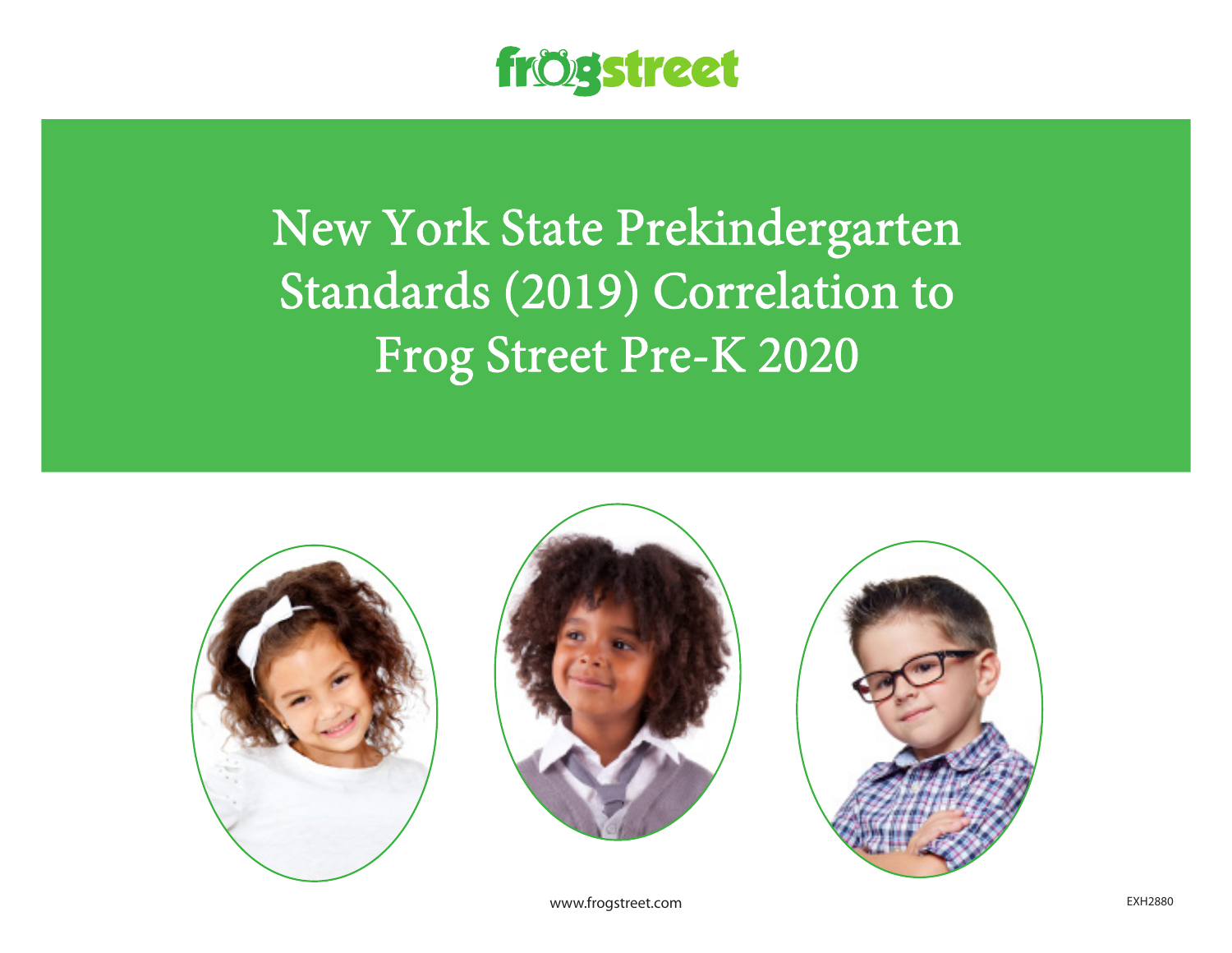## **New York State Prekindergarten Learning Standards (2019)**

## **Correlation to Frog Street Pre-K 2020**

| <b>New York State Prekindergarten Learning Standards</b>         | Frog Street Pre-K 2020 Teacher Guide Page References                                                                              |
|------------------------------------------------------------------|-----------------------------------------------------------------------------------------------------------------------------------|
|                                                                  | <b>APPROACHES TO LEARNING</b>                                                                                                     |
| <b>Play and Engagement in Learning</b>                           |                                                                                                                                   |
|                                                                  | PK.AL.1 Actively engages in play as a means of exploration and learning                                                           |
| PK.AL1a. Interacts with a variety of materials and peers through | <b>Conscious Discipline®</b> strategies are addressed daily during                                                                |
| play                                                             | the UNITE portion of the Greeting Circle (pages 12, 38, 64, 90                                                                    |
| PK.AL1b. Participates in multiple play activities with same      | in each Teacher's Guide) as well as the CONNECT portion of                                                                        |
| material                                                         | the Greeting Circle (pages 13, 39, 65, 91 in each Teacher's                                                                       |
| PK.AL1c. Engages in pretend and imaginative play – testing       | Guide) to provide guidance to children to develop problem-                                                                        |
| theories, acting out imagination                                 | solving strategies and interactions with peers and adults.                                                                        |
| PK.AL1d. Self-selects play activity and demonstrates             | Children have opportunities to practices these skills during the                                                                  |
| spontaneity                                                      | Pretend and Learn Centers as well as others in the Weekly                                                                         |
| PK.AL1e. Uses "trial and error" method to figure out a task,     | Practice Centers as they collaborate with their peers.                                                                            |
| problem, etc.                                                    |                                                                                                                                   |
| PK.AL1f. Demonstrates awareness of connections between           | TG1: 11, 24, 91, 95 TG2: 10, 11, 37, 62, 87, 95, 99, 101 TG3:<br>10, 11, 43, 75 TG4: 37, 41, 43, 61 TG5: 9, 11, 19, 24-25, 38, 63 |
| prior and new knowledge                                          | TG6: 35, 87 TG7: 8, 9, 61, 88 TG8: 9, 10, 87 TG9: 51, 89, 95,                                                                     |
|                                                                  | 102-103                                                                                                                           |
|                                                                  |                                                                                                                                   |
|                                                                  | <b>Conscious Discipline® Manual: 113-115</b>                                                                                      |
|                                                                  | Welcome Guide: 46, 83                                                                                                             |
| PK.AL.2 Actively engages in problem solving                      |                                                                                                                                   |
| PK.AL.2a. Identifies a problem and tries to solve it             | TG1: 42, 50, 87, 97, 102 TG2: 9, 11, 24, 35, 43, 47, 61, 69, 76,                                                                  |
| independently                                                    | 102 TG3: 9, 36, 42, 44, 50, 76, 89, 94, 97, 99, 102 TG4: 17, 21,                                                                  |
| PK.AL.2b. Attempts multiple ways to solve a problem              | 45, 62, 73, 76-77, 93, 95, 102 TG5: 24, 37, 50, 63, 69, 76, 89, 93,                                                               |
| PK.AL.2c. Communicates more than one solution to a problem       | 95, 98, 102 TG6: 11, 17, 24, 50, 76, 89, 97 TG7: 19, 24, 76, 87, 97                                                               |
| PK.AL.2d. Engages with peers and adults to solve problems        | TG8: 11, 24, 50, 63, 87, 102 TG9: 24, 50, 87, 89, 102                                                                             |
| <b>Creativity and Imagination</b>                                |                                                                                                                                   |
|                                                                  | PK.A.3. Approaches tasks and problems with creativity, imagination and/or willingness to try new experiences                      |
| PK.AL.3a. Uses materials/props in novel ways to represent        | The daily Music and Movement activities allow children to                                                                         |
| ideas, characters and objects                                    | demonstrate creativity, imagination, and inventiveness. Pretend                                                                   |
| PK.AL.3b. Identifies new or additional materials to complete     | and Learn, Gross Motor, Construction, and Creativity Practice                                                                     |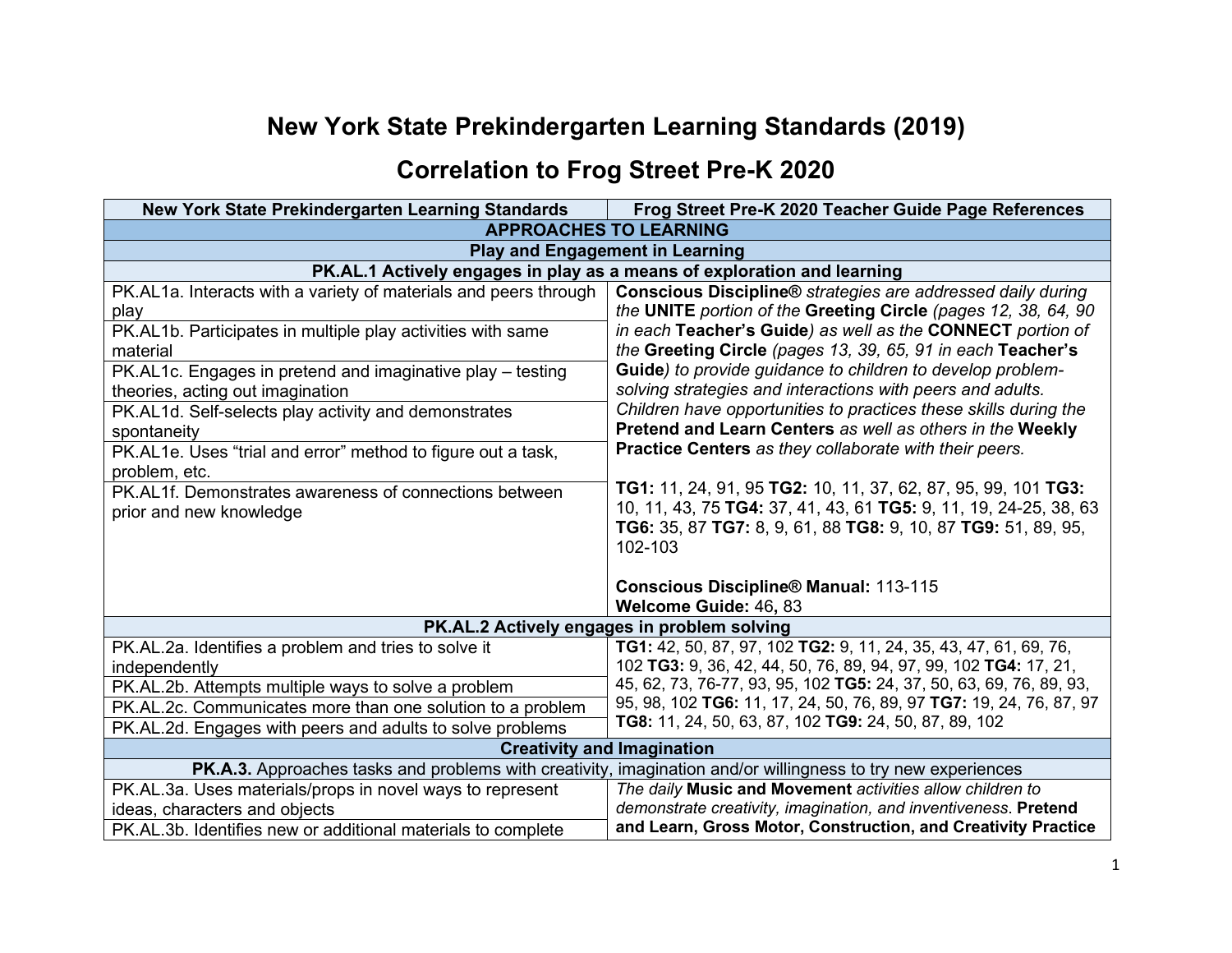| a task<br>PK.AL.3c. Experiments to further knowledge<br>PK.AL.3d. Seeks additional clarity to further understanding<br>PK.AL.3e. Demonstrates innovative thinking                                                                                                                                                                                                                                                                                                              | Centers invite children to use their own creativity and imagination<br>to recreate experiences/ideas, further knowledge and<br>understanding.<br><b>TG1:</b> 9, 35, 89, 91 <b>TG2:</b> 9, 10, 11, 21, 24, 35, 36, 37, 61, 62, 63,<br>74, 76 TG3: 9, 10, 22, 36, 48, 61, 67, 87, 88 TG4: 8, 9, 35, 61, 97<br>TG5: 24, 50,67, 69, 76, 87, 88, 99, 101 TG6: 24, 11, 60, 63, 76, 89<br>TG7: 8, 24, 71, 76, 86, 89, 102 TG8: 24, 63, 89, 93 TG9: 15, 24,                                                                                                                                                                                                                                                                                                                                                                                                                   |
|--------------------------------------------------------------------------------------------------------------------------------------------------------------------------------------------------------------------------------------------------------------------------------------------------------------------------------------------------------------------------------------------------------------------------------------------------------------------------------|-----------------------------------------------------------------------------------------------------------------------------------------------------------------------------------------------------------------------------------------------------------------------------------------------------------------------------------------------------------------------------------------------------------------------------------------------------------------------------------------------------------------------------------------------------------------------------------------------------------------------------------------------------------------------------------------------------------------------------------------------------------------------------------------------------------------------------------------------------------------------|
| <b>Curiosity and Initiative</b>                                                                                                                                                                                                                                                                                                                                                                                                                                                | 36, 50, 102                                                                                                                                                                                                                                                                                                                                                                                                                                                                                                                                                                                                                                                                                                                                                                                                                                                           |
| PK.AL.4. Exhibits curiosity, interest, and willingness to learn new things and have new experiences                                                                                                                                                                                                                                                                                                                                                                            |                                                                                                                                                                                                                                                                                                                                                                                                                                                                                                                                                                                                                                                                                                                                                                                                                                                                       |
| PK.AL.4a. Asks questions using who, what, how, why, when,<br>where, what if<br>PK.AL.4b. Expresses an interest in learning about and<br>discussing a growing range of ideas<br>PK.AL.4c. Actively explores how things in the world work<br>PK.AL.4d. Investigates areas of interest<br>PK.AL.4e. Takes objects and materials apart and attempts to<br>reassemble them (e.g., puzzles, models, nuts and bolts)<br>PK.AL.4f. Willingly engages in new experiences and activities | Children have numerous opportunities to use a variety of strategies<br>to investigate and explore the world around them as they develop<br>skills in Math Small Group lessons, STEAM activities, and<br>Practice Centers (Math, Science, and Construction).<br>TG1: 10, 11, 23, 24-25, 36, 37, 50-51, 76-77, 87, 102-103 TG2:<br>10, 11, 24-25, 35, 37, 43, 50-51, 63, 76-77, 89, 102-103 TG3: 10,<br>11, 24-25, 35, 36, 37, 50-51, 63, 76-77, 89, 102-103 TG4: 24-25,<br>35, 37, 50-51, 61, 62, 63, 76-77, 87, 89, 102-103 TG5: 9, 11, 17,<br>24-25, 35, 37, 49, 50-51, 62, 63, 76-77, 87, 89, 102-103 TG6: 24-<br>25, 35, 37, 44, 50-51, 61, 70, 76-77, 87, 89, 95 TG7: 11, 24- 25,<br>50-51, 63, 76-77, 89, 91, 102-103 TG8: 9, 11, 24-25, 37, 50-51, 63,<br>76-77, 89, 100, 101, 102-103 TG9: 9, 11, 23, 24-25, 35, 37, 50-51,<br>61, 63, 76-77, 89, 97, 102- 103 |
| <b>Persistence</b>                                                                                                                                                                                                                                                                                                                                                                                                                                                             |                                                                                                                                                                                                                                                                                                                                                                                                                                                                                                                                                                                                                                                                                                                                                                                                                                                                       |
| PK.AL.5. Demonstrates persistence.                                                                                                                                                                                                                                                                                                                                                                                                                                             |                                                                                                                                                                                                                                                                                                                                                                                                                                                                                                                                                                                                                                                                                                                                                                                                                                                                       |
| PK.AL.5a. Maintains focus on a task<br>PK.AL.5b. Seeks assistance when the next step seems unclear<br>or appears too difficult<br>PK.AL.5c. Modifies strategies used to complete a task                                                                                                                                                                                                                                                                                        | TG1: 14, 16, 18, 24-25, 40, 50, 70, 77, 78, 92, 103 TG2: 25, 35,<br>50-51, 63, 68, 74, 76-77, 87, 94, 102-103 TG3: 16, 22-23, 24-25,<br>35, 45, 51, 68, 70-71, 77, 95, 97, 102-103 TG4: 16, 19, 24-25, 44-<br>45, 50-51, 63, 70-71, 76-77, 100-101, 102-103 TG5: 17, 24-25, 40,<br>44, 49, 50-51, 74-75, 76-77, 97, 99, 101, 102-103 TG6: 11, 15, 17,<br>24-25, 40, 46, 50-51, 63, 66, 76-77, 92, 96 TG7: 24-25, 45, 50-51,<br>63, 71, 77, 97, 100-101, 102-103 TG8: 18-19, 23, 24-25, 37, 42,<br>44-45, 50-51, 71, 96, 102-103 TG9: 18-19, 20, 24-25, 44-45, 50-<br>51, 70, 76-77, 94, 97, 101, 102-103<br><b>Welcome Guide: 21</b>                                                                                                                                                                                                                                  |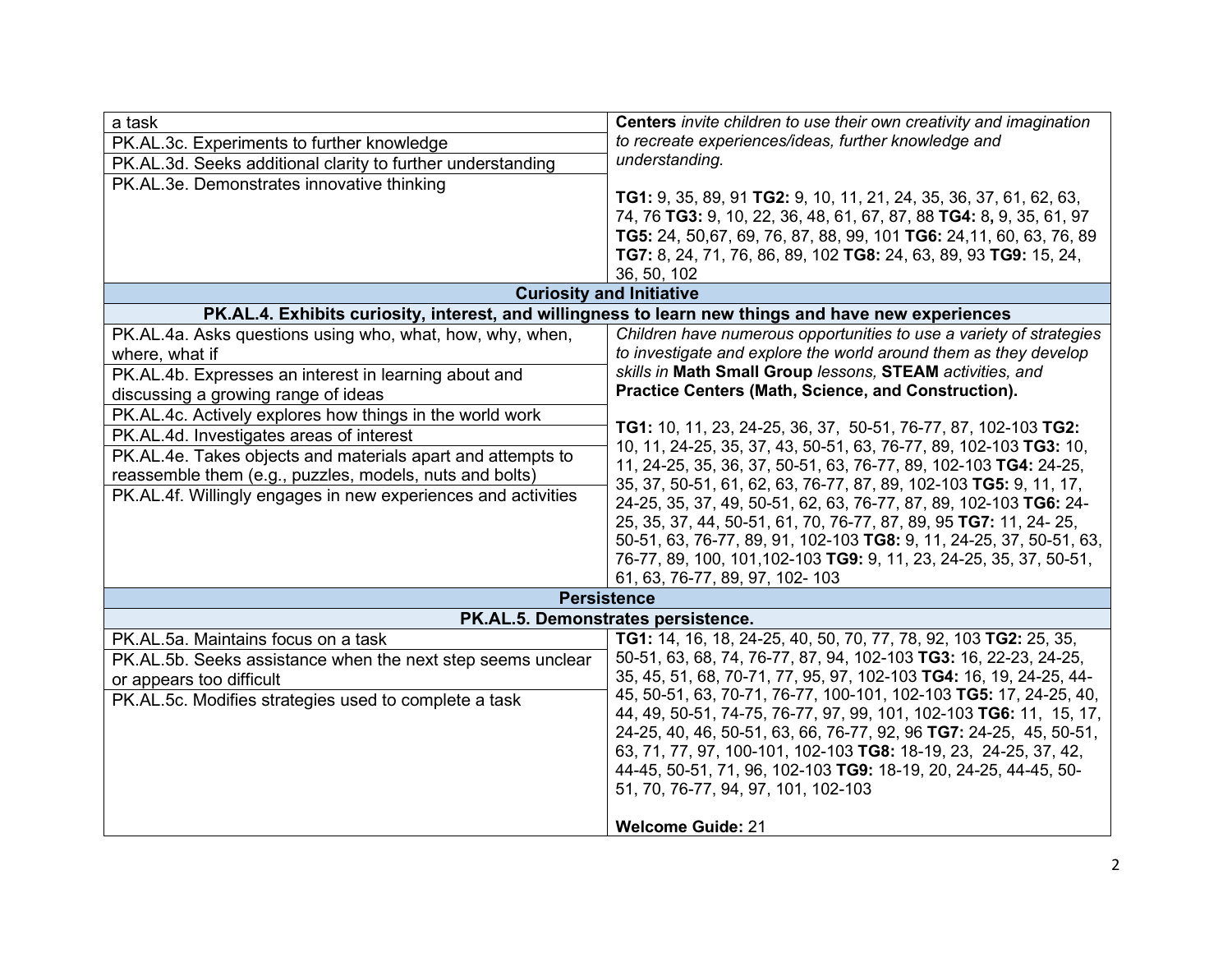| PHYSICAL DEVELOPMENT AND HEALTH                                                           |                                                                    |
|-------------------------------------------------------------------------------------------|--------------------------------------------------------------------|
|                                                                                           | <b>Physical Development</b>                                        |
| PK.PDH.1. Uses senses to assist and guide learning.                                       |                                                                    |
| PK.PDH.1a. Identifies sights, smells, sounds, tastes and                                  | TG2: 50 TG3: 24, 37 TG4: 24, 50, 96, 97 TG5: 102 TG6: 11,          |
| textures                                                                                  | 19, 37 TG7: 11 TG8: 88 TG9: 76                                     |
| PK.PDH.1b. Compares and contrasts different sights, smells,                               |                                                                    |
| sounds, tastes, and textures                                                              |                                                                    |
| PK.PDH.1c. Communicates to discuss sights, smells, sounds,                                |                                                                    |
| tastes, and textures                                                                      |                                                                    |
|                                                                                           | PK.PDH.2. Uses sensory information to plan and carry out movements |
| PK.PDH.2a. Demonstrates appropriate body awareness when                                   | TG1: 35, 49, 65, 72 TG2: 50, 61, 63, 88 TG3: 24, 35, 37, 49, 87    |
| moving in different spaces (i.e., aware of their own body)                                | TG4: 12, 50 TG5: 102 TG6: 9, 12, 16, 37, 89 TG7: 35, 37, 62,       |
| PK.PDH.2b. Exhibits appropriate body movements when                                       | 89 TG8: 10, 36, 37, 41, 62, 88 TG9: 37, 89                         |
| carrying out a task                                                                       |                                                                    |
| PK.PDH.2c. Demonstrates awareness of spatial boundaries and                               |                                                                    |
| the ability to work within them (i.e., aware of the things around                         |                                                                    |
| them)                                                                                     |                                                                    |
| PK.PDH.3. Demonstrates coordination and control of large muscles                          |                                                                    |
| PK.PDH.3a. Displays an upright posture when standing or                                   | TG1: 35, 37, 61, 93 TG2: 37, 63, 88 TG3: 11, 63, 64, 87, 88,       |
| seated                                                                                    | 89, 93 TG4: 10, 37, 63 TG5: 41, 62, 69, 87 TG6: 9, 11, 38, 89      |
| PK.PDH.3b. Maintains balance during sitting, standing, and                                | TG7: 35, 37, 89 TG8: 11, 35, 37, 88, 93 TG9: 61, 62, 88, 89        |
| movement activities                                                                       |                                                                    |
| PK.PDH.3c. Runs, jumps, walks in a straight line, and hops on                             |                                                                    |
| one foot                                                                                  |                                                                    |
| PK.PDH.3d. Navigates stairs using alternating feet                                        |                                                                    |
| PK.PDH.3e. Puts on age appropriate clothing items, such as                                | TG1: 11, 15, 37, 41, 64, 67, 93 TG2: 14 TG4: 10, 15, 39, 67        |
| shirts, jackets, pants, shoes, etc.                                                       | TG5: 39, 62, 63, 69, 87, 89, 93 TG6: 9, 15, 23, 37, 61, 65 TG7:    |
|                                                                                           | 11, 35, 37, 63, 89 TG8: 10, 15, 35, 93 TG9: 41, 61, 62, 89, 93     |
| PK.PDH.4. Combines a sequence of large motor skills with and without the use of equipment |                                                                    |
| PK.PDH.4a. Navigates age appropriate playground equipment                                 | TG1: 35, 61, 93 TG2: 27, 63, 88, 89 TG3: 11, 63, 64, 87, 88,       |
| PK.PDH.4b. Explores, practices, and performs skill sets (e.g.,                            | 89, 90, 91, 93, 97, 100, 104 TG4: 10, 37, 63, 75, 89, 90 TG5:      |
| throwing, pushing, pulling, catching, balancing, etc.)                                    | 41, 62, 67, 69, 87 TG6: 9, 11, 37, 38, 89 TG7: 35, 37, 39, 46,     |
| PK.PDH.4c. Participates in a series of large motor movements                              | 63, 67, 89 TG8: 11, 35, 37, 93 TG9: 11, 61, 62, 88, 89             |
| or activities (e.g., dancing, pedaling, following the leader,                             |                                                                    |
| participating in games/sports)                                                            |                                                                    |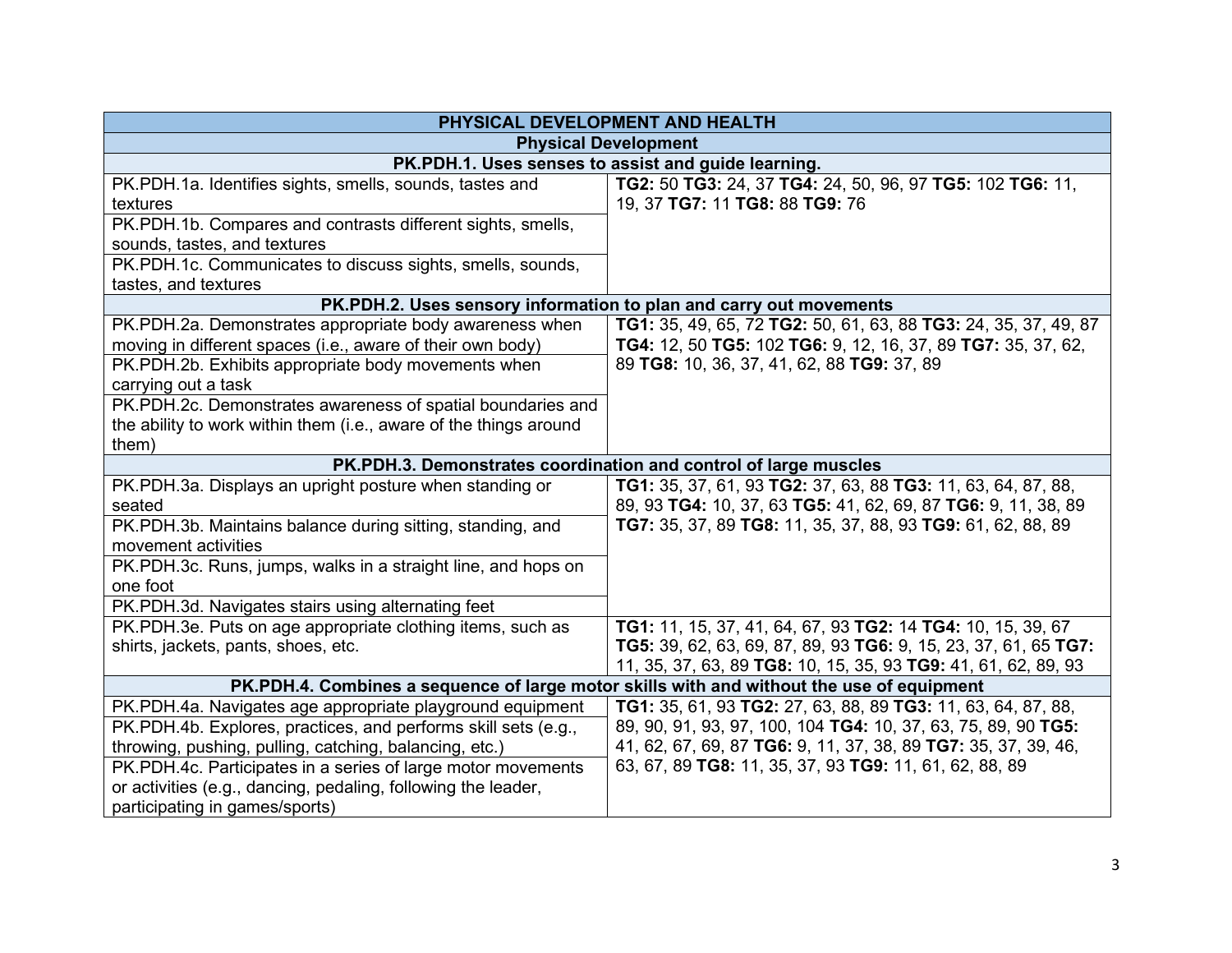| PK.PDH.5. Demonstrates eye-hand coordination and fine motor skills                               |                                                                                                                              |  |
|--------------------------------------------------------------------------------------------------|------------------------------------------------------------------------------------------------------------------------------|--|
| PK.PDH.5a. Demonstrates ability to use fine motor skills (e.g.,                                  | TG1: 8, 9, 37, 60, 63, 92, 101 TG2: 10, 37, 63, 87 TG3: 9, 35,                                                               |  |
| engages in finger plays, uses materials such as pencils, paint                                   | 37, 49, 61, 62, 89 TG4: 8, 35, 36, 62, 73, 87, 88, 89, 99 TG5: 9,                                                            |  |
| brushes, eating utensils and blunt scissors effectively)                                         | 10, 35, 36, 37, 61, 62, 89 TG6: 10, 35, 36, 61, 62, 73, 87, 88, 89                                                           |  |
| PK.PDH.5b. Manipulates small objects with ease (e.g., fts                                        | TG7: 10, 11, 35, 61, 62, 87, 88 TG8: 9, 10, 35, 36, 61, 62, 87,                                                              |  |
| objects into holes, strings wooden beads, stacks mini blocks,                                    | 88 TG9: 9, 10, 11, 35, 61, 63, 87                                                                                            |  |
| uses geo boards, etc.)                                                                           |                                                                                                                              |  |
| PK.PHD.5c. Uses buttons, zippers, snaps, hooks, and tape                                         |                                                                                                                              |  |
| successfully                                                                                     |                                                                                                                              |  |
|                                                                                                  | <b>Physical Fitness</b>                                                                                                      |  |
|                                                                                                  | PK.PDH.6. Engages in a variety of physical fitness activities                                                                |  |
| PK.PDH.6a. Engages in rigorous large motor activities (e.g.,                                     | <b>Weekly Practice Centers include Outdoor Activities related</b>                                                            |  |
| marching, hopping, running, jumping, dancing) in increasingly                                    | to each thematic unit that engage children in activities to                                                                  |  |
| longer periods of time as skill and endurance develops                                           | promote endurance, balance, and flexibility. Theme 3: Safe,                                                                  |  |
| PK.PDH.6b. Participates in activities designed to strengthen                                     | Healthy Me focuses on the benefits of physical activity and                                                                  |  |
| major muscle groups                                                                              | nutrition to help the body grow.                                                                                             |  |
| PK.PDH.6c. Participates in activities to promote balance and                                     |                                                                                                                              |  |
| flexibility                                                                                      | TG1: 35, 37, 61, 93 TG2: 37, 63, 88 TG3: 11, 63, 64, 87, 88,                                                                 |  |
|                                                                                                  | 89, 93 TG4: 10, 37, 63 TG5: 41, 62, 69, 87 TG6: 9, 11, 38, 89<br>TG7: 35, 37, 89 TG8: 11, 35, 37, 88, 93 TG9: 61, 62, 88, 89 |  |
|                                                                                                  |                                                                                                                              |  |
| <b>Physical Health and Well-Being</b><br>PK.PDH.7. Demonstrates personal care and hygiene skills |                                                                                                                              |  |
| PK.PDH.7a. Demonstrates growing independence in using                                            | Children are encouraged to independently complete personal care                                                              |  |
| personal hygiene skills (e.g., washing hands, brushing teeth,                                    | tasks (e.g., toileting, teeth-brushing, hand-washing, dressing etc.).                                                        |  |
| toileting, etc.)                                                                                 | throughout all the Frog Street Pre-K themes. Theme 3: Safe,                                                                  |  |
| PK.PDH.7b. Exhibits self-help skills when dressing, cleaning up,                                 | Healthy, and Helpful Me engages children in activities to learn                                                              |  |
| participating in meals, etc.                                                                     | independence in their personal care.                                                                                         |  |
| PK.PDH.7c. Recognizes and communicates the need to use the                                       |                                                                                                                              |  |
| restroom or when experiencing symptoms of hunger or illness                                      | TG1: 44, 69 TG3: 11, 12, 17                                                                                                  |  |
| PK.PDH.8. Demonstrates awareness and understanding of healthy habits.                            |                                                                                                                              |  |
| PK.PDH.8a. Recognizes the importance of good nutrition,                                          | Theme 3: Safe, Healthy, Helpful Me engages children in activities                                                            |  |
| water, rest and sleep to be healthy                                                              | to promote nutritious/healthy eating and healthy bodies.                                                                     |  |
| PK.PDH.8b. Demonstrates ways to self-soothe during times of                                      |                                                                                                                              |  |
| stress                                                                                           | TG1: 11, 16 TG3: 55, 61, 62, 68, 69, 70, 71, 72, 73, 78 TG8: 44                                                              |  |
| PK.PDH.8c. Talks about food choices in relationship to personal                                  |                                                                                                                              |  |
| allergies and overall health                                                                     |                                                                                                                              |  |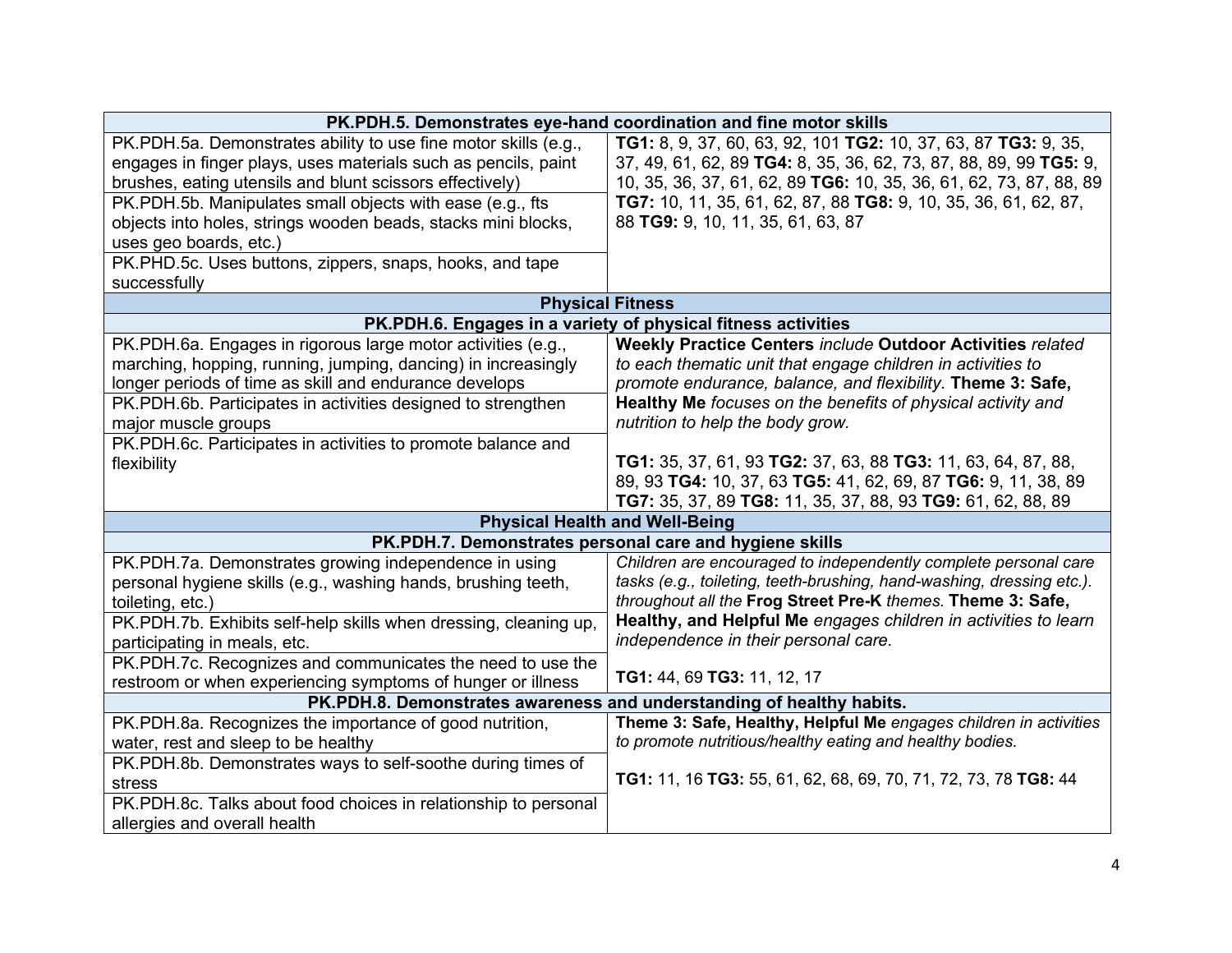| PK.PDH.8d. Relates healthy behaviors to good personal health       |                                                                    |
|--------------------------------------------------------------------|--------------------------------------------------------------------|
| (e.g., eating a balanced diet, exercising)                         |                                                                    |
| <b>Physical Safety</b>                                             |                                                                    |
|                                                                    | PK.PDH.9. Demonstrates awareness and understanding of safety rules |
| PK.PDH.9a. Verbalizes and demonstrates safety rules (e.g.,         | Theme 3, Safe, Healthy, Helpful Me, Week1: Community               |
| bus safety, holding an adult's hand when walking on sidewalks      | Workers and Week 4: Active Me focus on those who can help          |
| or near a street)                                                  | keep children well and safe.                                       |
| PK.PDH.9b. Understands and communicates that some                  |                                                                    |
| practices could be unsafe (e.g., playing with matches, playing     | TG1: 39, 49, 69, 89 TG2: 11 TG3: 10, 11, 15, 17, 19, 22, 23        |
| near a busy street, not wearing a bike helmet)                     | TG7: 95 TG9: 36, 41, 42, 88                                        |
| PK.PDH.9c. Participates in fire evacuation drills, understands     |                                                                    |
| what the alarm bell is and the need to go to a safe location, etc. |                                                                    |
| PK.PDH.9d. Explains how to get help in emergency situations        |                                                                    |
| (e.g., communicates their guardian's name and phone number)        |                                                                    |
| <b>SOCIAL AND EMOTIONAL LEARNING</b>                               |                                                                    |
|                                                                    | <b>Self-Awareness and Self-Management Skills</b>                   |
|                                                                    | PK.SEL.1. Regulates responses to needs, feelings and events        |
| PK.SEL.1a. Expresses feelings, needs, opinions and desires in      | TG1: 86, 89, 94-95 TG2: 13, 39, 65, 91 TG3: 13, 39, 65, 91 TG4:    |
| a way that is appropriate to the situation                         | 91 TG5: 39, 65, 91 TG6: 13, 39, 65, 91 TG7: 13, 39, 65, 91 TG8:    |
| PK.SEL.1b. Appropriately names types of emotions (e.g.,            | 13, 39, 65, 91 TG9: 13, 39, 65, 91                                 |
| happy, excited, sad) and associates them with different words      |                                                                    |
| and behaviors                                                      | <b>Welcome Guide: 46</b>                                           |
|                                                                    | Resources: Conscious Discipline® Manual                            |
| PK.SEL.1c. Demonstrates an ability to independently modify         | Conscious Discipline ® specifically guides children in being       |
| behavior in different situations                                   | successful in their social and emotional endeavors during each     |
|                                                                    | day. The Greeting Circle focuses on using problem-solving          |
|                                                                    | strategies in socially acceptable ways daily.                      |
|                                                                    | TG1: 86, 87, 88, 89, 90, 91, 95 TG2: 13, 39, 65, 91 TG3: 13, 21,   |
|                                                                    | 39, 65, 91 TG4: 90, 91 TG5: 13, 39, 65, 91 TG6: 13, 39, 65, 91     |
|                                                                    | TG7: 13, 39, 65, 91 TG8: 13, 39, 65, 91, 103 TG9: 13, 39, 65, 91,  |
|                                                                    | 95                                                                 |
|                                                                    |                                                                    |
|                                                                    | <b>Welcome Guide: 46</b>                                           |
|                                                                    | Resources: Conscious Discipline® Manual                            |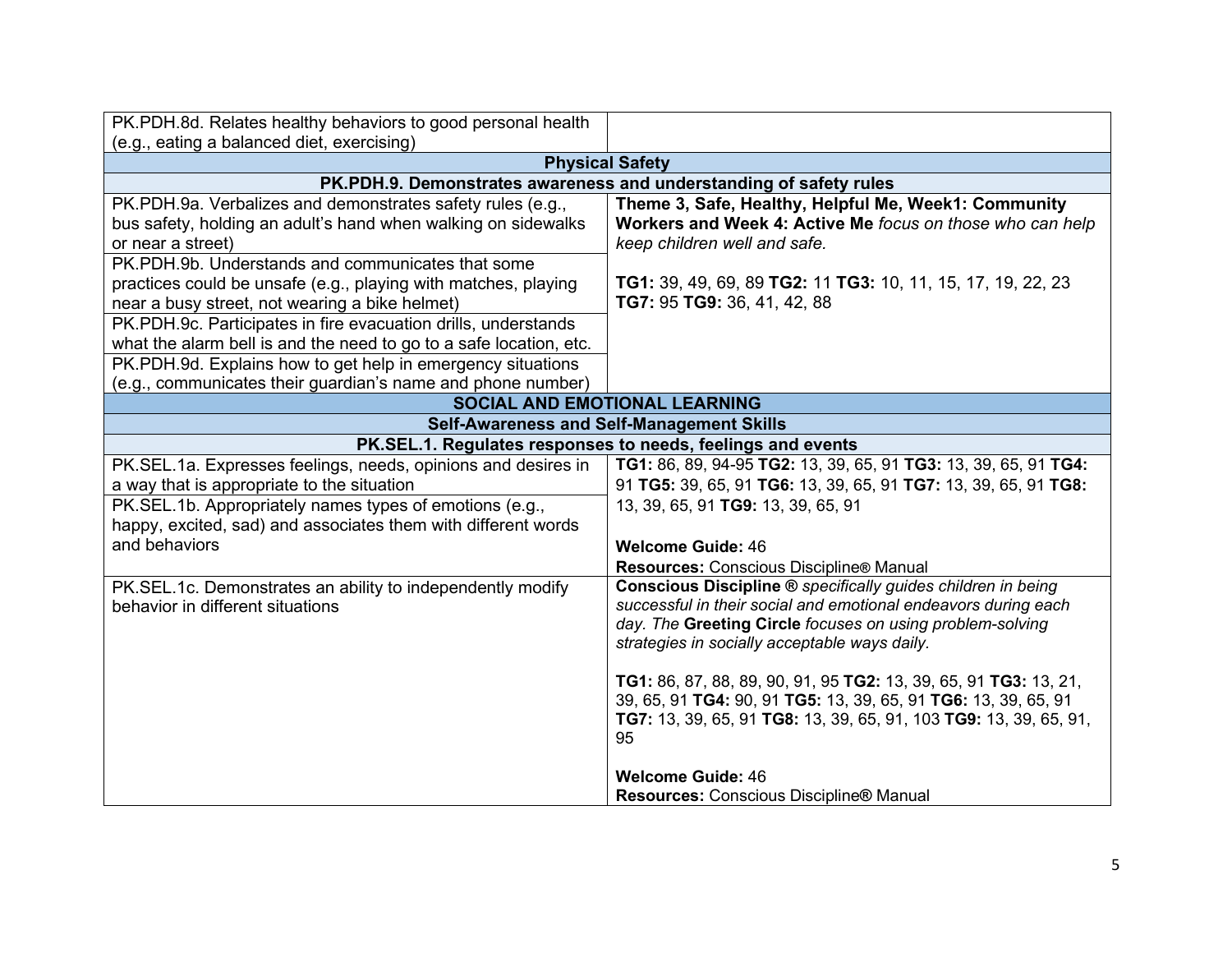|                                                                                        | PK.SEL.2. Recognizes self as an individual having unique abilities, characteristics, feelings and interests                         |
|----------------------------------------------------------------------------------------|-------------------------------------------------------------------------------------------------------------------------------------|
| PK.SEL.2a. Describes self, using several different                                     | TG1: 12, 44, 64 TG2: 65 TG3: 13, 41 TG5: 95 TG8: 71                                                                                 |
| characteristics                                                                        |                                                                                                                                     |
| PK.SEL.2b. Identifies self as being part of a family and identifies                    | Conscious Discipline® strategies introduced each day in                                                                             |
| being connected to at least one significant adult                                      | the Greeting Circle engage children in activities to develop a                                                                      |
|                                                                                        | sense of belonging to the preschool classroom. Theme 1,                                                                             |
|                                                                                        | My School and Me, Week 1: My School and Theme 2: My                                                                                 |
|                                                                                        | Family, Week 1: My Family and Week 2: My Relatives                                                                                  |
|                                                                                        | address groups with which children can identify.                                                                                    |
|                                                                                        | <b>TG1:</b> 12, 13, 38, 64, 89, 90 <b>TG2:</b> 12, 13, 38, 39, 64, 65, 90,                                                          |
|                                                                                        | 91 TG3: 12, 13, 37, 38, 39, 64, 65, 90, 91 TG4: 12, 13, 38,                                                                         |
|                                                                                        | 64, 65, 90 TG5: 12, 38, 39, 64, 65, 90, 91 TG6: 12, 13, 38,                                                                         |
|                                                                                        | 39, 64, 65, 90, 91 TG7: 13, 39, 65, 91 TG8: 13, 39, 65, 91                                                                          |
|                                                                                        | TG9: 13, 39, 65, 91                                                                                                                 |
| PK.SEL.2c. Demonstrates knowledge of own uniqueness (e.g.,                             | TG1: 12, 44, 64 TG2: 65 TG3: 13, 41 TG5: 95 TG8: 71                                                                                 |
| talent, interests, preferences, gender, culture, etc.)                                 |                                                                                                                                     |
| PK.SEL.2d. Exhibits self-confidence by attempting new tasks                            | TG1: 9, 50, 52 TG2: 9, 10, 36, 65, 87, 88, 91 TG3: 8, 13 TG5:                                                                       |
| independent of prompting or reinforcement                                              | 24, 50, 76, 90, 97, 99, 101 TG6: 24, 73, 76 TG7: 9, 24, 76, 86,                                                                     |
|                                                                                        | 102 TG8: 24, 63, 89 TG9: 17, 21, 24, 50, 86, 89, 94, 98, 102                                                                        |
| PK.SEL.2e. Identifies the range of feelings one experiences                            | TG1: 86, 87, 88, 89, 95 TG2: 13, 39, 65, 91 TG3: 13, 21, 39, 65,<br>91 TG4: 91 TG5: 13, 39, 65, 91 TG6: 13, 39, 65, 91 TG7: 13, 39, |
| over time and that feelings can change                                                 | 65, 91 TG8: 13, 39, 65, 91 TG9: 13, 39, 65, 91, 95                                                                                  |
| PK.SEL.2f. Identifies likes and dislikes, needs and wants,<br>strengths and challenges |                                                                                                                                     |
|                                                                                        | <b>Welcome Guide: 46</b>                                                                                                            |
|                                                                                        | Resources: Conscious Discipline Manual®                                                                                             |
| PK.SEL.2g. Exhibits confidence and pride in home language                              | Cultural Responsiveness reminders are embedded across all                                                                           |
| and culture                                                                            | content areas of the curriculum. Opportunities to explore events,                                                                   |
|                                                                                        | celebrations, and holidays of the local community and various                                                                       |
|                                                                                        | cultures are encouraged in each theme so that children can                                                                          |
|                                                                                        | express pride and confidence in their own culture. Frog Street<br>Pre-K Welcome Guide: Foundations for Implementation Guide         |
|                                                                                        | encourages teachers to be inclusive and culturally responsive as a                                                                  |
|                                                                                        | habit of mind to all. (pages 94-95)                                                                                                 |
|                                                                                        |                                                                                                                                     |
|                                                                                        | TG1: 13 TG2: 11, 16, 17, 34, 35 TG3: 22, 34, 62, 69, 88 TG4: 9,                                                                     |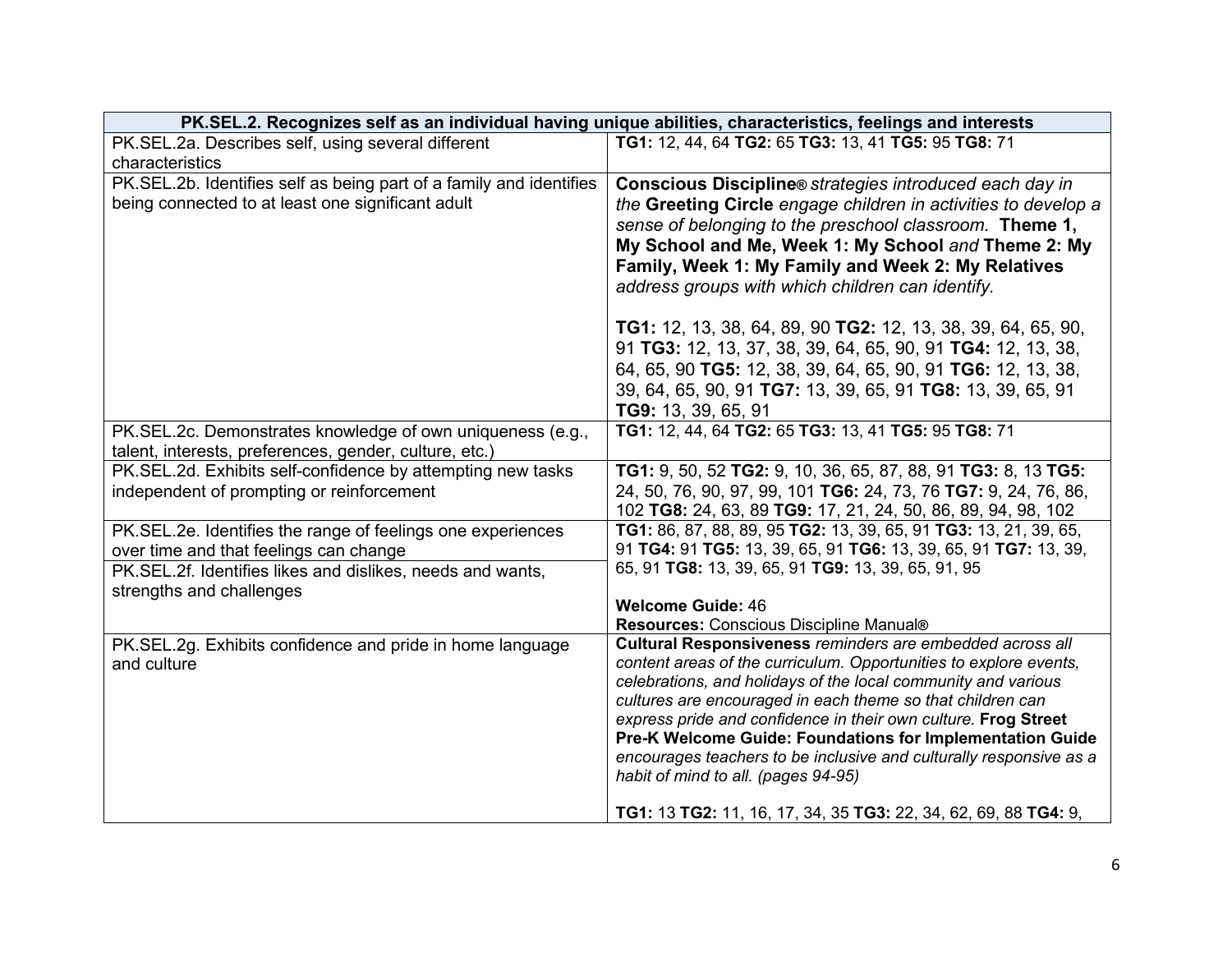|                                                               | 17, 71 TG5: 38, 75 TG6: 35 TG8: 44 TG9: 95                                                                                                  |
|---------------------------------------------------------------|---------------------------------------------------------------------------------------------------------------------------------------------|
|                                                               | Social Awareness and Relationships with Others                                                                                              |
|                                                               | PK.SEL.3. Demonstrates and continues to develop positive relationships with significant adults (primary caregivers,                         |
|                                                               | teachers, and other familiar adults)                                                                                                        |
| PK.SEL.3a. Interacts with significant adults                  | TG1: 39 TG2: 38 TG3: 21 TG4: 47 TG8: 42                                                                                                     |
|                                                               |                                                                                                                                             |
|                                                               | <b>Welcome Guide: 35</b>                                                                                                                    |
| PK.SEL.3b. Seeks guidance from primary caregivers, teachers   | TG1: 42, 50, 87, 97, 102 TG2: 9, 11, 24, 35, 43, 47, 61, 69, 76,                                                                            |
| and other familiar adults                                     | 102 TG3: 9, 36, 42, 44, 50, 76, 89, 94, 97, 99, 102 TG4: 17, 21,                                                                            |
|                                                               | 45, 62, 73, 76-77, 93, 95, 102 TG5: 24, 37, 50, 63, 69, 76, 89, 93,                                                                         |
|                                                               | 95, 98, 102 TG6: 11, 17, 24, 50, 76, 89, 97 TG7: 19, 24, 76, 87, 97                                                                         |
| PK.SEL.3c. Transitions into unfamiliar setting with the       | TG8: 11, 24, 50, 63, 87, 102 TG9: 24, 50, 87, 89, 102<br>TG1: 51, 102 TG2: 95 TG4: 76, 100 TG5: 72, 75, 97 TG5: 72, 75,                     |
| assistance of familiar adults                                 | 97                                                                                                                                          |
|                                                               | PK.SEL.4. Develops positive relationships with their peers                                                                                  |
| PK.SEL.4a. Approaches children already engaged in play        | Conscious Discipline <sup>®</sup> specifically guides children in being                                                                     |
| PK.SEL.4b. Interacts with other children (e.g., in play,      | successful in their social and emotional endeavors throughout the                                                                           |
| conversation, etc.)                                           | day. The CONNECT portion of the Greeting Circle (pages 13, 39,                                                                              |
| PK.SEL.4c. Shares materials and toys with other children      | 65, 91 in each Teacher's Guide) focuses on challenging children                                                                             |
| PK.SEL.4d. Sustains interactions by cooperating, helping, and | to connect with peers in an activity that requires cooperation.                                                                             |
| suggesting new ideas for play                                 | Music and Movement activities also engage children in using                                                                                 |
| PK.SEL.4e. Develops friendship with one or more peers         | more complex and varied language. Later in the day, children                                                                                |
|                                                               | move to Practice Centers (Teacher Guides pp. 8-11, 34-37, 60-                                                                               |
|                                                               | 63, 86-89) where social interactions occur as they engage in                                                                                |
|                                                               | cooperative play with peers. Cultural Responsiveness reminders                                                                              |
|                                                               | are embedded across all content areas of the curriculum. Children                                                                           |
|                                                               | are invited to share family and community events and participate in                                                                         |
|                                                               | cooperative play in both teacher led and small group or center                                                                              |
|                                                               | activities.                                                                                                                                 |
|                                                               |                                                                                                                                             |
|                                                               | TG1: 11, 35, 46, 89 TG2: 41, 61, 87, 88, 89 TG3: 22, 37 TG4: 63, 89,<br>102 TG5: 11, 19 TG6: 11, 35, 37, 67, 87, 89 TG7: 8, 11, 61, 67, 88, |
|                                                               | 93 TG8: 63 TG9: 89                                                                                                                          |
| PK.SEL.4f. Offers support to another child or shows concern   | TG1: 91 TG2: 13, 39, 65, 91 TG3: 13, 34, 46, 65, 91 TG4: 39, 65,                                                                            |
| when a peer appears distressed                                | 91 TG5: 13, 39, 65, 91 TG6: 13, 39, 65, 91 TG7: 13, 39, 65, 91                                                                              |
|                                                               | TG8: 13, 39, 65, 91 TG9: 12, 13, 39, 65, 91                                                                                                 |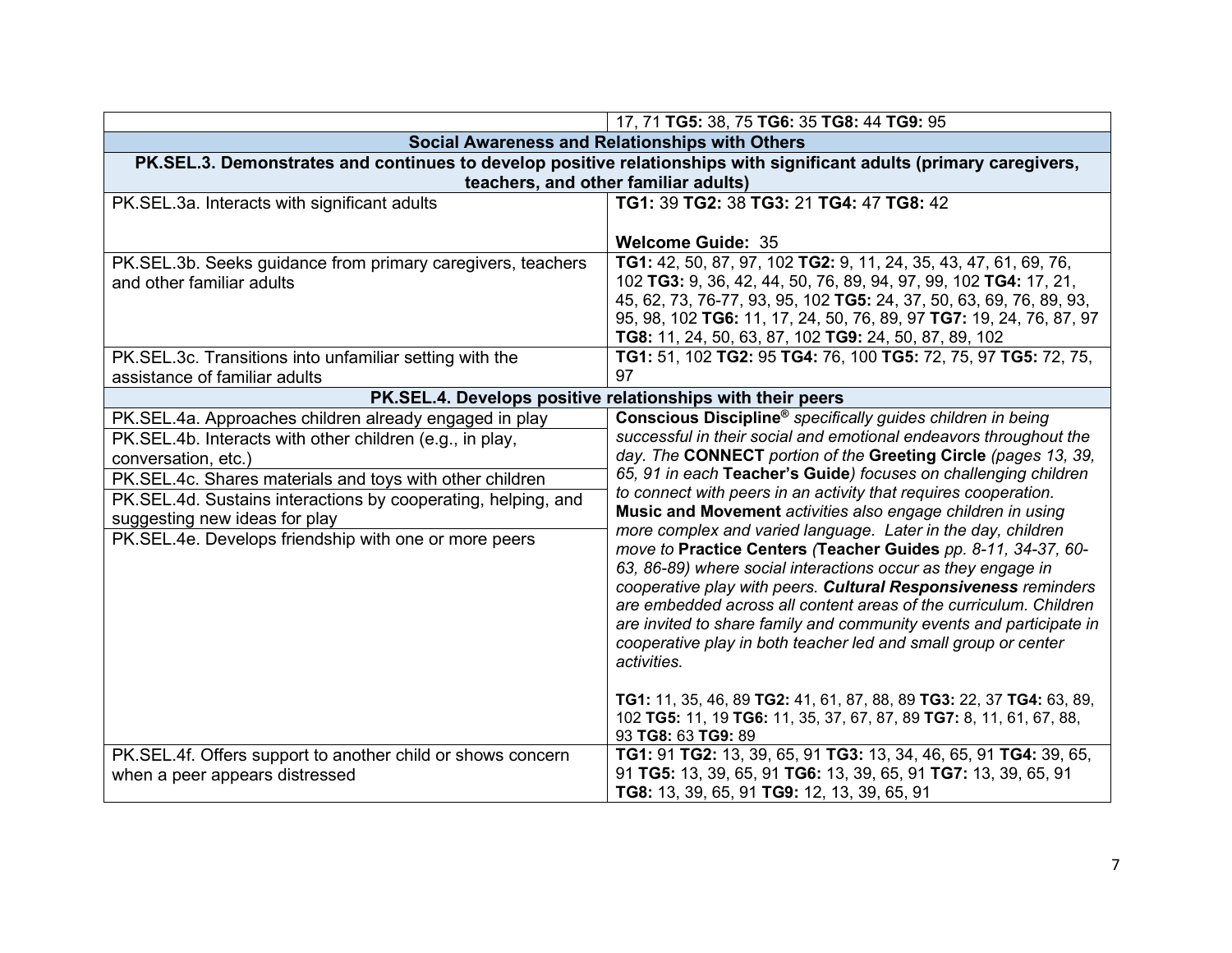| PK.SEL.5. Demonstrates pro-social problem-solving skills in social interactions                                                                                        |                                                                                                                                                                                                                                                                                                                                                                                                                                                                                                                                                                                                                                                                |
|------------------------------------------------------------------------------------------------------------------------------------------------------------------------|----------------------------------------------------------------------------------------------------------------------------------------------------------------------------------------------------------------------------------------------------------------------------------------------------------------------------------------------------------------------------------------------------------------------------------------------------------------------------------------------------------------------------------------------------------------------------------------------------------------------------------------------------------------|
| PK.SEL.5a. Seeks input from others about a problem<br>PK.SEL.5b. Uses multiple pro-social strategies to resolve<br>conflicts (e.g., trade, take turns, problem solves) | Conscious Discipline <sup>®</sup> specifically guides children in being<br>successful in their social and emotional endeavors during each<br>day. The CONNECT portion of the Greeting Circle (pages 12,<br>38, 64, 90 in each Teacher's Guide) focuses on developing<br>positive social interactions and play daily. Children are<br>encouraged to seek input from others as well as other<br>pro0social strategies to resolve conflicts. STEAM lessons<br>(Teaching Guides pages. 24-24, 50-51, 76-77, 102-103) and<br>Practice Centers (Teaching Guides pages. 8-11, 34-37, 60-<br>63, 86-89) also encourage children to interact positively with<br>others. |
|                                                                                                                                                                        | TG1: 11, 13, 39, 95 TG2: 10, 37, 62, 87, 89, 95, 101 TG3: 10,<br>11, 35, 38, 43, 44 TG4: 37, 41, 61 TG5: 9, 11, 19, 24-25, 38, 63<br>TG6: 35, 87 TG7: 8, 9, 12, 61, 88 TG8: 9, 10, 87 TG9: 51<br>89<br><b>Welcome Guide: 83</b>                                                                                                                                                                                                                                                                                                                                                                                                                                |
| PK.SEL.5c. Uses and accepts compromise; with assistance                                                                                                                | TG1: 91 TG2: 13, 39, 65, 91 TG3: 13, 34, 46, 65, 91 TG4: 39, 65,<br>91 TG5: 13, 39, 65, 91 TG6: 13, 39, 65, 91 TG7: 13, 39, 65, 91<br>TG8: 13, 39, 65, 91 TG9: 12, 13, 39, 65, 91                                                                                                                                                                                                                                                                                                                                                                                                                                                                              |
| <b>Decision-Making Skills</b>                                                                                                                                          |                                                                                                                                                                                                                                                                                                                                                                                                                                                                                                                                                                                                                                                                |
| PK.SEL.6. Understands and follows routines and rules                                                                                                                   |                                                                                                                                                                                                                                                                                                                                                                                                                                                                                                                                                                                                                                                                |
| PK.SEL.6a. Displays an understanding of the purpose of rules<br>PK.SEL.6b. Engages easily in routine activities (e.g., story time,<br>snack time, circle time)         | TG1: 13, 19, 22, 39, 65, 104 TG2: 13, 39, 65, 91 TG3: 11, 13,<br>17, 21, 39, 65, 91 TG4: 13, 39, 65, 91 TG5: 13, 39, 65, 91 TG6:<br>13, 39, 65, 91 TG7: 13, 39, 65, 91 TG8: 8, 13, 39, 65, 91 TG9:<br>13, 22, 39, 65, 91<br><b>Conscious Discipline® Manual: 111-112</b><br><b>Welcome Guide: 84</b>                                                                                                                                                                                                                                                                                                                                                           |
| PK.SEL.6c. Uses materials purposefully, safely and respectfully<br>as set by group rules<br>PK. SEL. 6d. With assistance, understands that breaking rules              | TG1: 8, 9, 10, 11, 23, 86, 91 TG2: 8, 19, 34, 101 TG3: 12, 34,<br>35 TG4: 38 TG7: 8, 60 TG8: 60 TG9: 8, 63, 71, 89<br><b>Conscious Discipline® Manual: 188-190</b><br><b>Welcome Guide: 47</b><br>Conscious Discipline <sup>®</sup> specifically guides children in being                                                                                                                                                                                                                                                                                                                                                                                      |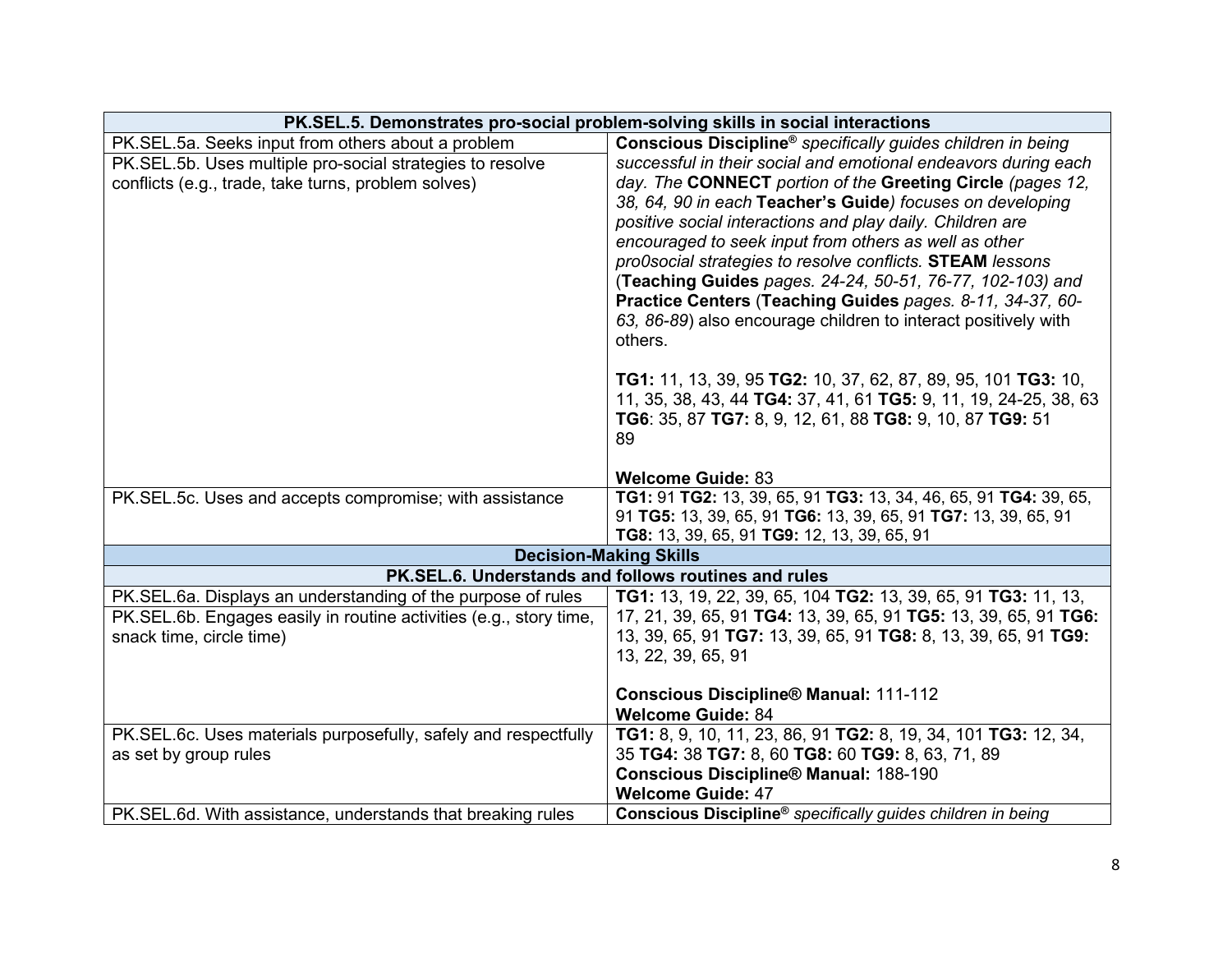| has a consequence<br>PK.SEL.6e. Applies rules in new, but similar situations<br>PK.SEL.6f. Demonstrates the ability to create new rules for<br>different situations                                                                                                     | successful in their social and emotional endeavors during each<br>day. The Greeting Circle, COMMIT focuses on engaging children<br>in activities that help them be effective communicators, manage<br>their own behaviors and problem-solve in socially acceptable ways<br>daily. During Closing Circle children reflect on their commitments<br>made to be successful in the day.<br>TG1: 38, 64, 90 TG2: 12, 13, 38, 39, 64, 65, 90, 91 TG3: 12, 13,<br>39, 64, 65, 91 TG4: 12, 13, 26, 39, 65, 91 TG5: 12, 13, 39, 65, 91<br>TG6: 12, 13, 38, 39, 65, 91 TG7: 13, 39, 64, 65, 91 TG8: 12, 13, |
|-------------------------------------------------------------------------------------------------------------------------------------------------------------------------------------------------------------------------------------------------------------------------|--------------------------------------------------------------------------------------------------------------------------------------------------------------------------------------------------------------------------------------------------------------------------------------------------------------------------------------------------------------------------------------------------------------------------------------------------------------------------------------------------------------------------------------------------------------------------------------------------|
|                                                                                                                                                                                                                                                                         | 38, 39, 65, 91 TG9: 13, 39, 65, 91, 95<br>Resources: Conscious Discipline® Manual                                                                                                                                                                                                                                                                                                                                                                                                                                                                                                                |
| <b>Adaptability</b><br>PK.SEL.7. Adapts to change                                                                                                                                                                                                                       |                                                                                                                                                                                                                                                                                                                                                                                                                                                                                                                                                                                                  |
| PK.SEL.7a. Easily separates themselves from parent or<br>caregiver<br>PK.SEL.7b. Transitions, with minimal support, between routine<br>activities and new/unexpected occurrences                                                                                        | Conscious Discipline ® specifically guides children in being<br>successful in their social and emotional endeavors during each<br>day including making the separation from parent or caregiver<br>and transitioning from one activity to another smoothly.<br>TG1: 51, 102 TG2: 95 TG4: 76, 100 TG5: 72, 75, 97 TG5: 72, 75,<br>97                                                                                                                                                                                                                                                               |
| PK.SEL.7c. When appropriate, adjusts behavior for different<br>settings and/or events<br>PK.SEL.7d. Uses multiple adaptive strategies to cope with<br>change (e.g., seeking social support from an adult or peer,<br>taking deep breaths, engaging in another activity) | <b>Conscious Discipline ®</b> specifically guides children in being<br>successful in their social and emotional endeavors during each<br>day. The CALM portion of the daily Greeting Circle focuses on<br>engaging children in strategies to adjust to change when<br>needed in socially acceptable ways.                                                                                                                                                                                                                                                                                        |
|                                                                                                                                                                                                                                                                         | TG1: 38, 64, 90 TG2: 12, 13, 38, 39, 64, 65, 90, 91 TG3: 12,<br>13, 39, 64, 65, 91 TG4: 12, 13, 26, 39, 65, 91 TG5: 12, 13, 39,<br>65, 91 TG6: 12, 13, 38, 39, 65, 91 TG7: 13, 39, 64, 65, 91 TG8:<br>12, 13, 38, 39, 65, 91 TG9: 13, 39, 65, 91, 95<br><b>Resources: Strategy Card - Calming Strategies</b>                                                                                                                                                                                                                                                                                     |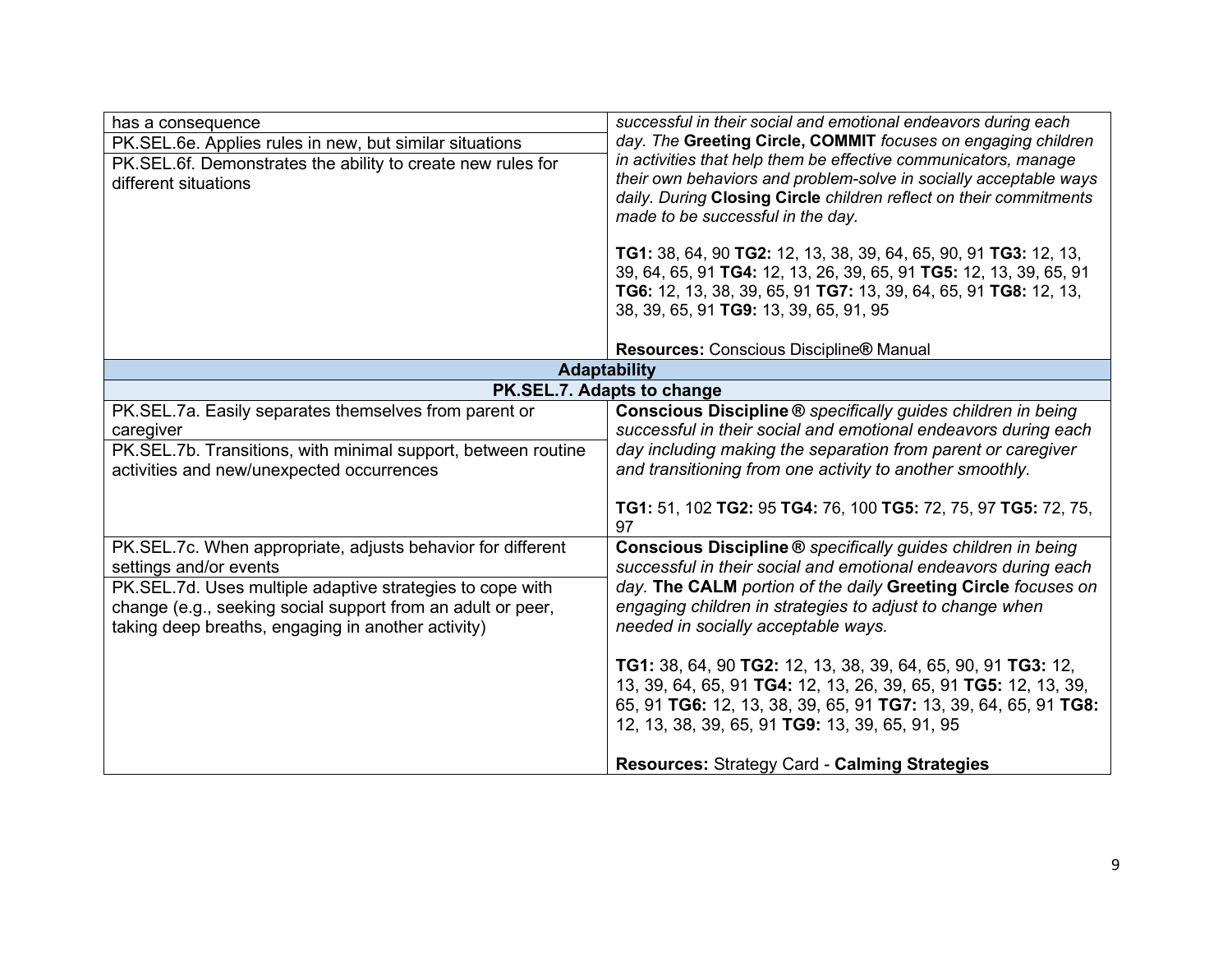| <b>COMMUNICATION, LANGUAGE AND LITERACY</b><br>PART A: APPROACHES TO COMMUNICATION                                           |  |
|------------------------------------------------------------------------------------------------------------------------------|--|
| <b>Motivation</b>                                                                                                            |  |
|                                                                                                                              |  |
| Conscious Discipline® specifically guides children in being                                                                  |  |
| successful in their social and emotional endeavors throughout                                                                |  |
| the day. The CONNECT portion of the Greeting Circle (pages                                                                   |  |
| 13, 39, 65, 91 in each Teacher's Guide) focuses on                                                                           |  |
| challenging children to connect with peers in an activity that                                                               |  |
| requires listening, asking questions, and communicating ideas.                                                               |  |
| Music and Movement activities also engage children in using                                                                  |  |
| more complex and varied language. Later in the day, children                                                                 |  |
| move to Practice Centers (Teacher Guides pp. 8-11, 34-37,<br>60-63, 86-89) where social interactions occur as they engage in |  |
| cooperative play with peers. Cultural Responsiveness                                                                         |  |
| reminders are embedded across all content areas of the                                                                       |  |
| curriculum. Children are invited to share family and community                                                               |  |
| events and participate in cooperative play in both teacher led                                                               |  |
|                                                                                                                              |  |
|                                                                                                                              |  |
| TG1: 11, 35, 46, 89 TG2: 41, 61, 87, 88, 89 TG3: 22, 37 TG4:                                                                 |  |
| 63, 89, 102 TG5: 11, 19 TG6: 11, 35, 37, 67, 87, 89 TG7: 8, 11,                                                              |  |
|                                                                                                                              |  |
| <b>Background Knowledge</b><br>PK.AC.2. Demonstrates they are building background knowledge                                  |  |
|                                                                                                                              |  |
| TG1: 18, 42, 44, 68, 71, 96, 103 TG2: 16, 18, 42, 44, 45, 68,                                                                |  |
| 70, 71, 94, 96 TG3: 16, 18, 42, 44, 68, 70, 89, 94, 96 TG4: 16,                                                              |  |
| 17, 18, 42, 44, 68, 71, 94, 96, 97 TG5: 17, 18, 44, 45, 68, 70,                                                              |  |
| 71, 94, 96, 97 TG6: 16, 17, 18, 19, 42, 44, 68, 70, 73, 94, 96                                                               |  |
| TG7: 18, 42, 44, 45, 68, 70, 94, 96 TG8: 16, 18, 19, 42, 43, 44,                                                             |  |
| 45, 68, 69, 70, 71, 94, 95, 96, 97 TG9: 16, 13, 18, 19, 42, 45,                                                              |  |
|                                                                                                                              |  |
| Resources: Literature Library, Vocabulary Cards, Photo Cards                                                                 |  |
| TG1: 10, 18, 19, 20, 26, 42, 43, 44, 46, 52, 68, 69, 72, 78, 94,                                                             |  |
| 96, 97, 98, 104 TG2: 16, 18, 19, 20, 26, 42, 44, 45, 52, 68, 71,                                                             |  |
|                                                                                                                              |  |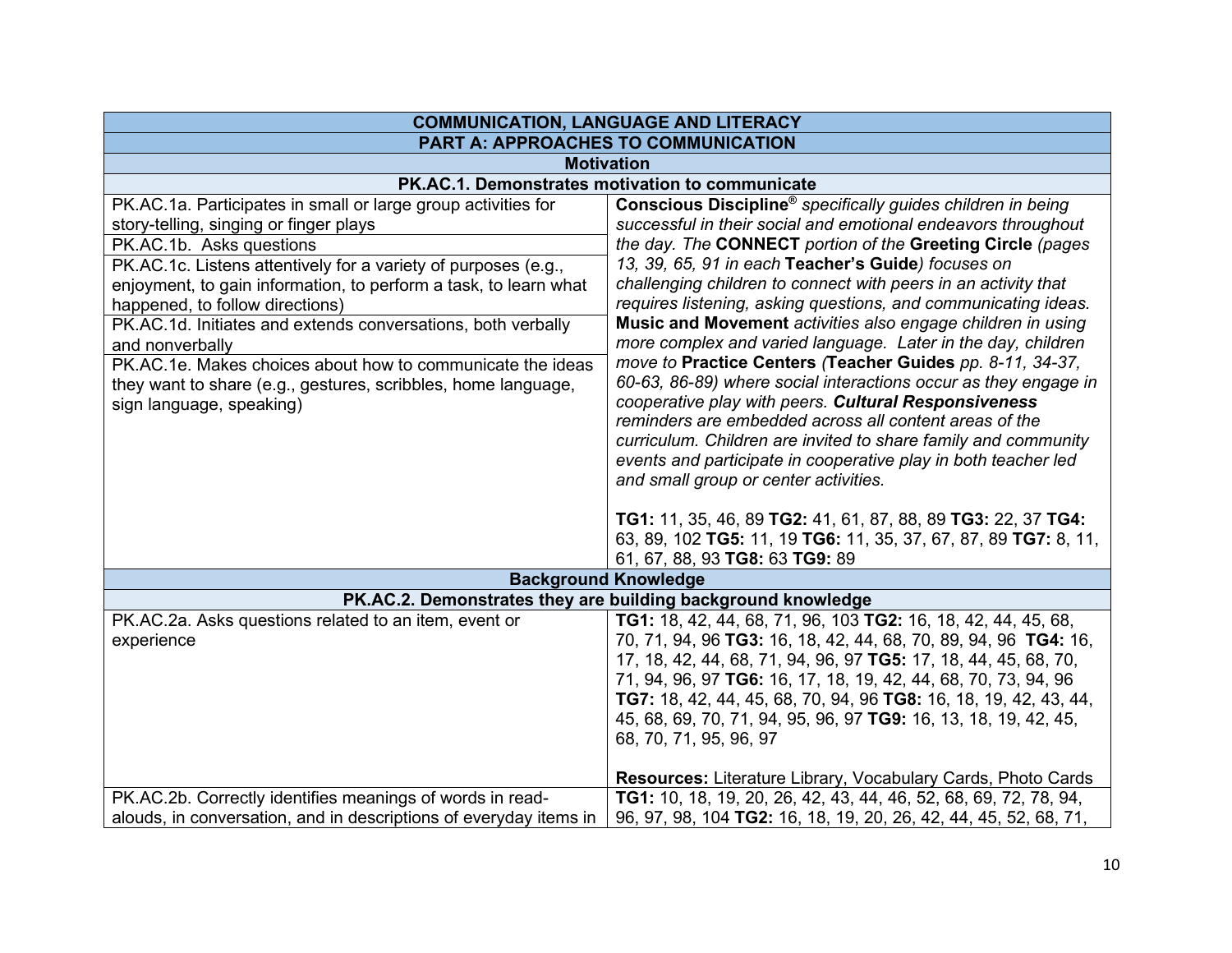| the world around them                                           | 78, 94, 95, 104 TG3: 17, 18, 19, 26, 42, 44, 52, 68, 70, 78, 104            |  |
|-----------------------------------------------------------------|-----------------------------------------------------------------------------|--|
| PK.AC.2c. Attempts to use new vocabulary correctly              | TG4: 16, 18, 26, 42, 43, 44, 52, 68, 70, 75, 78, 89, 94, 96, 104            |  |
| PK.AC.2d. Makes comparisons to words and concepts               | TG5: 16, 17, 18, 19, 26, 42, 43, 44, 52, 68, 70, 78, 94, 96, 98,            |  |
|                                                                 | 104 TG6: 16, 18, 20, 26, 42, 44, 45, 52, 68, 71, 72, 78, 94, 96,            |  |
|                                                                 | 97, 98, 104 TG7: 16, 17, 18, 20, 26, 42, 44, 46, 52, 68, 70, 72,            |  |
|                                                                 | 78, 96, 104 TG8: 16, 17, 18, 26, 36, 39, 42, 43, 44, 52, 68, 70,            |  |
|                                                                 | 72, 78, 90, 94, 96, 97, 104 TG9: 16, 17, 18, 22, 26, 42, 44, 52,            |  |
|                                                                 | 68, 70, 78, 94, 96, 104                                                     |  |
|                                                                 | <b>Viewing</b>                                                              |  |
| PK.AC.3 Demonstrates understanding of what is observed          |                                                                             |  |
| PK.AC.3a. Uses vocabulary relevant to observations              | <b>TG1:</b> 18, 42, 44, 68, 71, 96, 103 <b>TG2:</b> 16, 18, 42, 44, 45, 68, |  |
| PK.AC.3b. Asks questions related to visual text and             | 70, 71, 94, 96 TG3: 16, 18, 42, 44, 68, 70, 89, 94, 96 TG4: 16,             |  |
| observations                                                    | 17, 18, 42, 44, 68, 71, 94, 96, 97 TG5: 17, 18, 44, 45, 68, 70,             |  |
|                                                                 | 71, 94, 96, 97 TG6: 16, 17, 18, 19, 42, 44, 68, 70, 73, 94, 96              |  |
|                                                                 | TG7: 18, 42, 44, 45, 68, 70, 94, 96 TG8: 16, 18, 19, 42, 43, 44,            |  |
|                                                                 | 45, 68, 69, 70, 71, 94, 95, 96, 97 TG9: 16, 13, 18, 19, 42, 45,             |  |
|                                                                 | 68, 70, 71, 95, 96, 97                                                      |  |
|                                                                 |                                                                             |  |
|                                                                 |                                                                             |  |
|                                                                 | <b>Resources: Strategy Card - Vocabulary, Literature Library,</b>           |  |
|                                                                 | Vocabulary Cards, Photo Cards                                               |  |
| PK.AC.3c. Makes inferences or draws conclusions based on        | TG1: 18, 19, 20, 26, 42, 43, 44, 46, 52, 68, 69, 72, 78, 94, 96,            |  |
| information from visuals, including observation of situations,  | 97, 98, 104 TG2: 16, 18, 19, 20, 26, 42, 44, 45, 52, 68, 71, 78,            |  |
|                                                                 | 94, 95, 104 TG3: 17, 18, 19, 26, 42, 44, 52, 68, 70, 78, 104                |  |
| peers and adults (e.g., sees another child crying and says, "he |                                                                             |  |
| is sad")                                                        | TG4: 16, 18, 26, 42, 44, 52, 68, 70, 78, 89, 94, 96, 104 TG5:               |  |
|                                                                 | 16, 18, 26, 42, 43, 44, 52, 68, 70, 78, 94, 96, 98, 104 TG6: 16,            |  |
|                                                                 | 18, 20, 26, 42, 44, 45, 52, 68, 71, 72, 78, 94, 96, 97, 98, 104             |  |
|                                                                 | TG7: 16, 17, 18, 26, 42, 44, 46, 52, 68, 70, 72, 78, 96, 104                |  |
|                                                                 | TG8: 16, 18, 26, 42, 44, 52, 68, 70, 78, 94, 96, 97, 104 TG9:               |  |
|                                                                 | 16, 17, 18, 22, 26, 42, 44, 52, 68, 70, 78, 94, 96, 104                     |  |
|                                                                 | <b>Resources: Strategy Card - Vocabulary</b>                                |  |
|                                                                 | <b>Vocabulary</b>                                                           |  |
|                                                                 | PK.AC.4. Demonstrates a growing receptive vocabulary                        |  |
| PK.AC.4a. Understands and follows spoken directions             | TG1: 24, 40, 46, 66, 72, 92, 98 TG2: 14, 15, 40, 66, 67, 99                 |  |
|                                                                 | TG3: 15, 19, 47, 47, 94 TG4: 16, 37, 46, 67, 76 TG5: 72 TG6:                |  |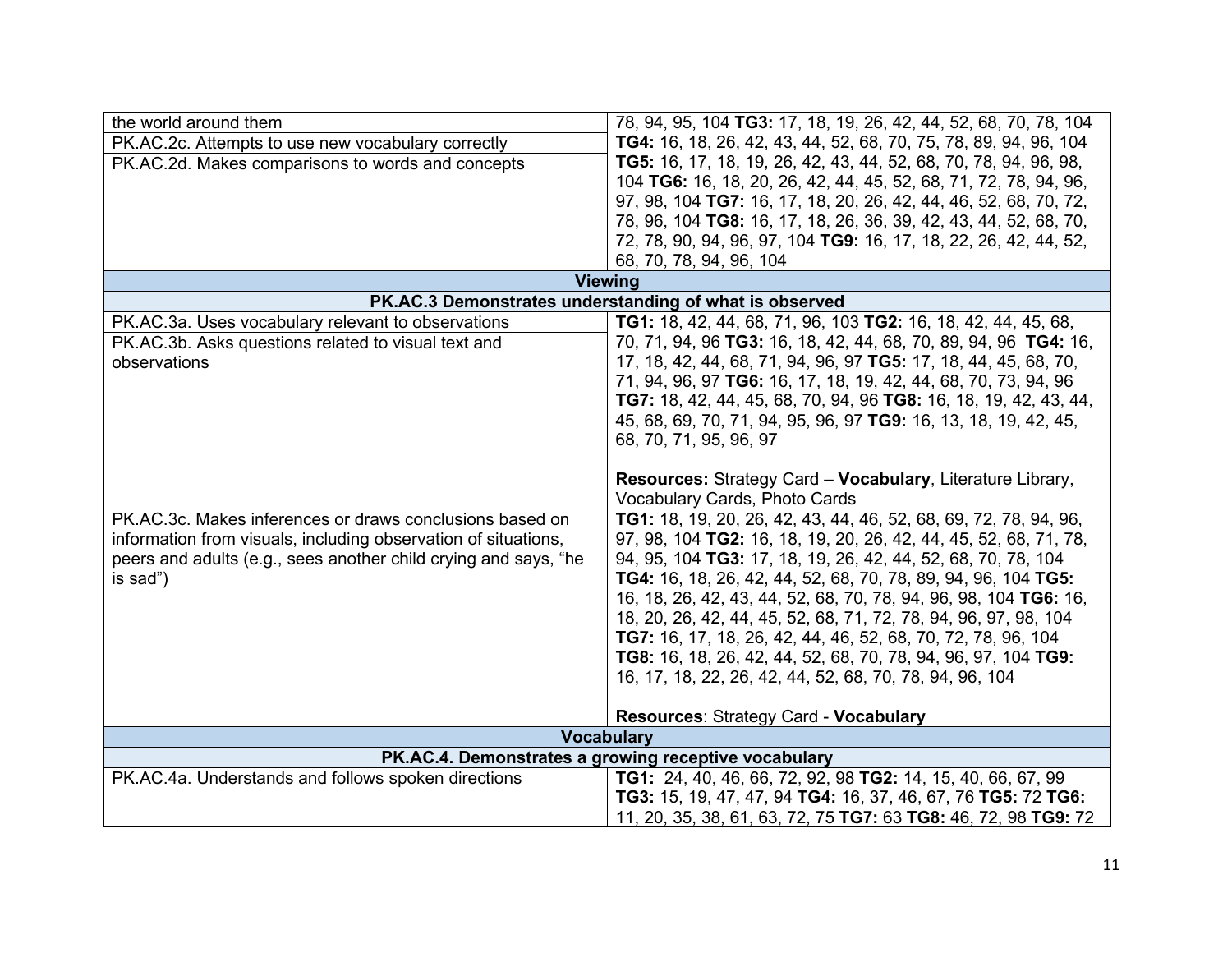| PK.AC.4b. Identifies pictures related to words (e.g., points to the               | TG1: 42, 44, 45 TG2: 16, 17, 69 TG3: 16, 17, 43, 69 TG4: 18                          |
|-----------------------------------------------------------------------------------|--------------------------------------------------------------------------------------|
| correct picture in book if prompted)                                              | TG5: 42 TG6: 42 TG7: 18 TG8: 16, 42, 43, 68, 69, 94, 95 TG9:                         |
|                                                                                   | 16, 42, 68                                                                           |
|                                                                                   | TG1: 19, 46, 48, 69, 72, 96, 98 TG2: 20, 73, 99 TG3: 17, 44, 70,                     |
| PK.AC.4c. Responds/reacts to questions/comments indicating                        |                                                                                      |
| meaning is understood (e.g., body language, gestures, facial                      | 73, 96 TG4: 72, 98 TG5: 72, 98 TG6: 46, 69, 72, 98 TG7: 14, 72,                      |
| expressions, and words, including home language use)                              | 73 TG9: 17, 20, 64                                                                   |
|                                                                                   |                                                                                      |
|                                                                                   | Resources: Strategy Card - Vocabulary                                                |
| PK.AC.4d. Expresses understanding of words used in read-                          | TG1: 47, 73, 86, 94, 99 TG2: 8, 16, 34 TG3: 18, 34, 44, 70, 96                       |
| alouds, in conversations and in descriptions of everyday items                    | <b>TG4:</b> 18, 44, 96 <b>TG5:</b> 16, 21, 44, 70, 95, 96 <b>TG6:</b> 16, 44, 70, 96 |
| in the world                                                                      | TG7: 8, 16, 18, 44, 60, 70, 96 TG8: 8, 18, 44, 60, 70, 96 TG9:                       |
|                                                                                   |                                                                                      |
|                                                                                   | 8, 44, 70, 96                                                                        |
|                                                                                   | PK.AC.5. Demonstrates a growing expressive vocabulary                                |
| PK.AC.5a. Uses facial expressions, body language, gestures,                       | TG1: 26, 43, 62, 96, 103 TG2: 26, 52, 78, 104 TG3: 26, 52, 78,                       |
| home language, and/or sign language to engage in reciprocal                       | 97, 104 TG4: 18, 26, 44, 45, 52, 70, 71, 78, 96, 97, 104 TG5:                        |
| conversations                                                                     | 16, 17, 26, 45, 52, 70, 71, 78, 88, 96, 97, 104 TG6: 17, 26, 44,                     |
|                                                                                   | 45, 52, 71, 78, 89, 96, 97, 104 TG7: 19, 26, 42, 43, 45, 52, 68,                     |
|                                                                                   |                                                                                      |
|                                                                                   | 69, 71, 78, 94, 95, 97, 104 TG8: 16, 17, 18, 19, 26, 42, 43, 44,                     |
|                                                                                   | 45, 52, 68, 69, 71, 78, 94, 95, 96, 97, 104 TG9: 16, 17, 18, 19,                     |
|                                                                                   | 26, 43, 45, 52, 68, 69, 70, 71, 78, 94, 95, 96, 97, 104                              |
| PK.AC.5b. Increasingly uses more complex words in                                 | Daily Brain Smart® activities in the Greeting Circle, Closing                        |
| conversations                                                                     | Circle, Read Aloud, Math and STEAM lessons and Practice                              |
|                                                                                   | Centers provide opportunities for children to initiate                               |
| PK.AC.5c. Uses new and rare words introduced by adults or                         |                                                                                      |
| peers                                                                             | conversations. Children are introduced to new vocabulary daily                       |
| PK.AC.5d. Begins to use appropriate volume and speed so that                      | and can begin to use their new words throughout the day in                           |
| the spoken message is understood                                                  | conversations with both peers and adults.                                            |
| PK.AC.5e. Initiates conversations about a book, situation, event                  |                                                                                      |
| or print in the environment                                                       | TG1: 13, 51 TG2: 26, 52, 78, 104 TG3: 26, 52, 78, 104 TG4:                           |
|                                                                                   | 26, 45, 52, 78, 104 TG5: 26, 34, 78, 104 TG6: 26, 52, 78, 104                        |
|                                                                                   | TG7: 26, 42, 52, 68, 69, 78, 94, 95, 104 TG8: 16, 17, 26, 52,                        |
|                                                                                   |                                                                                      |
|                                                                                   | 78, 104 TG9: 14, 26, 52, 104                                                         |
| <b>Representing</b>                                                               |                                                                                      |
| PK.AC.6. Demonstrates their ability to represent ideas using a variety of methods |                                                                                      |
| PK.AC.6a. Uses facial expressions, body language, gestures, or                    | TG1: 86, 87, 88, 89, 95 TG2: 13, 39, 65, 91 TG3: 13, 21, 39, 65,                     |
| sign language to express ideas                                                    | 91 TG4: 91 TG5: 13, 39, 65, 91 TG6: 13, 39, 65, 91 TG7: 13, 39,                      |
|                                                                                   | 65, 91 TG8: 13, 39, 65, 91 TG9: 13, 39, 65, 91, 95                                   |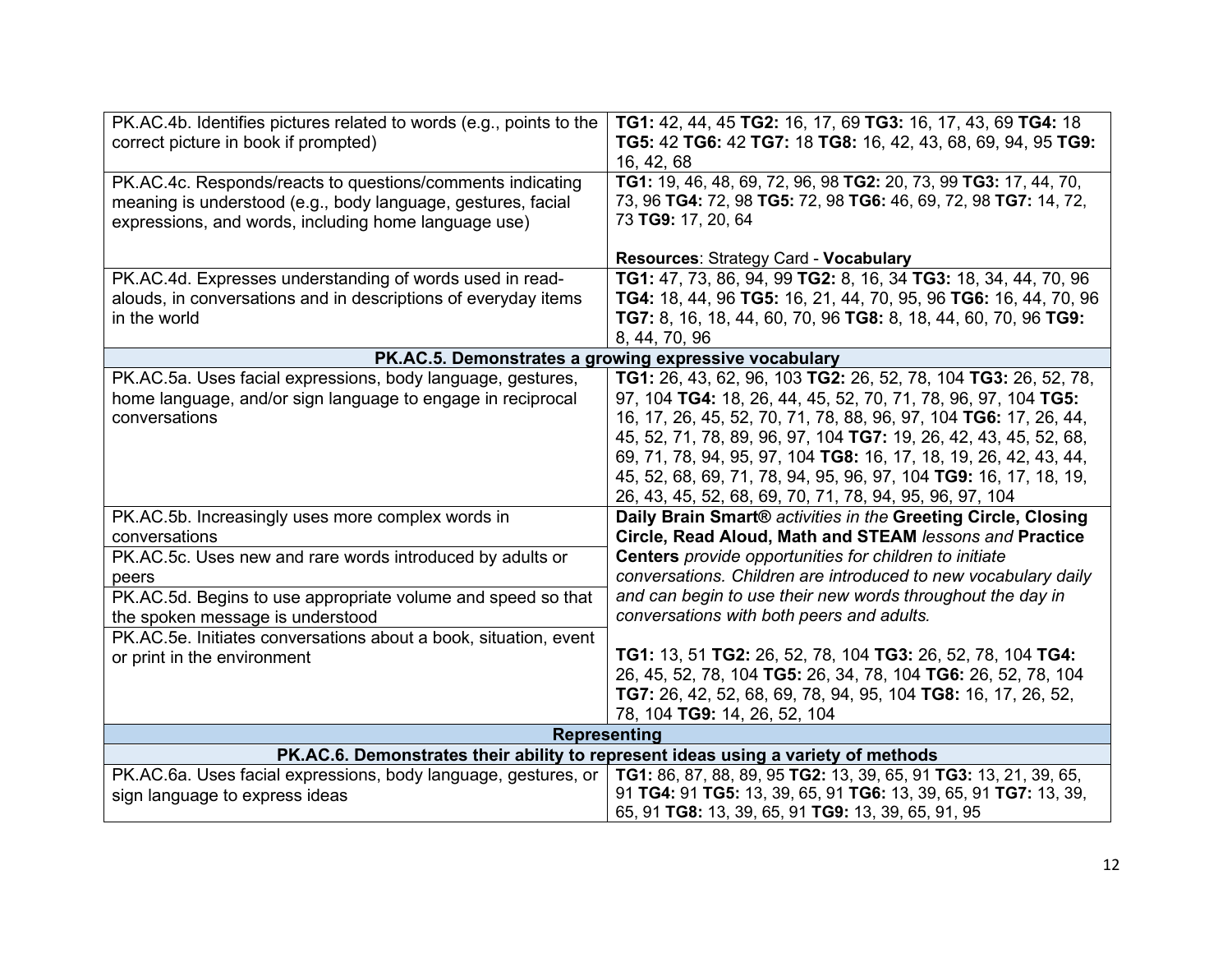|                                                                                                             | <b>Welcome Guide: 46</b>                                                                                                                                                                                                                                                                   |
|-------------------------------------------------------------------------------------------------------------|--------------------------------------------------------------------------------------------------------------------------------------------------------------------------------------------------------------------------------------------------------------------------------------------|
|                                                                                                             | Resources: Conscious Discipline® Manual                                                                                                                                                                                                                                                    |
| PK.AC.6b. Uses existing objects to represent desired or<br>imagined objects in play or other purposeful way | The daily Music and Movement activities allow children to<br>demonstrate creativity, imagination, and inventiveness. Pretend<br>and Learn and Gross Motors Practice Centers invite children to                                                                                             |
|                                                                                                             | use their own creativity and imagination to recreate<br>experiences/ideas, often using existing objects to represent other<br>objects in their play.                                                                                                                                       |
|                                                                                                             | TG1: 35, 89, 91 TG2: 10, 36, 37, 62, 63, 74 TG3: 9, 10, 22, 48, 61,<br>67, 87 TG4: 9, 35, 61, 97 TG5: 67, 69, 87, 88 TG6: 11, 63, 89<br>TG7: 71, 89 TG8: 93 TG9: 15, 36                                                                                                                    |
| PK.AC.6c. Uses visual media to represent an actual experience                                               | TG2: 73 TG3: 46, 60, 72 TG4: 60, 72 TG5: 16-17, 72, 73, 98<br>TG6: 34, 47, 63, 70-71, 73, 98, 99, 100-101 TG7: 9, 20-21, 46,<br>72, 89, 99 TG8: 20-21, 72-73 TG9: 46-47, 72                                                                                                                |
| PK.AC.6d. Reviews and reflects on their own representations                                                 | With modeling and support, children are encouraged to discuss<br>and respond to questions from others about their own<br>representations as they review and reflect.                                                                                                                       |
|                                                                                                             | TG1: 8, 21, 34, 47, 60, 73, 86, 99 TG2: 8, 21, 34, 46, 47, 73, 86<br>TG3: 8, 21, 34, 47, 60, 86 TG4: 21, 47, 60, 73, 86, 99 TG5: 8,<br>21, 34, 47, 73, 86, 97, 99 TG6: 21, 47, 73, 86, 99 TG7: 8, 21,<br>34, 47, 60, 73, 99 TG8: 21, 34, 47, 60, 73, 86, 99 TG9: 21, 34,<br>47, 60, 73, 99 |
| PK.AC.6e. Writes and/or draws to communicate meaning with<br>peers and adults during play                   | TG1: 8, 21, 34, 60, 86 TG2: 8, 21, 34, 46, 47, 73, 86, 99 TG3: 8,<br>21, 34, 47, 60, 86 TG4: 21, 47, 60, 73, 86, 99 TG5: 8, 21, 34, 47,<br>73, 86, 99 TG6: 21, 47, 73, 86, 99 TG7: 8, 21, 34, 47, 60, 73, 99<br>TG8: 21, 34, 47, 60, 73, 86, 99 TG9: 21, 34, 47, 60, 73, 99                |
|                                                                                                             | <b>PART B: ENGLISH LANGUAGE ARTS AND LITERACY</b>                                                                                                                                                                                                                                          |
|                                                                                                             | <b>Reading Foundations - Print Concepts</b>                                                                                                                                                                                                                                                |
|                                                                                                             | PK.ELAL.1. Demonstrates understanding of the organization and basic features of print                                                                                                                                                                                                      |
| PK.ELAL.1a. Recognizes that words are read from left to right,                                              | TG1: 9, 19, 40, 66, 92, 99 TG2: 14, 21, 60, 66, 92 TG3: 23                                                                                                                                                                                                                                 |
| top to bottom, and page to page                                                                             | TG4: 21, 73 TG5: 14, 47, 73, 92 TG6: 14, 40 TG7: 14, 47, 99<br>TG8: 14, 47, 73, 92 TG9: 8, 14, 40, 66, 92                                                                                                                                                                                  |
| PK.ELAL.1b. Recognizes that spoken words are represented in                                                 | TG1: 9, 14, 21, 35, 40, 43, 52, 61, 66, 73, 87, 92, 95 TG2: 8,                                                                                                                                                                                                                             |
| written language                                                                                            | 14, 21, 34, 39, 40, 92 TG3: 14, 40, 47, 66, 73, 92 TG4: 89, 95                                                                                                                                                                                                                             |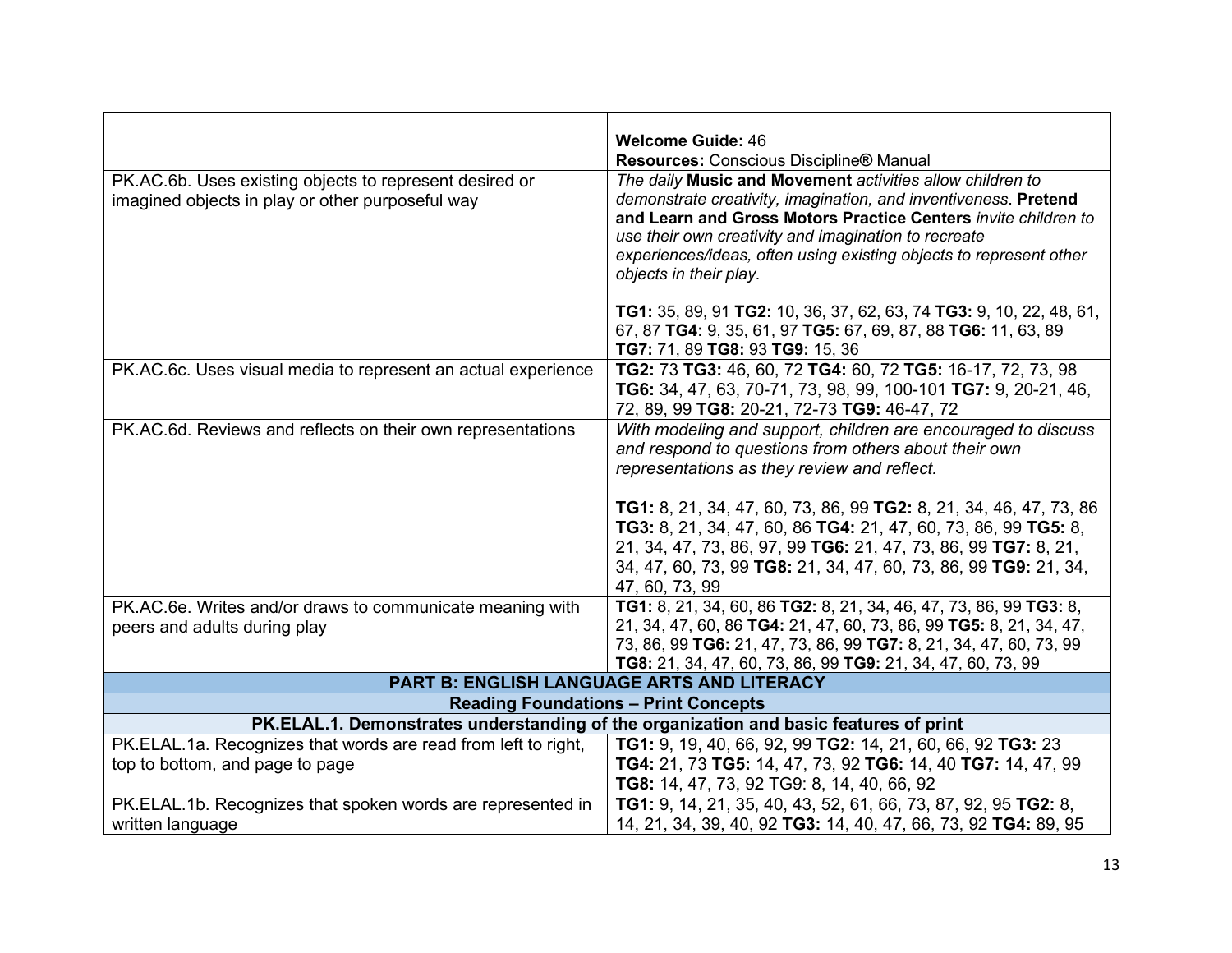| PK.ELAL.1c. Understands that words are separated by spaces    | TG5: 14, 73, 89 TG6: 14, 34, 40, 47, 98 TG7: 20, 40, 47, 86                                                                                                                                                                                                                                             |
|---------------------------------------------------------------|---------------------------------------------------------------------------------------------------------------------------------------------------------------------------------------------------------------------------------------------------------------------------------------------------------|
| in print                                                      | TG8: 21 TG9: 34, 44, 47, 66, 99                                                                                                                                                                                                                                                                         |
|                                                               |                                                                                                                                                                                                                                                                                                         |
|                                                               | <b>Resources: Strategy Cards: Read-Aloud and Alphabet</b><br>Knowledge                                                                                                                                                                                                                                  |
| PK.ELAL.1d. Recognizes and names some upper/lowercase         | TG1: 9, 14, 21, 47, 61, 66, 73, 92, 99 TG2: 9, 14, 21, 35, 40,                                                                                                                                                                                                                                          |
| letters of the alphabet, especially those in own name         | 47, 66, 73, 99 TG3: 14, 21, 40, 47, 66, 68, 73, 92, 99 TG4: 8,<br>14, 21, 40, 47, 66, 73, 92, 99 TG5: 14, 21, 40, 47, 60, 66, 92<br>TG6: 14, 21, 40, 47, 66, 73, 92, 99 TG7: 14, 20, 21, 40, 47, 66,<br>73, 86, 92, 99 TG8: 8, 14, 21, 40, 47, 66, 73, 92, 99 TG9: 8, 14,<br>21, 40, 47, 66, 73, 86, 92 |
|                                                               | <b>Welcome Guide: 52</b>                                                                                                                                                                                                                                                                                |
|                                                               | Resources: Letter Wall Cards, Letter Cards, Letter Builder Set<br>with Cards, Strategy Cards - Letter Wall, Alphabet<br>Knowledge                                                                                                                                                                       |
| PK.ELAL.1e. Recognizes that letters are grouped to form words | TG2: 47, 86, 99 TG3: 60, 73, 99 TG4: 21, 34, 47, 86, 99 TG5:<br>8, 21, 60, 86, 99 TG6: 8, 21, 34, 60, 73, 99 TG7: 8, 34, 47, 60,<br>73 TG8: 47, 60, 73, 86, 99 TG9: 21, 34, 47, 60, 73, 86, 99                                                                                                          |
| PK.ELAL.1f. Differentiates letters from numerals              | Children are taught to identify and sort letters and numerals by<br>shapes and formation. Instruction occurs in Morning Message,<br>Literacy Small Group, Math Small Group and Learning<br>Centers.                                                                                                     |
|                                                               | TG1: 14, 21, 40, 47, 66, 73, 92, 99 TG2: 14, 21, 40, 47, 66, 73,<br>92, 99 TG3: 10, 14, 21, 22, 23, 36, 40, 47, 49, 66, 78, 88 TG4:<br>14, 21, 40, 47, 66, 73, 92, 99 TG5: 14, 21, 40, 47, 66, 73, 92, 99                                                                                               |
|                                                               | TG6: 14, 21, 40, 47, 66, 73, 75, 92, 99 TG7: 14, 21, 40, 47, 66,                                                                                                                                                                                                                                        |
|                                                               | 73, 92, 99 TG8: 14, 21, 40, 47, 66, 73, 76, 92, 99 TG9: 14, 21,                                                                                                                                                                                                                                         |
|                                                               | 40, 47, 66, 73, 92, 99                                                                                                                                                                                                                                                                                  |
| PK.ELAL.1g. Identifies front cover and back cover             | TG1: 16, 18, 43 TG2: 18 TG3: 96 TG5: 69, 71 TG6: 19                                                                                                                                                                                                                                                     |
|                                                               | <b>Reading Foundations - Phonological Awareness</b>                                                                                                                                                                                                                                                     |
|                                                               | PK.ELAL.2. Demonstrates an emerging understanding of spoken words, syllables, and sounds (phonemes)                                                                                                                                                                                                     |
| PK.ELAL.2a. Begins to recognize and match spoken words that   | TG3: 95 TG4: 14, 20, 40, 46, 66, 72, 92, 98 TG5: 98 TG6: 17,                                                                                                                                                                                                                                            |
| rhyme (e.g., songs, chants, finger plays)                     | 43, 72 TG8: 71, 92 TG9: 14, 20, 97                                                                                                                                                                                                                                                                      |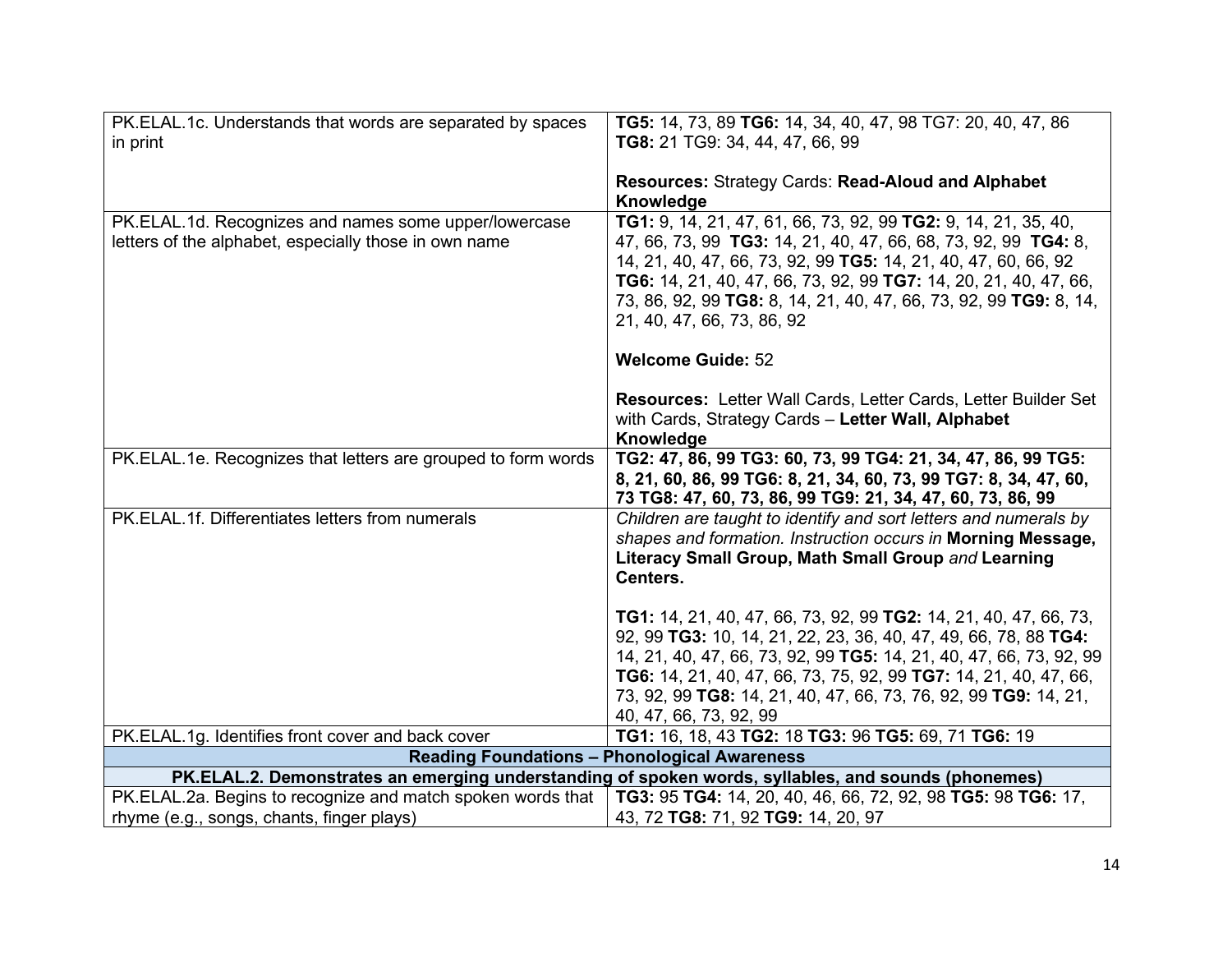|                                                                   | <b>Resources: Strategy Card - Rhyming Words</b>                   |
|-------------------------------------------------------------------|-------------------------------------------------------------------|
| PK.ELAL.2b. Begins to recognize individual syllables within       | TG3: 14, 35, 40, 46, 66, 72, 89, 92, 98 TG8: 40, 46, 66, 72       |
| spoken words (e.g., cup-cake, base-ball)                          |                                                                   |
| PK.ELAL.2c. Isolates and pronounces the initial sounds            | TG6: 14, 20, 40, 46, 66, 92, 98 TG7: 14, 20, 40 TG9: 40, 46       |
| (phonemes) in spoken one-syllable words (e.g., the/m/in map)      |                                                                   |
|                                                                   | <b>Resources:</b> Onset and Rime Card Set, Phonemes Card Set,     |
|                                                                   | <b>Strategy Card - Onset and Rime</b>                             |
|                                                                   | <b>Reading Foundations - Phonics and Word Recognition</b>         |
|                                                                   |                                                                   |
|                                                                   | PK.ELAL.3. Demonstrates emergent phonics and word analysis skills |
| PK.ELAL.3a. Demonstrates one-to-one letter-sound                  | TG4: 40 TG5: 14, 21, 66, 73, 92, 99 TG7: 21 TG8: 14, 21, 40,      |
| correspondence by producing the primary sound of some             | 47, 66, 73, 92, 99 TG9: 8, 14, 21, 47, 73, 86                     |
| consonants                                                        |                                                                   |
| <b>Reading Foundations - Fluency</b>                              |                                                                   |
| PK.ELAL.4. Displays emergent reading behaviors with purpose       | TG1: 9, 11, 42, 71, 73, 94, 96, 99 TG2: 18, 21, 42, 44, 45, 60,   |
| and understanding                                                 | 73 TG3: 15, 16, 17, 42, 44, 45, 48, 68, 71, 89, 94, 97 TG4: 11,   |
|                                                                   | 14, 16, 19, 42, 43, 44, 61, 68, 71, 97 TG5: 11, 17, 18, 21, 42,   |
|                                                                   | 44, 47, 68, 71, 94, 97 TG6: 17, 18, 42, 45, 68, 70, 71, 94 TG7:   |
|                                                                   | 14, 16, 21, 42, 47, 68, 99 TG8: 16, 42, 47, 68, 94, 99 TG9: 21,   |
|                                                                   | 47, 73, 94, 99                                                    |
|                                                                   |                                                                   |
|                                                                   | <b>Welcome Guide: 58</b>                                          |
| Reading - Key Ideas and Details                                   |                                                                   |
| PK.ELAL.5. Participates in discussions about a text (e.g., during | TG1: 18, 42, 44, 68, 71, 96, 103 TG2: 16, 18, 42, 44, 45, 68,     |
| whole or small group interactive read-aloud discussions, during   | 70, 71, 94, 96 TG3: 16, 18, 42, 44, 68, 70, 89, 94, 96 TG4: 16,   |
| peer sharing, within play scenarios)                              | 17, 18, 42, 44, 68, 71, 94, 96, 97 TG5: 17, 18, 44, 45, 68, 70,   |
|                                                                   | 71, 94, 96, 97 TG6: 16, 17, 18, 19, 42, 44, 68, 70, 73, 94, 96    |
|                                                                   | TG7: 18, 42, 44, 45, 68, 70, 94, 96 TG8: 16, 18, 19, 42, 43, 44,  |
|                                                                   | 45, 68, 69, 70, 71, 94, 95, 96, 97 TG9: 16, 13, 18, 19, 42, 45,   |
|                                                                   | 68, 70, 71, 95, 96, 97                                            |
|                                                                   |                                                                   |
|                                                                   | <b>Resources: Literature Library</b>                              |
| PK.ELAL.6. Retells stories or share information from a text       | TG1: 97 TG2: 18, 43, 71 TG3: 45, 71, 99 TG4: 11, 17, 41, 43,      |
|                                                                   | 44, 61, 69, 97 TG5: 11, 68 TG7: 9, 21 TG8: 36, 62 TG9: 95         |
| PK.ELAL.7 Develops and answers questions about characters,        | TG1: 18, 42, 44, 68, 71, 96, 103 TG2: 16, 18, 42, 44, 45, 68,     |
| major events, and pieces of information in a text                 | 70, 71, 94, 96 TG3: 16, 18, 42, 44, 68, 70, 89, 94, 96 TG4: 16,   |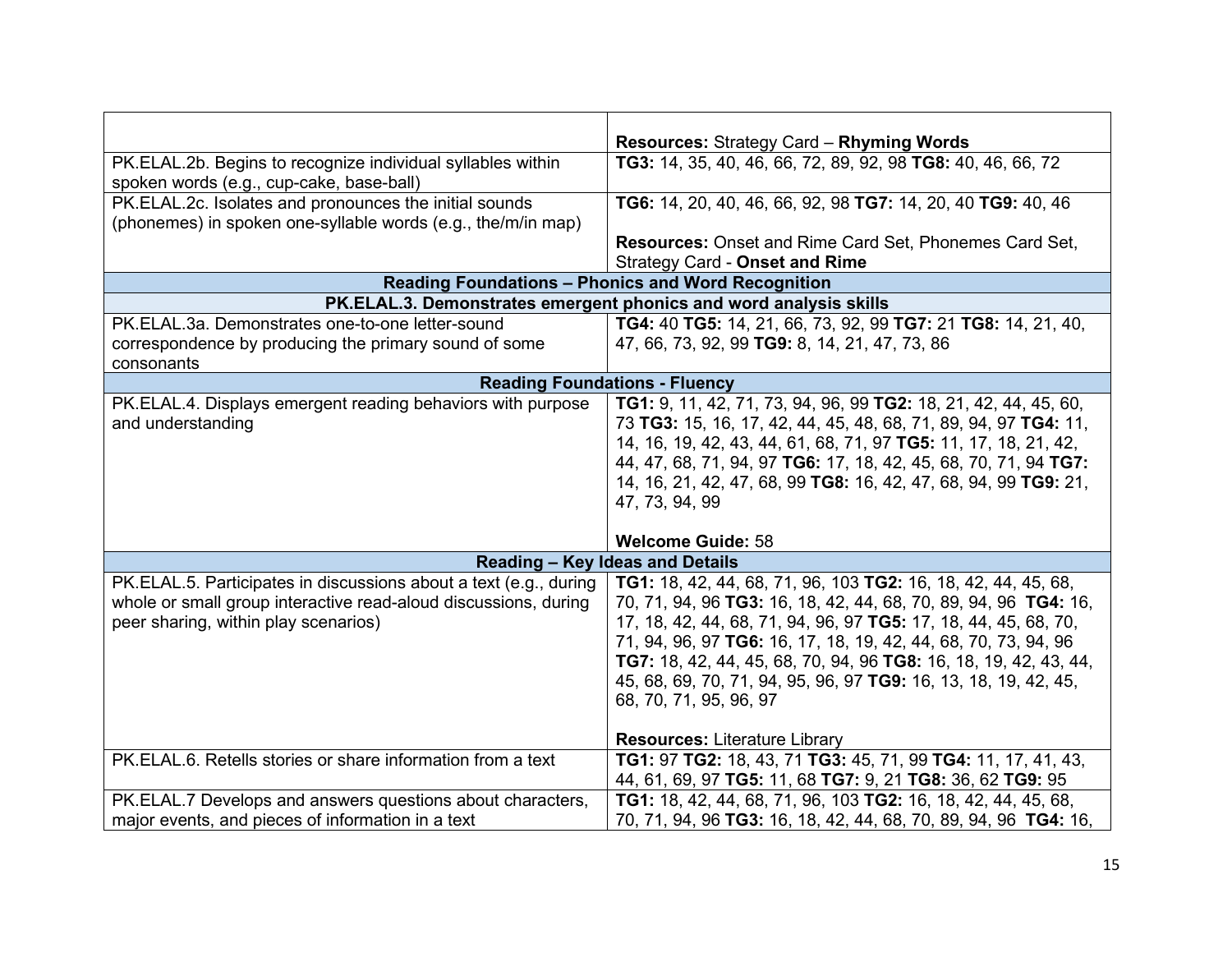|                                                                                                                                                              | 17, 18, 42, 44, 68, 71, 94, 96, 97 TG5: 17, 18, 44, 45, 68, 70,<br>71, 94, 96, 97 TG6: 16, 17, 18, 19, 42, 44, 68, 70, 73, 94, 96<br>TG7: 18, 42, 44, 45, 68, 70, 94, 96 TG8: 16, 18, 19, 42, 43, 44,<br>45, 68, 69, 70, 71, 94, 95, 96, 97 TG9: 16, 13, 18, 19, 42, 45,<br>68, 70, 71, 95, 96, 97                                                                                                                      |
|--------------------------------------------------------------------------------------------------------------------------------------------------------------|-------------------------------------------------------------------------------------------------------------------------------------------------------------------------------------------------------------------------------------------------------------------------------------------------------------------------------------------------------------------------------------------------------------------------|
|                                                                                                                                                              |                                                                                                                                                                                                                                                                                                                                                                                                                         |
|                                                                                                                                                              | <b>Resources: Literature Library</b>                                                                                                                                                                                                                                                                                                                                                                                    |
|                                                                                                                                                              | <b>Craft and Structure</b>                                                                                                                                                                                                                                                                                                                                                                                              |
| PK.ELAL.8 Exhibits an interest in learning new vocabulary (e.g.,<br>asks questions about unfamiliar words)                                                   | Daily activities provide opportunities for children to learn new<br>vocabulary acquired throughout the day through conversations,<br>activities, or listening to texts read aloud. The Greeting Circle,<br>two Read-Aloud lessons, Literacy Small Group, and Closing<br>Circle encourage children to interact with words to build<br>understanding.<br><b>Additional Citations: TG3: 72 TG6: 47, 73 TG7: 21, 26, 73</b> |
|                                                                                                                                                              | TG8: 21, 34, 45 TG9: 47, 99                                                                                                                                                                                                                                                                                                                                                                                             |
|                                                                                                                                                              | Resources: Photo Cards, Strategy Card - Vocabulary                                                                                                                                                                                                                                                                                                                                                                      |
| PK.ELAL.9 Interacts with a variety of genres (e.g., storybooks,<br>poems, songs)                                                                             | TG1: 9, 11, 42, 71, 73, 94, 96, 99 TG2: 18, 21, 42, 44, 45, 60,<br>73 TG3: 15, 16, 17, 42, 44, 45, 48, 68, 71, 89, 94, 97 TG4: 11,<br>14, 16, 19, 42, 43, 44, 61, 68, 71, 97 TG5: 11, 17, 18, 21, 42,<br>44, 47, 68, 71, 94, 97 TG6: 17, 18, 42, 45, 68, 70, 71, 94 TG7:<br>14, 16, 21, 42, 47, 68, 99 TG8: 16, 42, 47, 68, 94, 99 TG9: 21,<br>47, 73, 94, 99                                                           |
|                                                                                                                                                              | <b>Welcome Guide: 58</b>                                                                                                                                                                                                                                                                                                                                                                                                |
| PK.ELAL.10 Describes the role of an author and illustrator                                                                                                   | TG1: 16, 18, 43, 96-97 TG2: 18, 68-69, 71, 94, 96 TG3: 18, 42-<br>43, 96 TG4: 16, 42-43, 44-45, 94 TG5: 68-69, 70-71, 94-95, 96-<br>97 TG6: 19, 96-97 TG7: 45 TG8: 18, 70-71, 96 TG9: 45, 92                                                                                                                                                                                                                            |
|                                                                                                                                                              | Resources: Strategy Card - Read Aloud                                                                                                                                                                                                                                                                                                                                                                                   |
|                                                                                                                                                              | Integration of Knowledge and Ideas                                                                                                                                                                                                                                                                                                                                                                                      |
| PK.ELAL.11 Describes the relationship between illustrations<br>and the text (e.g., what person, place, thing or idea in the text<br>an illustration depicts) | TG1: 43 TG2: 18, 19, 95, 96 TG3: 42 TG5: 17, 71, 94 TG6: 16,<br>19, 21 TG7: 45 TG9: 19, 46, 72                                                                                                                                                                                                                                                                                                                          |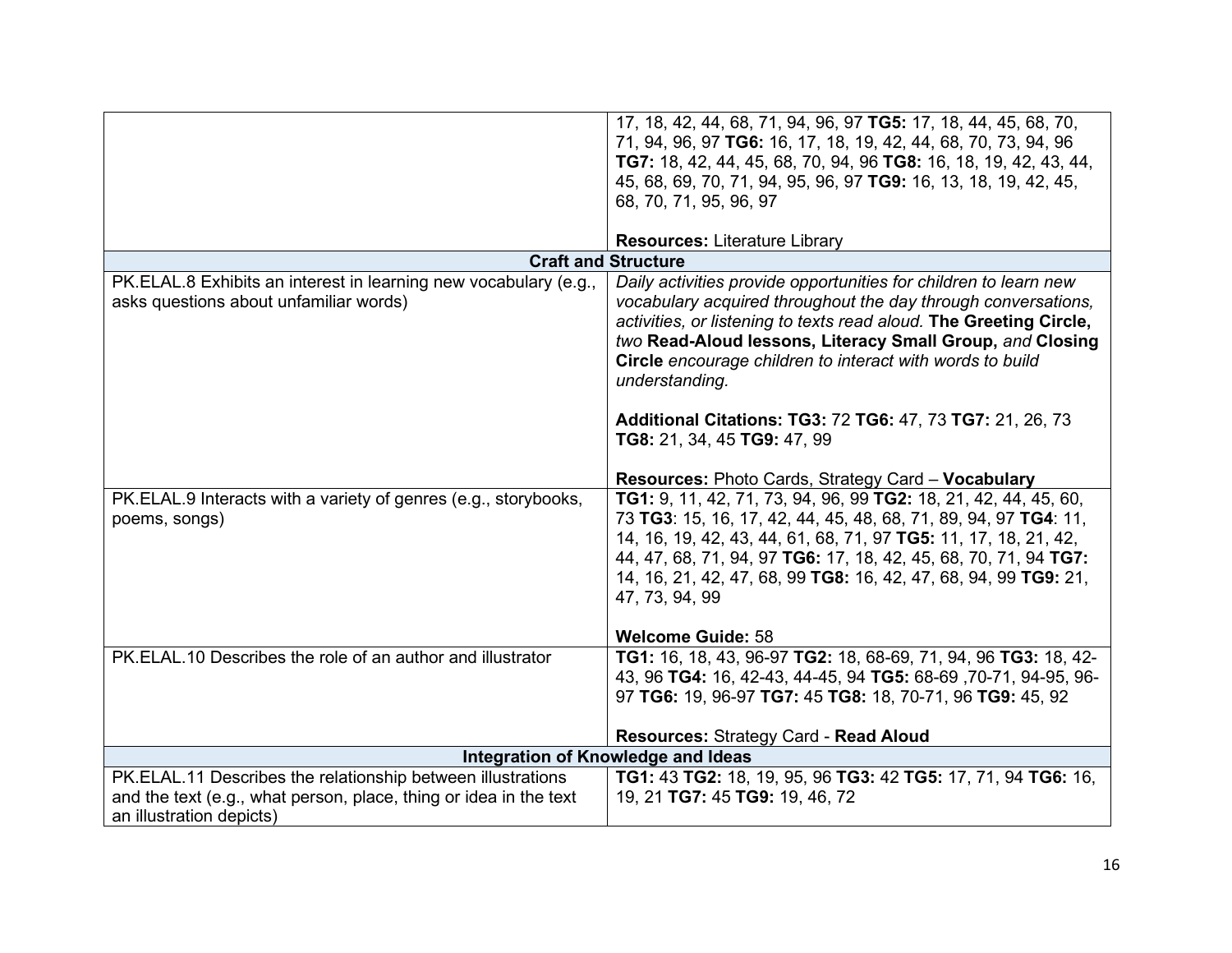| PK. ELAL. 12. Makes connections between self, text, and the                                                         | TG1: 16, 18, 20, 70 TG2: 21, 42, 44, 45, 70, 71, 96 TG3: 18,      |  |
|---------------------------------------------------------------------------------------------------------------------|-------------------------------------------------------------------|--|
| world (e.g., what is familiar, what does an                                                                         | 19, 42, 44, 63, 71, 94, 95, 96, 97 TG4: 17, 42, 43, 44, 68, 69,   |  |
| event/picture/character make them think of, what do they                                                            | 71, 97 TG5: 17, 18, 19, 45, 68, 69, 70, 95 TG6: 17, 18, 19, 43,   |  |
| remember)                                                                                                           | 68, 69, 94, 95, 97 TG7: 45, 68 TG8: 16, 44, 71, 94                |  |
| Writing                                                                                                             |                                                                   |  |
|                                                                                                                     | <b>Text Type and Purposes</b>                                     |  |
| PK.ELAL.13 Uses a combination of drawing, dictating, oral                                                           | Children are encouraged to use their emergent writing skills      |  |
| expression, and/or emergent writing to state an opinion about a                                                     | each week in the Writer's Corner. Literacy Small Group            |  |
| familiar topic in child-centered, authentic, play-based learning                                                    | lessons, beginning in Theme 4, model text types and purposes      |  |
| PK.ELAL.14. Uses a combination of drawing, dictating, oral                                                          | for writing.                                                      |  |
| expression, and/or emergent writing to name a familiar topic                                                        | TG1: 8, 21, 34, 47, 60, 86 TG2: 8, 21, 34, 46, 47, 73, 86 TG3:    |  |
| and supply information in child-centered, authentic, play-based                                                     | 8, 21, 34, 47, 49, 60, 86 TG4: 21, 47, 60, 73, 86, 99 TG5: 8, 21, |  |
| learning                                                                                                            | 34, 47, 73, 86, 99 TG6: 8, 21, 34, 47, 73, 86, 99 TG7: 8, 20, 21, |  |
| PK.ELAL.15. Uses a combination of drawing, dictating, oral                                                          | 23, 34, 43, 47, 60, 73, 86, 99 TG8: 21, 34, 47, 60, 73, 86, 99    |  |
| expression, and/or emergent writing to narrate an event or                                                          | TG9: 21, 34, 47, 60, 73, 99                                       |  |
| events in a sequence                                                                                                |                                                                   |  |
| PK.ELAL.16. Creates a response to a text, author, or personal                                                       | <b>Resources: Strategy Card - Expressive Writing</b>              |  |
| experience (e.g., dramatization, art work or poem)                                                                  |                                                                   |  |
| <b>Research to Build and Build Knowledge</b>                                                                        |                                                                   |  |
|                                                                                                                     |                                                                   |  |
| PK.ELAL.17. Develops questions and participates in shared                                                           | <b>STEAM</b> lessons in each thematic unit encourage children to  |  |
| research and exploration to answer questions and to build and                                                       | participate in shared research and exploration.                   |  |
| share knowledge (e.g., record and discuss an experiment of                                                          |                                                                   |  |
| items that float and sink)                                                                                          | TG1: 36 TG3: 37 TG4: 87 TG5: 35, 43, 49 TG6: 37 TG9: 11,          |  |
|                                                                                                                     | 37,63                                                             |  |
| PK.ELAL. 18. Engages in a discussion using gathered                                                                 | TG1: 103 TG3: 102 TG4: 37, 87 TG5: 35 TG6: 47 TG9: 11, 37,        |  |
| information from experiences or provided resources (e.g.,                                                           | 63                                                                |  |
| collect materials from a nature walk; record and discuss what                                                       |                                                                   |  |
| they are)                                                                                                           |                                                                   |  |
|                                                                                                                     | <b>Speaking and Listening</b>                                     |  |
|                                                                                                                     | <b>Comprehension and Collaboration</b>                            |  |
| PK.ELAL.19. Participates in collaborative conversations with diverse peers and adults in small and large groups and |                                                                   |  |
| during play                                                                                                         |                                                                   |  |
| PK.ELAL.19a. Follows agreed-upon rules for discussions,                                                             | TG1: 26, 43, 62, 96, 103 TG2: 20, 21, 26, 52, 78, 104 TG3: 26,    |  |
| including listening to others, taking turns, and staying on topic                                                   | 52, 78, 97, 104 TG4: 18, 26, 44, 45, 52, 70, 71, 78, 96, 97, 104  |  |
| PK.ELAL.19b. Participates in conversations through multiple                                                         | TG5: 16, 17, 26, 45, 52, 70, 71, 78, 88, 96, 97, 104 TG6: 17, 26, |  |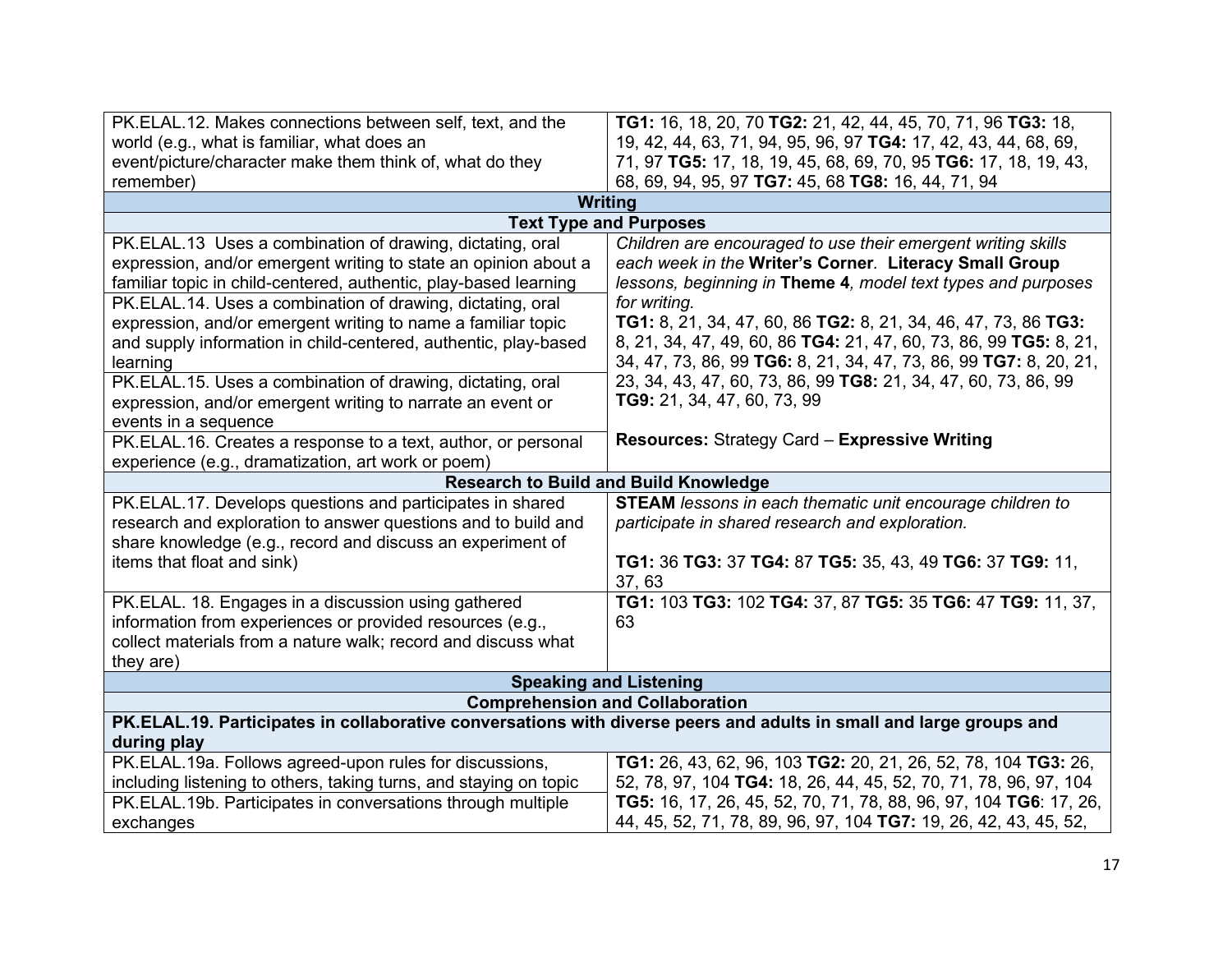| PK.ELAL.19c. Considers individual differences when              | 68, 69, 71, 78, 94, 95, 97, 104 TG8: 16, 17, 18, 19, 26, 42, 43, |
|-----------------------------------------------------------------|------------------------------------------------------------------|
| communicating with others                                       | 44, 45, 52, 68, 69, 71, 78, 94, 95, 96, 97, 104 TG9: 16, 17, 18, |
| PK.ELAL.20. Interacts with diverse formats and texts (e.g.,     | 19, 26, 43, 45, 52, 68, 69, 70, 71, 78, 94, 95, 96, 97, 104      |
| shared read aloud, video clips, oral storytelling)              |                                                                  |
| PK.ELAL.21. Identifies the speaker                              |                                                                  |
|                                                                 | <b>Presentation of Knowledge and Ideas</b>                       |
| PK.ELAL.22. Describes familiar people, places, things and       | TG1: 17, 19, 24, 35, 42, 43, 44, 45, 69, 70, 71, 72, 73, 90, 97, |
| events                                                          | 98, 99 TG2: 19, 20, 42, 46, 47, 60, 70, 95, 96, 98 TG3: 8, 18,   |
|                                                                 | 20, 45, 46, 71, 72, 95, 97, 98 TG4: 20, 46, 47, 60, 72, 73, 87,  |
|                                                                 | 89, 95, 96, 98, 99, 101 TG5: 10, 11, 20, 34, 46, 71 TG6: 11, 73, |
|                                                                 | 95 TG7: 18, 20, 45, 60, 89, 94, 98 TG8: 9, 11, 20, 34, 46, 72,   |
|                                                                 | 73, 98, 99 TG9: 14, 17, 20, 43, 46, 60, 69, 72, 99               |
| PK.ELAL.23. Creates a visual display (e.g., drawing, art work,  | TG1: 51, 63, 77, 87 TG2: 9, 35, 61, 87, 102 TG3: 9, 89 TG4:      |
| building, writing)                                              | 35, 36, 62, 88 TG5: 10, 36, 61, 87, 89 TG6: 10, 36, 62, 88 TG7:  |
| PK.ELAL.24. Expresses thoughts, feelings, and ideas (e.g.,      | 10, 61, 87, 89 TG8: 9, 35, 61, 87, 102 TG9: 9, 35, 63            |
| role-playing, music, drawing, art work, building, writing)      |                                                                  |
|                                                                 | Language                                                         |
| PK.ELAL.25. Demonstrates command of the conventions of          | Morning Message provides a daily lesson that develops the        |
| academic English grammar and usage when writing or              | ability to detect, manipulate, and analyze the auditory parts of |
| speaking.                                                       | spoken language using the convention of academic English         |
|                                                                 | grammar and usage when writing or speaking.                      |
|                                                                 |                                                                  |
|                                                                 | TG1: 40, 45, 52, 71 TG4: 88 TG5: 73 TG6: 21, 43, 71 TG7: 21,     |
|                                                                 | 47, 99 TG8: 47, 51, 73, 86 TG9: 94, 99                           |
|                                                                 |                                                                  |
|                                                                 | <b>Resources: Photo Cards</b>                                    |
| PK.ELAL.26. Demonstrates command of the conventions of          | TG3: 14, 22, 40, 66, 92 TG4: 14, 21, 34, 40, 47, 66, 92, 99      |
| academic English capitalization, punctuation, and spelling when | TG5: 14, 21, 40, 66, 92 TG6: 40, 66, 92 TG7: 14, 40, 66, 92      |
| writing.                                                        | TG8: 8, 14, 40, 66, 92 TG9: 14, 21, 40, 66, 92                   |
| <b>Knowledge of Language</b>                                    |                                                                  |
| PK.ELAL.27. Explores and uses new vocabulary in child-          | A Word of the Week is introduced in the Greeting Circle.         |
| centered, authentic, play-based experiences                     | Theme and concept vocabulary are introduced in two daily         |
|                                                                 | Read-Alouds and Literacy Small Groups. Math and content          |
|                                                                 | vocabulary are taught in the context of the appropriate lessons. |
|                                                                 | All vocabulary is extended into Practice Centers to give         |
|                                                                 | children opportunities to use new words and phrases during       |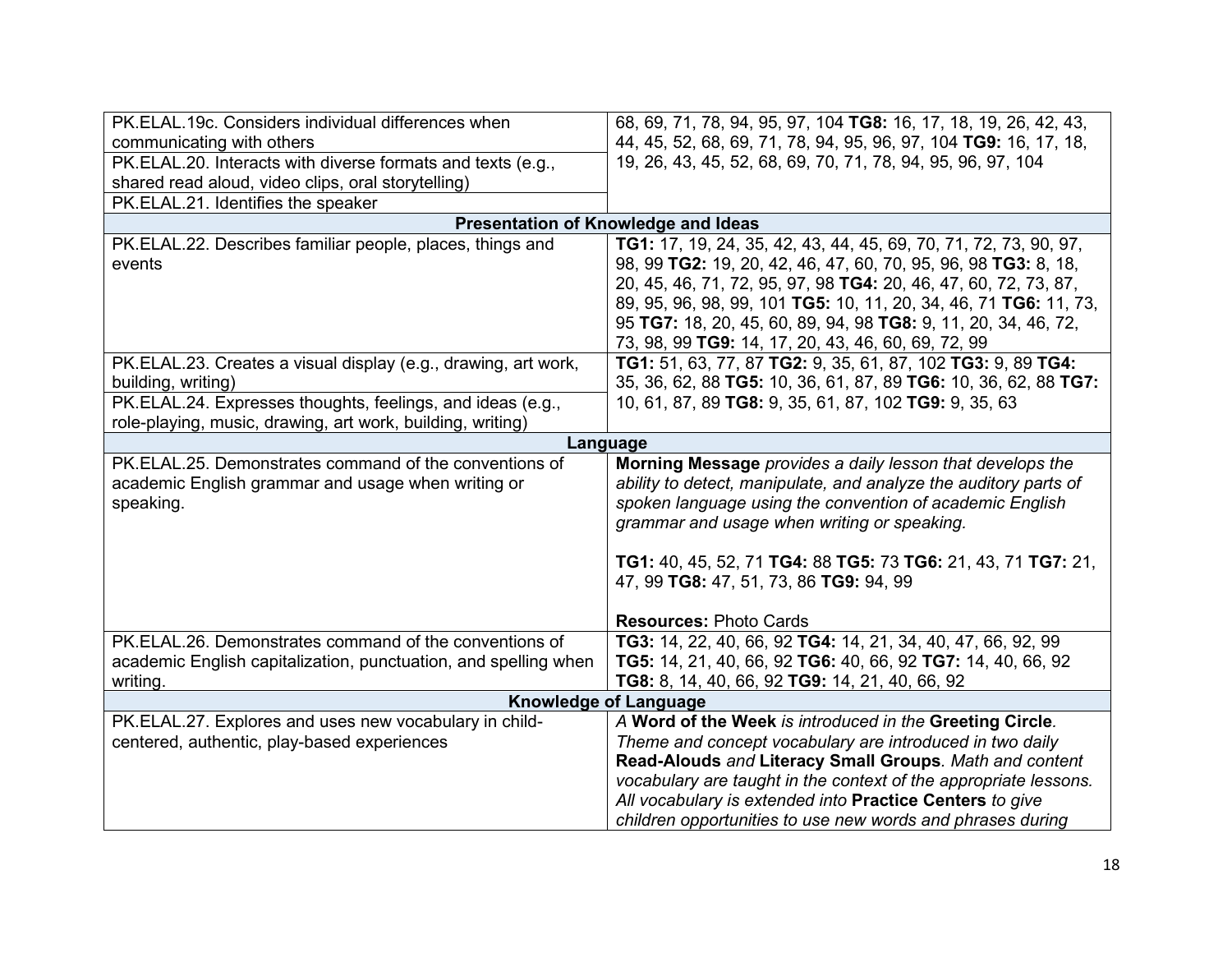|                                                                                                                                                                                                  | interactions with their peers.                                                                                                                                                                                                                                                                                                                                                                                                                                                                                                                                  |
|--------------------------------------------------------------------------------------------------------------------------------------------------------------------------------------------------|-----------------------------------------------------------------------------------------------------------------------------------------------------------------------------------------------------------------------------------------------------------------------------------------------------------------------------------------------------------------------------------------------------------------------------------------------------------------------------------------------------------------------------------------------------------------|
|                                                                                                                                                                                                  | TG1: 17, 19, 24, 35, 42, 43, 44, 45, 47, 48, 49, 61, 69, 70, 71,<br>72, 73, 90, 95, 97, 98, 99 TG2: 9, 19, 20, 22, 42, 43, 45, 46, 47,<br>60, 70, 95, 96, 98 TG3: 8, 10, 17, 18, 19, 20, 45, 46, 60, 68, 69,<br>71, 72, 74, 95, 97, 98 TG4: 20, 23, 46, 47, 48, 49, 60, 72, 73,<br>87, 89, 95, 96, 98, 99, 101 TG5: 8, 10, 11, 16, 18, 19, 20, 34,<br>46, 47, 71, 74, 89 TG6: 8, 9, 11, 17, 24, 42, 70, 71, 72, 73, 95,<br>98 TG7: 18, 20, 34, 38, 45, 60, 89, 94, 98 TG8: 9, 11, 20, 34,<br>46, 72, 73, 98, 99 TG9: 14, 17, 20, 40, 43, 46, 47, 60, 69, 72, 99 |
|                                                                                                                                                                                                  | <b>Resources: Vocabulary Cards, Photo Cards</b>                                                                                                                                                                                                                                                                                                                                                                                                                                                                                                                 |
|                                                                                                                                                                                                  | <b>Vocabulary Acquisition and Use</b>                                                                                                                                                                                                                                                                                                                                                                                                                                                                                                                           |
|                                                                                                                                                                                                  | PK.ELAL.28. Explores and discusses word relationships and word meanings                                                                                                                                                                                                                                                                                                                                                                                                                                                                                         |
| PK.ELAL.28a. Sorts common objects into categories (e.g.,<br>shapes, foods) for understanding of the concepts the categories<br>represent                                                         | TG1: 17, 21, 23, 62, 74, 75, 88, 89, 100 TG2: 9, 22 TG3: 61,<br>62, 69, 74, 75 TG4: 10, 11, 23, 36, 48, 49, 61, 74, 100, 101<br>TG7: 36 TG8: 63 TG9: 49                                                                                                                                                                                                                                                                                                                                                                                                         |
|                                                                                                                                                                                                  | <b>Resources: Strategy Card - Classification</b>                                                                                                                                                                                                                                                                                                                                                                                                                                                                                                                |
| PK.ELAL.28b. Demonstrates understanding of frequently<br>occurring words by relating them to their opposites (e.g.,<br>hot/cold)                                                                 | TG4: 81, 86, 87, 89, 90, 91, 93, 94-5, 96, 98, 102, 104                                                                                                                                                                                                                                                                                                                                                                                                                                                                                                         |
| PK.ELAL.29 Uses words and phrases acquired through<br>language rich experiences, conversations, reading and being<br>read to, responding to texts, and child-centered, play-based<br>experiences | A Word of the Week is introduced in the Greeting Circle.<br>Theme and concept vocabulary are introduced in two daily<br>Read-Alouds and Literacy Small Groups. Math and content<br>vocabulary are taught in the context of the appropriate lessons.<br>All vocabulary is extended into Practice Centers to give<br>children opportunities to use new words and phrases during<br>interactions with their peers.                                                                                                                                                 |
|                                                                                                                                                                                                  | TG1: 17, 19, 24, 35, 42, 43, 44, 45, 47, 48, 49, 61, 69, 70, 71,<br>72, 73, 90, 95, 97, 98, 99 TG2: 9, 19, 20, 22, 42, 43, 45, 46, 47,<br>60, 70, 95, 96, 98 TG3: 8, 10, 17, 18, 19, 20, 45, 46, 60, 68, 69,<br>71, 72, 74, 95, 97, 98 TG4: 20, 23, 46, 47, 48, 49, 60, 72, 73,<br>87, 89, 95, 96, 98, 99, 101 TG5: 8, 10, 11, 16, 18, 19, 20, 34,<br>46, 47, 71, 74, 89 TG6: 8, 9, 11, 17, 24, 42, 70, 71, 72, 73, 95,                                                                                                                                         |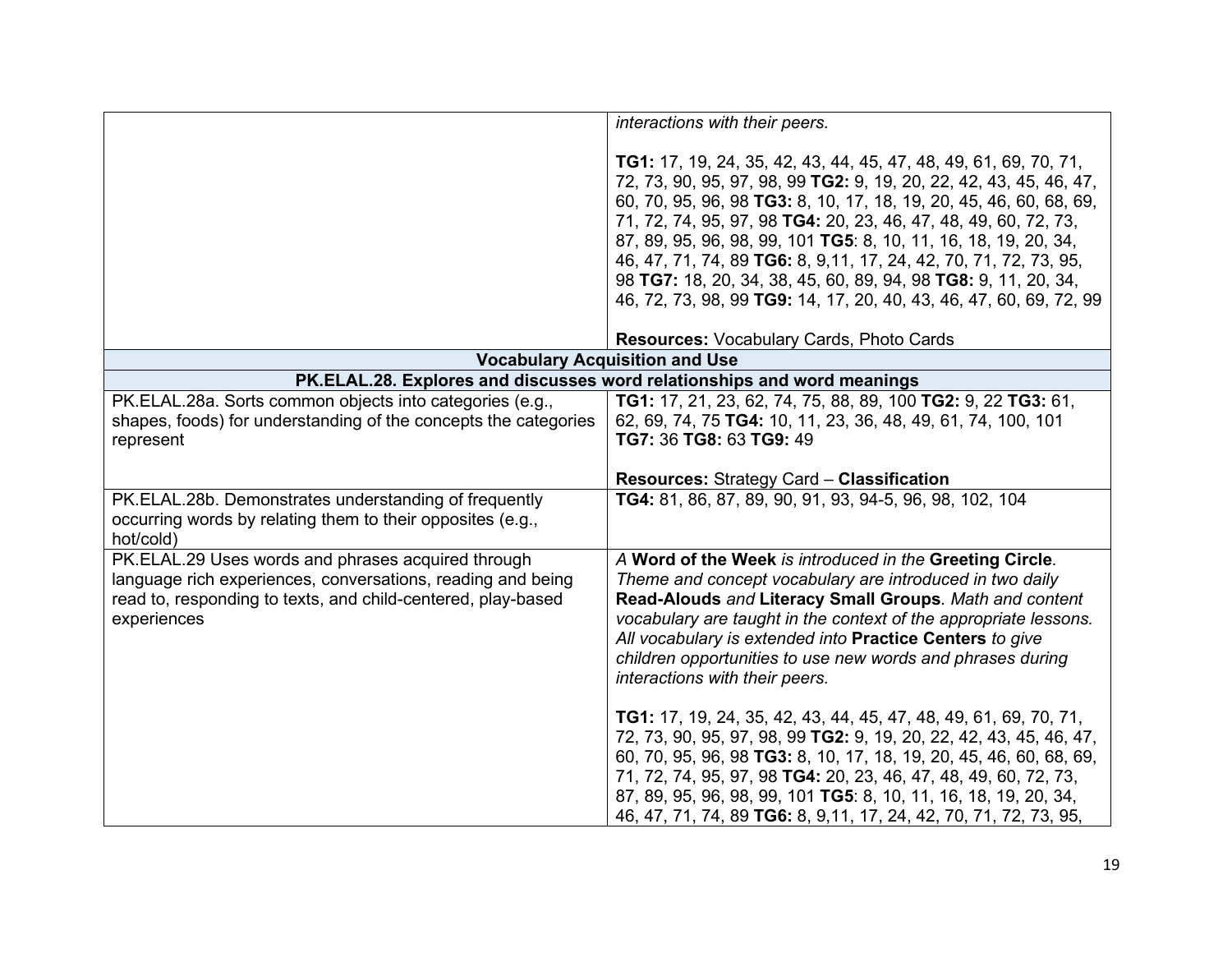|                                                                  | 98 TG7: 18, 20, 34, 38, 45, 60, 89, 94, 98 TG8: 9, 11, 20, 34,     |
|------------------------------------------------------------------|--------------------------------------------------------------------|
|                                                                  | 46, 72, 73, 98, 99 TG9: 14, 17, 20, 40, 43, 46, 47, 60, 69, 72, 99 |
|                                                                  |                                                                    |
|                                                                  | Resources: Vocabulary Cards, Photo Cards                           |
|                                                                  | <b>COGNITION AND KNOWLEDGE OF THE WORLD</b>                        |
|                                                                  | <b>MATHEMATICS</b>                                                 |
| <b>Counting and Cardinality</b>                                  |                                                                    |
| Know number names and the count sequence                         |                                                                    |
| PK.MATH.1. Counts to 20                                          | TG1: 23 TG2: 74, 75, 100, 101 TG6: 22 TG5: 101 TG6: 10, 22,        |
|                                                                  | 23, 36, 49 TG9: 23                                                 |
| PK.MATH.2. Represents a number of objects (0-5), with a          | TG3: 10, 22, 23, 36, 49, 88 TG6: 10, 22, 75 TG8: 23, 49, 76        |
| written numeral 0-5 (with 0 representing a count of no objects)  | TG9: 23, 87                                                        |
| Note: Students can select the corresponding number card          |                                                                    |
| and/or write the numeral.                                        |                                                                    |
|                                                                  | Counts to tell the number of objects                               |
| PK.MATH.3. Understands the relationship between numbers          | TG1: 23 TG2: 74, 75, 100, 101 TG6: 22 TG5: 101 TG6: 10, 22,        |
| and quantities to 10, connects counting to cardinality           | 23, 36, 49 TG9: 23                                                 |
| PK.MATH.3a. When counting objects, says the number names         | TG1: 18, 19, 22, 62, 92 TG2: 14, 40, 48, 62, 74, 75, 88, 101       |
| in the standard order, pairing each object with one and only one | TG3: 9, 36, 48, 74 TG4: 50 TG5: 102 TG7: 102 TG8: 62, 100,         |
| number name and each number name with one and only one           | 102 TG9: 10, 101                                                   |
| object. (1:1 correspondence)                                     |                                                                    |
| PK. MATH.3b. Explores and develops the concept that the last     | TG1: 22, 23 TG2: 40, 74, 75, 101 TG3: 48, 49, 74, 76 TG5: 48,      |
| number name said tells the number of objects counted,            | 49, 88, 100, 101 TG6: 22, 23, 36, 49, 62, 100 TG7: 22, 48, 74,     |
| (cardinality). The number of objects is the same regardless of   | 77 TG8: 48, 49, 74, 75, 88 TG9: 75, 87                             |
| their arrangement or the order in which they were counted.       |                                                                    |
|                                                                  |                                                                    |
|                                                                  | <b>Resources: Strategy Card - Counting, Photo Cards</b>            |
| PK.MATH.4a. [NY-PK.CC.4a.] Answers counting questions            | TG1: 22 TG2: 48, 74, 75, 101 TG3: 9 TG5: 101 TG6: 87 TG7:          |
| using as many as 10 objects arranged in a line,                  | 88 TG8: 74, 75 TG9: 48, 74, 75                                     |
| a rectangular array, and a circle. Answers counting questions    |                                                                    |
| using as many as 5 objects in a scattered configuration (e.g.,   |                                                                    |
| are there?")<br>how many                                         |                                                                    |
| PK.MATH.4b. Given a number from 1-10, counts out that many       | TG1: 23 TG2: 74, 75, 100, 101 TG6: 22 TG5: 101 TG6: 10, 22,        |
| objects                                                          | 23, 36, 49 TG9: 23                                                 |
|                                                                  | <b>Compares Numbers</b>                                            |
| PK.MATH.6. Recognizes whether the number of objects in one       | TG1: 66 TG2: 36, 40, 48, 49, 62, 75, 88, 100, 101 TG3: 48, 49,     |
| group is more than, fewer than, or equal to (the same as) the    | 74, 75 TG5: 9, 48 TG6: 88, 101 TG7: 10, 23, 36, 49, 88, 100,       |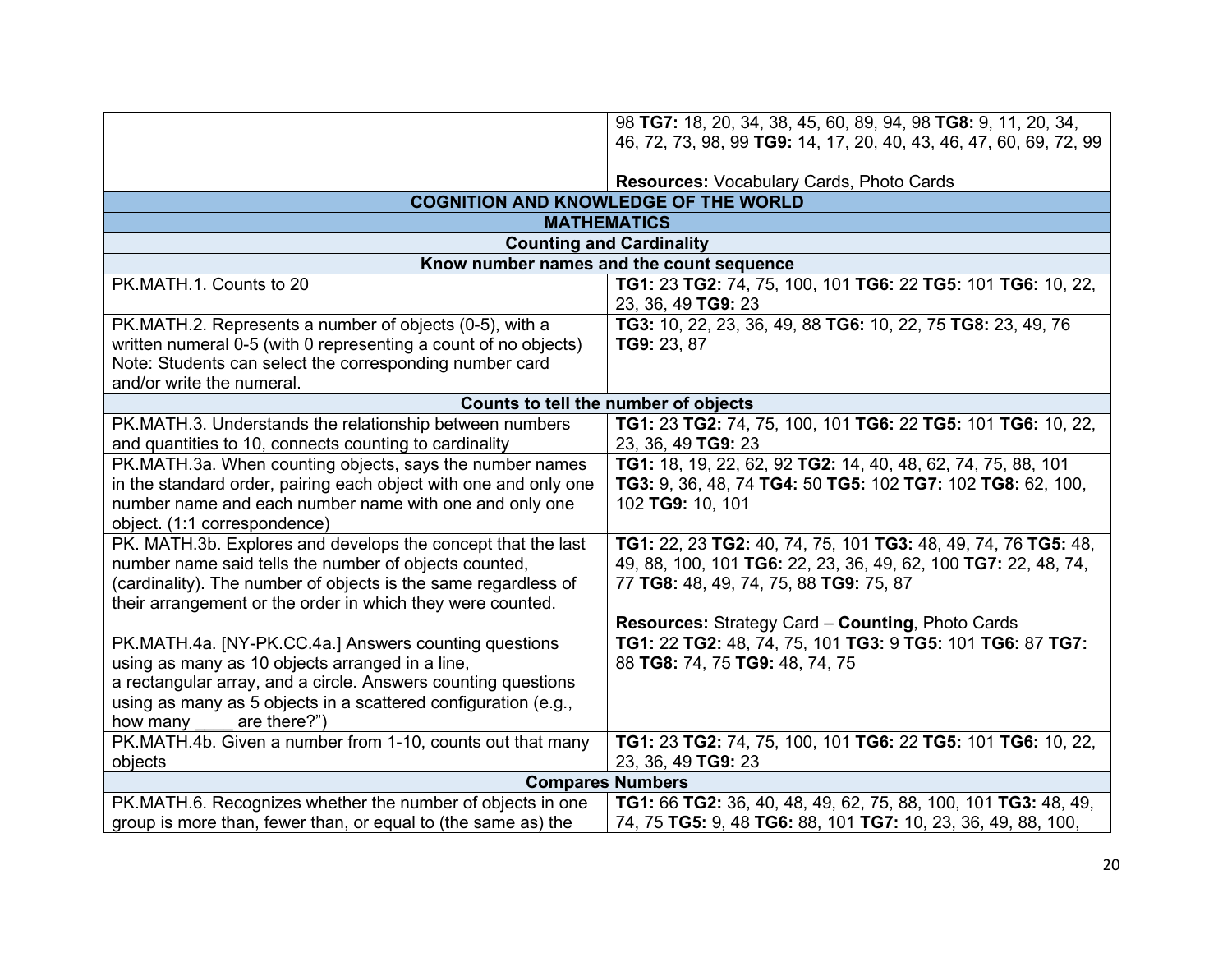| number of objects in another group (e.g., using matching and                 | 101 TG8: 10, 23, 36, 48, 49, 62, 74, 76, 88, 100, 101 TG9: 10,               |
|------------------------------------------------------------------------------|------------------------------------------------------------------------------|
| counting strategies Note: Include groups with up to five objects             | 36, 62, 100, 101                                                             |
| PK.MATH.7. Identifies first and last related to order or position            | TG3: 10, 22, 23 TG6: 48, 49                                                  |
|                                                                              | <b>Operations and Algebraic Thinking</b>                                     |
|                                                                              | Understands addition as adding to, and understand subtraction as taking from |
| PK.MATH.8. Explores addition and subtraction by using objects,               | TG1: 23 TG2: 94 TG7: 10, 22, 23, 36, 50, 62, 74, 75, 100, 101                |
| fingers, and responding to real world situations (e.g., if we have           | TG8: 10, 23, 36, 48 TG9: 62, 74, 75, 88                                      |
| 3 apples and add 2 more, how many apples do we have all                      |                                                                              |
| together?)                                                                   | <b>Resources: Strategy Card - Number Operations</b>                          |
|                                                                              | <b>Understands simple patterns</b>                                           |
| PK.MATH.9. Duplicates and extends simple patterns using                      | TG1: 23, 72 TG2: 87, 103 TG3: 88, 100, 101 TG4: 10 TG5: 50                   |
| concrete objects (e.g., what comes next?)                                    | TG6: 22, 23, 36, 48, 49, 62 TG8: 22, 23, 36, 49 TG9: 36, 48,                 |
|                                                                              | 49, 62                                                                       |
|                                                                              |                                                                              |
|                                                                              | <b>Resources: Strategy Card - Patterning</b>                                 |
| <b>Measurement and Data</b>                                                  |                                                                              |
| Describes and compares measurable attributes                                 |                                                                              |
| PK.MATH.10. Identifies measurable attributes of objects, such                | TG2: 10, 11, 22, 23, 24, 48, 76, 101 TG4: 62, 63, 74, 75, 87, 88             |
| as length or weight, and describes them using appropriate                    | TG5: 24, 35, 36, 48, 49, 76 TG6: 19, 24, 45, 50, 76, 95, 101                 |
| vocabulary (e.g., small, big, short, tall, empty, full, heavy, light)        | TG7: 24, 37, 76, 87, 101 TG8: 16, 24, 89, 101, 104 TG9: 11,                  |
|                                                                              | 19, 22, 36, 50, 102                                                          |
|                                                                              | <b>Resources: Strategy Card - Measurement, Photo Cards</b>                   |
|                                                                              | Sorts objects and counts the number of objects in each category              |
| PK.MATH.11. Sorts objects and shapes into categories; counts                 | TG1: 17, 23, 62, 74, 75, 88, 89, 100 TG2: 9, 22 TG3: 61, 62,                 |
| the objects in each category. Note: Limit category counts to be              | 69, 74, 75 TG4: 10, 11, 23, 49, 61, 74, 100, 101 TG7: 36 TG8:                |
| less than or equal to 10                                                     | 63 TG9: 49                                                                   |
| <b>Geometry</b>                                                              |                                                                              |
| Identifies and describes shapes (squares, circles, triangles and rectangles) |                                                                              |
| PK.MATH.12. Describes objects in the environment using                       | TG1: 36, 48, 49 TG2: 23, 37, 61 TG3: 22, 23 TG4: 74, 75 TG5:                 |
| names of shapes and describes the relative positions of these                | 75 TG6: 48, 62, 74, 75 TG9: 49, 75                                           |
| objects using terms such as top, bottom, up, down, above,                    |                                                                              |
| below, in front of, behind, over, under, next to                             |                                                                              |
| PK.MATH.13. Names shapes regardless of size                                  | TG1: 101 TG2: 92 TG3: 75, 76 TG4: 10, 22, 23, 36, 48, 49, 101                |
|                                                                              | TG5: 10, 15, 22, 23, 51, 62, 74, 75 TG7: 61 TG8: 37 TG9: 100                 |
| Explores and creates two and three-dimensional objects                       |                                                                              |
| PK.MATH.14. Explores two-and three-dimensional objects and                   | TG1: 9, 21, 37, 40, 47, 61, 66, 73, 76, 92, 99, 100 TG2: 21, 66,             |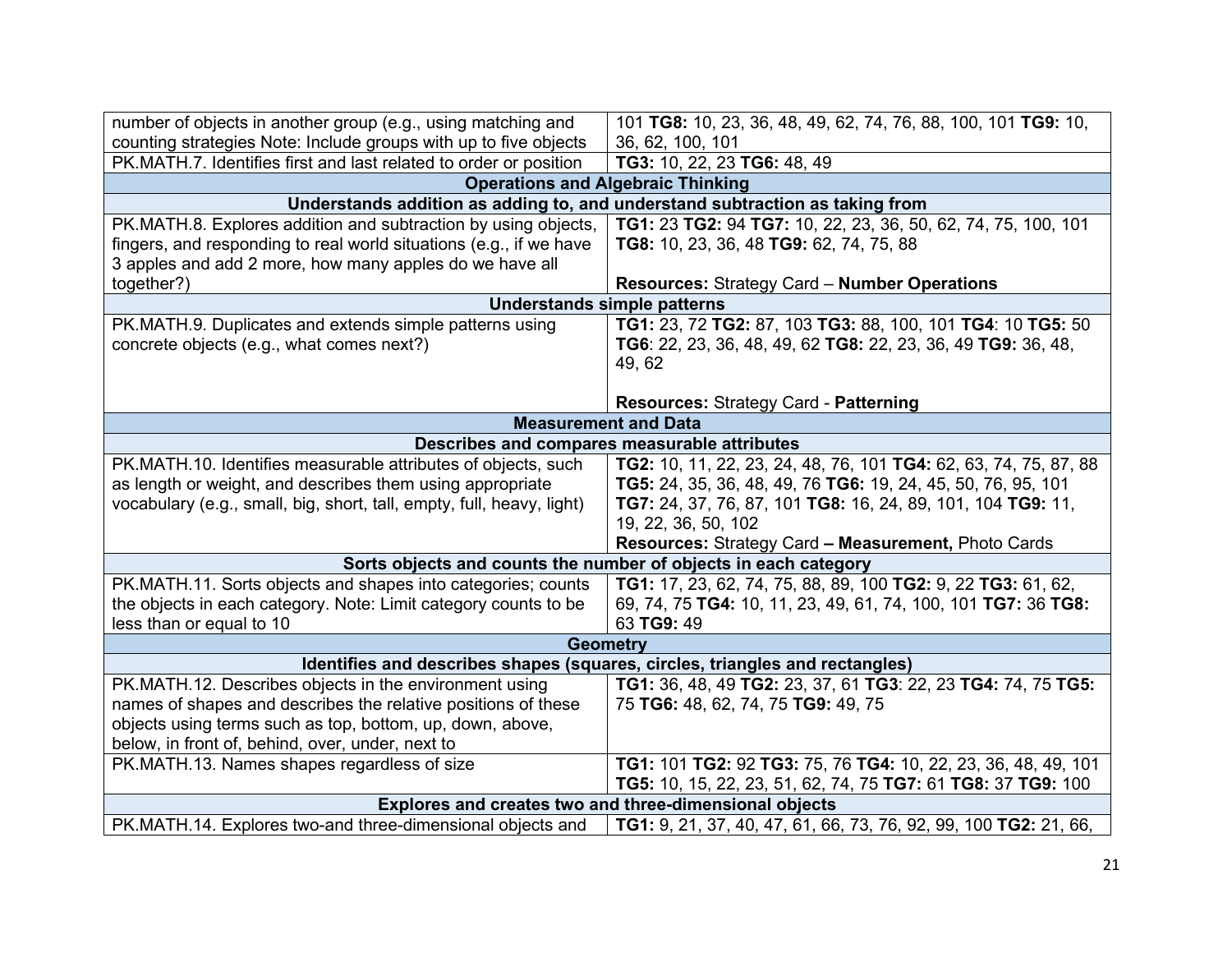| uses informal language to describe their similarities, differences,                                                      | 92 TG3: 21, 47, 99 TG4: 22, 23, 36, 48, 49, 101 TG5: 22, 23                                                                |
|--------------------------------------------------------------------------------------------------------------------------|----------------------------------------------------------------------------------------------------------------------------|
| and other attributes                                                                                                     | TG8: 37 TG9: 100                                                                                                           |
| PK.MATH.15. Creates and builds shapes from components                                                                    | TG1: 23, 37, 99 TG2: 11 TG4: 10, 22, 23, 49 TG5: 9, 10, 22,                                                                |
| (e.g., sticks, blocks, clay)                                                                                             | 23, 62, 74, 75, 101 TG6: 77 TG8: 74 TG9: 88, 100                                                                           |
|                                                                                                                          |                                                                                                                            |
|                                                                                                                          | <b>Resources: Strategy Card - Geometry</b>                                                                                 |
| <b>Science</b>                                                                                                           |                                                                                                                            |
| <b>Physical Science</b>                                                                                                  |                                                                                                                            |
| PK.SCI.1. Asks questions and uses observations to test the claim that different kinds of matter exist as either solid or |                                                                                                                            |
| liquid                                                                                                                   |                                                                                                                            |
| PK.SCI.1a. Observes and describes similarities and differences                                                           | TG5: 89                                                                                                                    |
| between solids and liquids based on their physical properties                                                            |                                                                                                                            |
| PK.SCI.2 Compares and categorizes solids and liquids based                                                               |                                                                                                                            |
| on their physical properties                                                                                             |                                                                                                                            |
|                                                                                                                          | PK.SCI.2. Uses tools and materials to design and build a device that causes an object to move faster with a push or a pull |
| PK.SCI.2a. Explores forces (pushes and pulls) on objects, such                                                           | TG1: 36, 48, 49 TG2: 10-11, 16, 50, 61 TG3: 24, 25, 37 TG4:                                                                |
| as those caused by gravity, magnetism, and mechanical forces                                                             | 36, 50-51, 96, 97 TG5: 102-103 TG6: 11, 19, 35, 37, 62, 74, 75,                                                            |
| (e.g., a string attached to an object being pulled or a ramp to                                                          | 78 TG7: 11, 35, 76, 77, 88 TG8: 88 TG9: 21, 37, 43, 76                                                                     |
| increase the speed of an object)                                                                                         |                                                                                                                            |
|                                                                                                                          | PK.SCI.3. Plans and conducts investigations to provide evidence that sound is produced by vibrating materials              |
| PK.SCI.3a. Investigates vibrating materials such as percussion                                                           | Children engage in activities that investigate and explore the                                                             |
| instruments (e.g., drum, triangle), string instruments (e.g.,                                                            | properties and characteristics of sound and light, including                                                               |
| guitar, piano), wind instruments (e.g., recorder, whistle), and                                                          | vibrating sounds.                                                                                                          |
| audio speakers                                                                                                           |                                                                                                                            |
|                                                                                                                          | TG1: 37, 52 TG5: 16 TG8: 11 TG9: 37                                                                                        |
| <b>Life Sciences</b>                                                                                                     |                                                                                                                            |
| PK.SCI.4. Observes familiar plants and animals (including humans) and describes what they need to survive                |                                                                                                                            |
| PK.SCI.4a. Explores what a variety of living organisms need to                                                           | TG1: 36, 48, 49 TG2: 10-11, 16, 50, 61 TG3: 24, 25, 37 TG4:                                                                |
| live and grow (e.g., water, nutrients, environment)                                                                      | 36, 50-51, 96, 97 TG5: 102-103 TG6: 11, 19, 35, 37, 62, 74, 75,                                                            |
|                                                                                                                          | 78 TG7: 11, 35, 76, 77, 88 TG8: 88 TG9: 21, 37, 43, 76                                                                     |
| PK.SCI.5. Plans and conducts investigations to determine how familiar plants and/or animals use their external parts to  |                                                                                                                            |
| help them survive in the environment                                                                                     |                                                                                                                            |
| PK.SCI.5a. Observes the relationships between the physical                                                               | TG1: 45 TG2: 63 TG6: 45, 95 TG7: 9, 42, 43, 62, 63, 68, 69,                                                                |
| and living environment (e.g., views habitats of plants and                                                               | 70, 71, 94, 95, 96, 97 TG8: 9, 10, 16, 17, 18, 19, 36, 42, 43, 45,                                                         |
| animals)                                                                                                                 | 62, 63, 68, 69, 70, 71, 87, 89, 94, 95, 96, 97 TG9: 69                                                                     |
| PK.SCI.5b. Recognizes the different structures of familiar plants                                                        | TG1: 35 TG4: 9, 19, 45 TG5: 69 TG6: 87, 94 TG7: 8, 9, 11, 17,                                                              |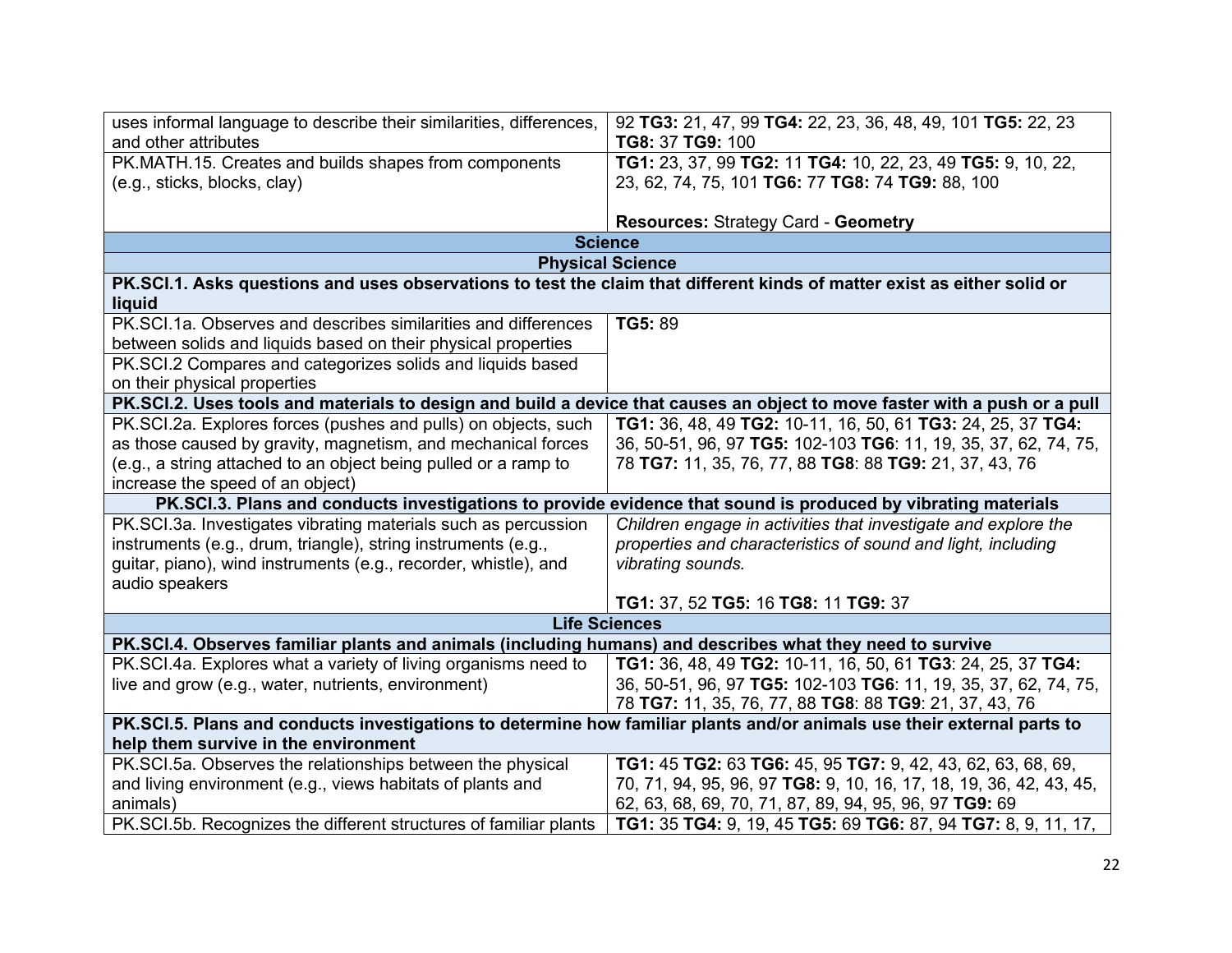| and animals (e.g., roots, stems, leaves for plants and eyes,                                                                       | 18, 20, 36, 42, 44, 50, 60, 63, 94, 96, 97, 98 TG8: 9, 10, 16, 17,                        |  |
|------------------------------------------------------------------------------------------------------------------------------------|-------------------------------------------------------------------------------------------|--|
| ears, mouth, arms, legs for animals)                                                                                               | 18, 19, 35, 36, 42, 43, 44, 45, 50, 62, 63, 68, 69, 70, 71, 89, 94,<br>95, 96, 97 TG9: 10 |  |
| PK.SCI.6. Develops a model to describe that some young plants and animals are similar to, but not exactly like, their              |                                                                                           |  |
| parents.                                                                                                                           |                                                                                           |  |
| PK.SCI.6a. Observes and represents familiar plants and                                                                             | TG1: 36, 48, 49 TG2: 10-11, 16, 50, 61 TG3: 24, 25, 37 TG4:                               |  |
| animals (e.g., draws pictures, builds and plays with toy or model                                                                  | 36, 50-51, 96, 97 TG5: 102-103 TG6: 11, 19, 35, 37, 62, 74, 75,                           |  |
| animals in their habitats)                                                                                                         | 78 TG7: 11, 35, 76, 77, 88 TG8: 88 TG9: 21, 37, 43, 76                                    |  |
| PK.SCI.6b. Compares baby and adult animals and recognizes                                                                          | TG2: 72 TG4: 9, 15, 18, 19 TG7: 19, 70, 71, 94, 96, 97 TG9:                               |  |
| similarities (e.g., matches adult stuffed animals with their baby                                                                  | 10, 11, 18, 41, 67, 70, 90, 96                                                            |  |
| in a play setting)                                                                                                                 |                                                                                           |  |
| <b>Earth and Space Sciences</b>                                                                                                    |                                                                                           |  |
| PK.SCI.7. Observes and describes the apparent motions of the sun, moon, and stars to recognize predictable patterns                |                                                                                           |  |
| PK.SCI.7a. Explores characteristics and movements of the sun,                                                                      | TG1: 11, 37 TG3: 76, 89 TG5: 63 TG8: 89 TG9: 35, 37, 38, 42,                              |  |
| moon, stars and clouds (e.g., the sun and moon appear to move                                                                      | 43, 45, 68                                                                                |  |
| across the sky in a predictable pathway, day and night follow                                                                      |                                                                                           |  |
| predictable patterns, seasons change in a cyclical pattern, the<br>moon's shape appears to change in a cyclical pattern, and stars |                                                                                           |  |
| other than our Sun can be visible at night depending on local                                                                      |                                                                                           |  |
| weather conditions)                                                                                                                |                                                                                           |  |
| PK.SCI.8. Asks questions, makes observations, and collects and records data using simple instruments to recognize                  |                                                                                           |  |
| patterns about how local weather conditions change daily and seasonally.                                                           |                                                                                           |  |
| PK.SCI.8a. Discusses daily weather conditions and the impact                                                                       | TG1: 44, 45, 71 TG3: 47 TG8: 97 TG9: 34, 37, 38, 40, 41, 42,                              |  |
| of weather (e.g., recorded over time and how those conditions                                                                      | 43, 44, 45                                                                                |  |
| impact student activities and what clothes they wear)                                                                              |                                                                                           |  |
| PK.SCI.8b. Uses vocabulary to describe weather conditions                                                                          | TG1: 45, 62, 88 TG9: 40                                                                   |  |
| (e.g., cloud cover (sunny, partly cloudy, cloudy, foggy),                                                                          |                                                                                           |  |
| precipitation (no precipitation, snow, hail, rain), wind (no wind,                                                                 |                                                                                           |  |
| some wind, strong wind), and temperature (cold, cool, warm,                                                                        |                                                                                           |  |
| hot))                                                                                                                              |                                                                                           |  |
| PK.SCI.9. Plans and conducts an investigation to determine the effect of sunlight on Earth's surface.                              |                                                                                           |  |
| PK.SCI.9a. Discusses the effects of the sun (e.g., provides light,                                                                 | TG9: 42, 43, 45                                                                           |  |
| creates shadows, and the warming effect on living organisms                                                                        |                                                                                           |  |
| and nonliving things.)                                                                                                             |                                                                                           |  |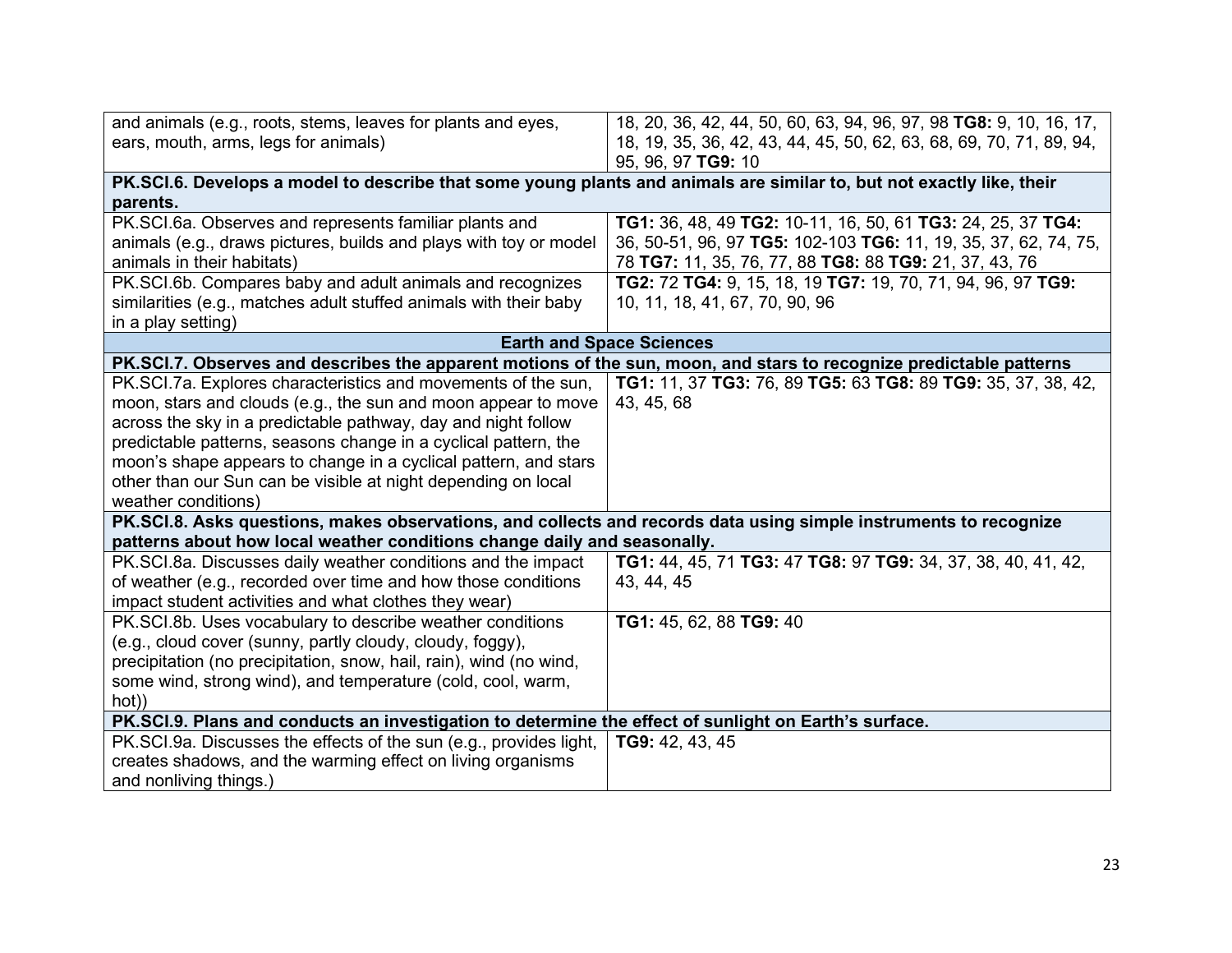| <b>Engineering and Design</b>                                                                                                                                                                                                     |                                                                                                                                                                                                                                                                                                                                                                                                                                                                              |
|-----------------------------------------------------------------------------------------------------------------------------------------------------------------------------------------------------------------------------------|------------------------------------------------------------------------------------------------------------------------------------------------------------------------------------------------------------------------------------------------------------------------------------------------------------------------------------------------------------------------------------------------------------------------------------------------------------------------------|
| PK.SCI.10. Asks questions, makes observations, and gathers<br>information about a situation people want to change to define a<br>simple problem that can be solved through the development of<br>a new or improved object or tool | TG1: 103 TG2: 24, 76 TG3: 50, 102 TG4: 24, 76 TG5: 11, 24,<br>50, 76 TG6: 24, 50, 61, 76, 87 TG7: 24, 76, 102 TG8: 24, 50,<br>102 TG9: 24, 50, 102                                                                                                                                                                                                                                                                                                                           |
| PK.SCI.11. Develops a simple sketch, drawing, or physical<br>model to illustrate how the shape of an object helps it function<br>as needed to solve a given problem                                                               | Children are encouraged to use creative and flexible thinking to<br>solve problems such as making a model or design in the weekly<br><b>STEAM</b> lessons throughout each thematic unit.                                                                                                                                                                                                                                                                                     |
|                                                                                                                                                                                                                                   | TG1: 10, 24, 36, 77 TG3: 11, 36 TG4: 37, 87 TG5: 9, 17, 35,<br>37, 89 TG6: 95 TG7: 11, 63 TG8: 11, 37, 89, 100, 101 TG9: 9,<br>61, 63, 97                                                                                                                                                                                                                                                                                                                                    |
| PK.SCI.12. Analyzes data from tests of two objects designed to<br>solve the same problem to compare the strengths and<br>weaknesses of how each performs                                                                          | TG1: 103 TG3: 102 TG4: 37, 87 TG5: 35 TG6: 47 TG9: 11, 37,<br>63                                                                                                                                                                                                                                                                                                                                                                                                             |
| <b>SOCIAL STUDIES</b>                                                                                                                                                                                                             |                                                                                                                                                                                                                                                                                                                                                                                                                                                                              |
| <b>Individual Development and Cultural Identity</b>                                                                                                                                                                               |                                                                                                                                                                                                                                                                                                                                                                                                                                                                              |
| PK.SOC.1. Develops a basic awareness of self as an individual, self within the context of group, and self within the<br>context of community                                                                                      |                                                                                                                                                                                                                                                                                                                                                                                                                                                                              |
| PK.SOC.1a. Identifies self by using characteristics such as eye<br>color, hair color, age<br>PK.SOC.1b. Describes how each person is unique and                                                                                   | TG1: 16, 19, 44, 55, 75, 78, 100 TG2: 17, 42, 96, 97 TG3: 19<br>TG4: 61 TG6: 71, 97 TG9: 10, 95                                                                                                                                                                                                                                                                                                                                                                              |
| important                                                                                                                                                                                                                         | <b>Resources: Photo Cards</b>                                                                                                                                                                                                                                                                                                                                                                                                                                                |
| PK.SOC.1c. Identifies as a member of a group                                                                                                                                                                                      | Conscious Discipline <sup>®</sup> specifically guides children in being<br>successful in their social and emotional endeavors during each<br>day. The UNITE portion of the Greeting Circle focuses on bringing<br>children together as a group and developing a sense of belonging.<br>Theme 1 focuses on being a member of a classroom community<br>while Theme 2 focuses on being a member of a family.<br>TG1: 12, 13, 38, 64, 89, 90 TG2: 12, 13, 38, 39, 64, 65, 90, 91 |
|                                                                                                                                                                                                                                   | TG3: 12, 13, 37, 38, 39, 64, 65, 90, 91 TG4: 12, 13, 38, 64, 65, 90<br>TG5: 12, 38, 39, 64, 65, 90, 91 TG6: 12, 13, 38, 39, 64, 65, 90, 91<br>TG7: 13, 39, 65, 91 TG8: 13, 39, 65, 91 TG9: 13, 39, 65, 91                                                                                                                                                                                                                                                                    |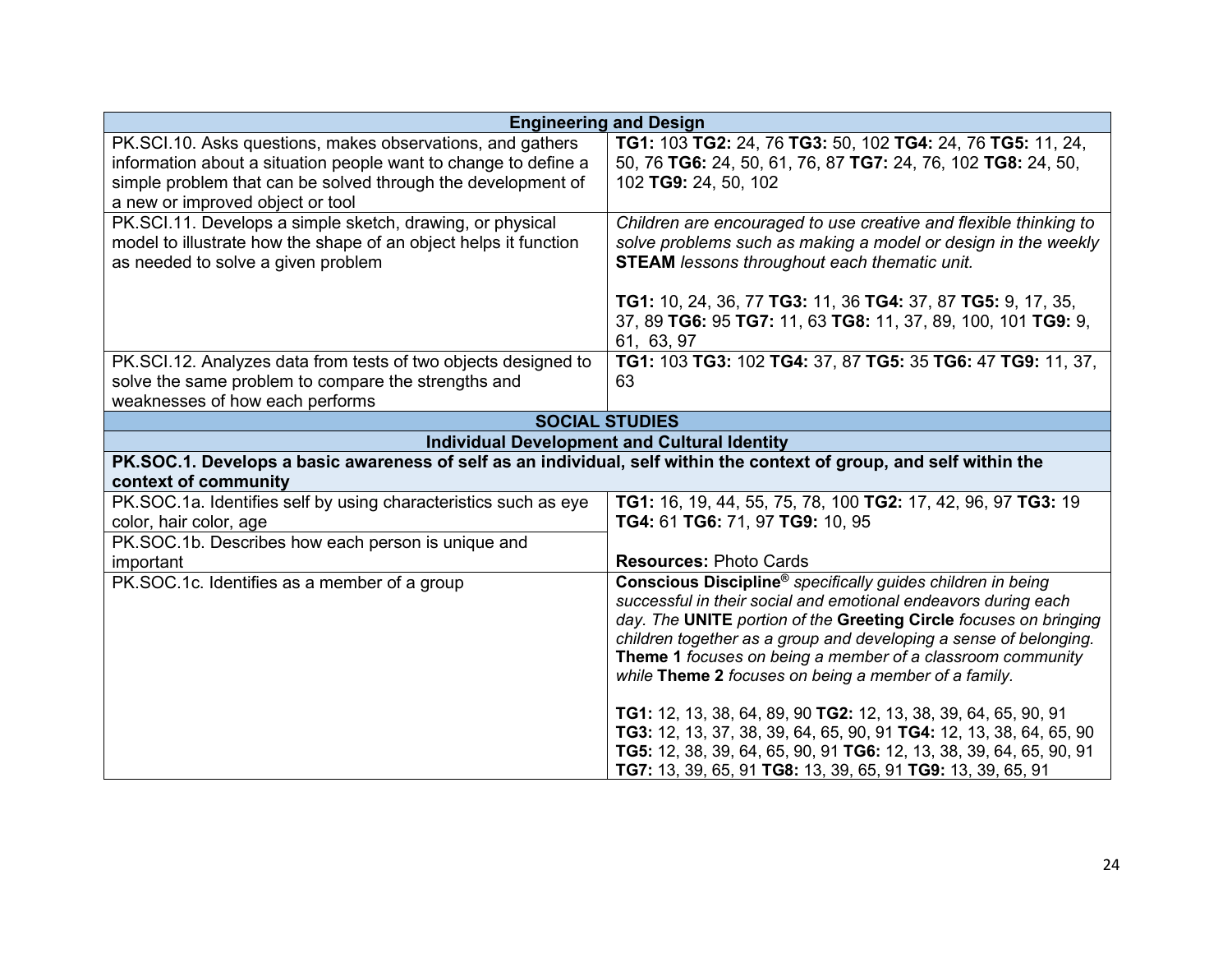| PK.SOC.2. Demonstrates awareness and appreciation of their own culture and other cultures |                                                                                      |
|-------------------------------------------------------------------------------------------|--------------------------------------------------------------------------------------|
| PK.SOC.2a. Talks about and/or shows items related to cultural                             | Cultural Responsiveness reminders are embedded across all                            |
| traditions. [E.g. Describes some of the dances, foods, and                                | content areas of the curriculum. Opportunities to explore events,                    |
| special events related to culture                                                         | celebrations, and holidays of the local community and culture                        |
|                                                                                           | are encouraged in each theme. Frog Street Pre-K Welcome                              |
|                                                                                           | <b>Guide: Foundations for Implementation Guide encourages</b>                        |
|                                                                                           | teachers to be inclusive and culturally responsive as a habit of                     |
|                                                                                           | mind to all. (pages 94-95)                                                           |
|                                                                                           |                                                                                      |
|                                                                                           | TG1: 13 TG2: 11, 16, 17, 34, 35 TG3: 22, 34, 62, 69, 88 TG4:                         |
|                                                                                           | 9, 17, 71 TG5: 38, 75 TG6: 35 TG8: 44 TG9: 95                                        |
| PK.SOC.2b. Describes own community and/or cultural group                                  | TG1: 19, 44 TG2: 16, 17, 48, 96, 97 TG3: 19 TG4: 61 TG6: 71,                         |
|                                                                                           | 97 TG9: 10                                                                           |
|                                                                                           | <b>Civic Ideals and Practices</b>                                                    |
| PK.SOC.3. Demonstrates an understanding of roles, rights, and responsibilities            |                                                                                      |
| PK.SOC.3a. Recognizes community workers and their roles and                               | Theme 1, Week 1 focuses on My School and Theme 2,                                    |
| responsibilities (e.g., asks questions about and shows an                                 | Weeks 1 and 2 focuses on My Family. In each of these                                 |
| interest in the community jobs                                                            | lessons, the roles and responsibilities of family, school, and                       |
|                                                                                           | community are discussed.                                                             |
|                                                                                           | TG1: 19 TG2: 17, 19, 21, 26, 68 TG3: 8, 11, 15, 16, 17, 19, 20,                      |
|                                                                                           | 21, 26, 50 TG5: 19 TG9: 89, 95                                                       |
|                                                                                           |                                                                                      |
|                                                                                           | <b>Resources: Photo Cards</b>                                                        |
| PK.SOC.3b. Recognizes that people depend on community                                     | TG3: 8,10, 11, 16-17, 18-19, 21, 68-69 TG5: 11, 16-17, 18-19                         |
| helpers to provide goods and services                                                     | TG9: 24-25, 102-103                                                                  |
|                                                                                           |                                                                                      |
|                                                                                           | <b>Resources: Photo Cards</b>                                                        |
| PK.SOC.3c. Identifies the tools and equipment that correspond                             | TG3: 8, 11, 16, 20, 21 TG5: 19                                                       |
| to various roles and jobs                                                                 |                                                                                      |
| PK.SOC.3d. Recognizes that all children and adults have roles,                            | Theme 1, Week 1 focuses on My School and Theme 2,                                    |
| rights, and responsibilities at home, school, and the community                           | Weeks 1 and 2 focuses on My Family. In each of these                                 |
|                                                                                           | lessons, the roles and responsibilities of family, school, and                       |
|                                                                                           | community are discussed.                                                             |
|                                                                                           |                                                                                      |
|                                                                                           | <b>TG1:</b> 19 <b>TG2:</b> 17, 19, 21, 26, 68 <b>TG3:</b> 8, 11, 15, 16, 17, 19, 20, |
|                                                                                           | 21, 26, 50 TG5: 19 TG9: 89, 95                                                       |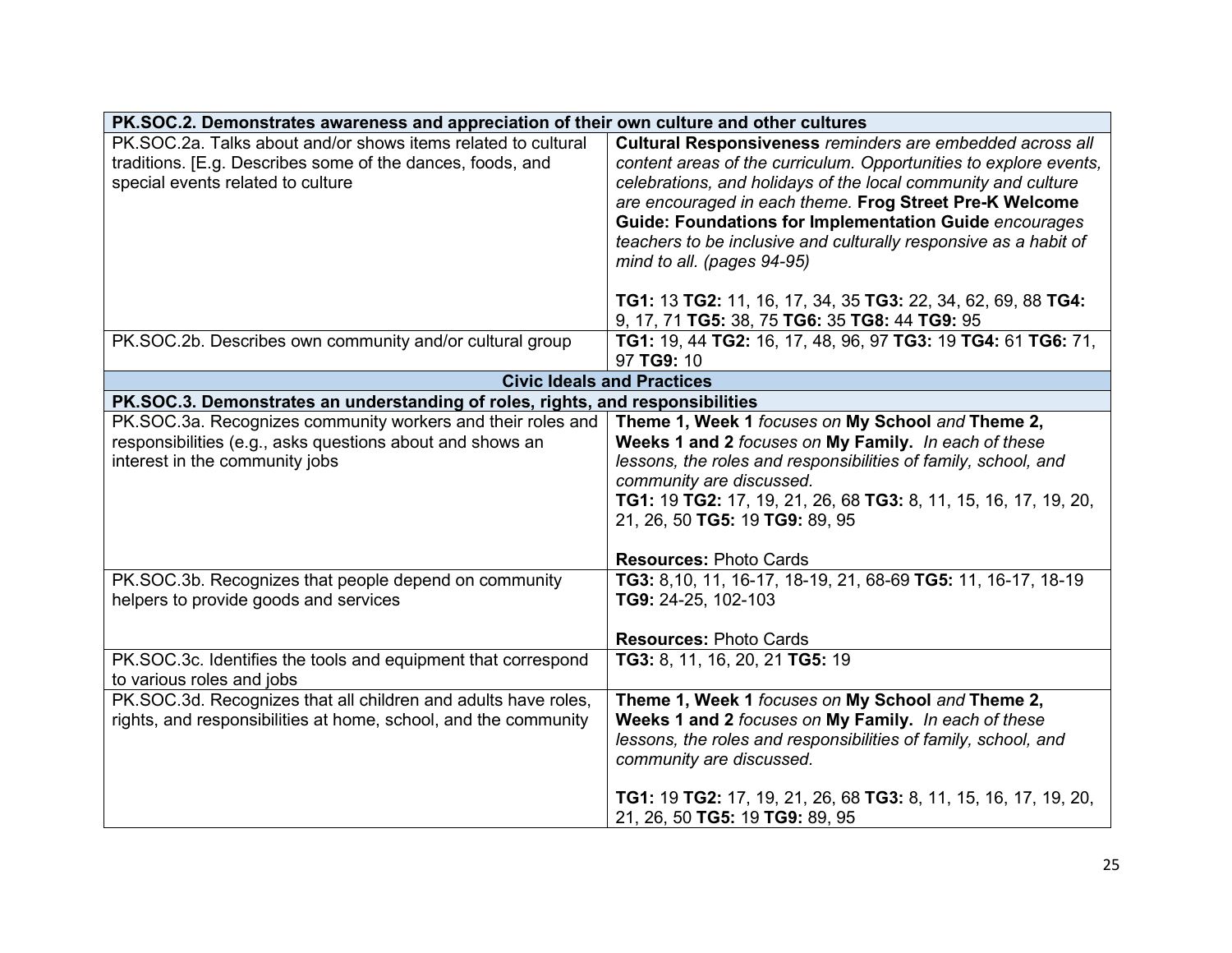|                                                                                         | <b>Resources: Photo Cards</b>                                      |
|-----------------------------------------------------------------------------------------|--------------------------------------------------------------------|
| PK.SOC.4. Begins to learn basic civic and democratic principles                         |                                                                    |
| PK.SOC.4a. Expresses that rules are for everyone                                        | <b>Conscious Discipline®</b> specifically guides children in being |
| PK.SOC.4b. Identifies rules that protect themselves and others                          | successful in their social and emotional endeavors throughout      |
| PK.SOC.4c. Describes possible consequences when rules are                               | the day. The COMMIT portion of the Greeting Circle (pages          |
| not followed                                                                            | 13, 39, 65, 91 in each Teacher's Guide) focuses on                 |
|                                                                                         | challenging children to commit to make wise and independent        |
|                                                                                         | choices as a responsible member of the class, understanding        |
|                                                                                         | rules to protect and the consequences of their choices.            |
|                                                                                         | TG1: 9, 50, 52 TG2: 9, 10, 36, 87, 88 TG3: 8 TG5: 24, 50, 76,      |
|                                                                                         | 99, 101 TG6: 24, 73, 76 TG7: 9, 24, 76, 86, 102 TG8: 24, 63,       |
|                                                                                         | 89 TG9: 24, 50, 102                                                |
| PK.SOC.4d. Participates in making group rules and/or rules for                          | TG1: 13, 39, 65, 104 TG2: 13, 39, 65, 91TG3: 13, 39, 65, 91        |
| daily routines and transitions                                                          | TG4: 13, 39, 65, 91 TG5: 13, 39, 65, 91 TG6: 13, 39, 65, 91        |
| PK.SOC.4e. Follows rules and may remind others of the rules                             | TG7: 13, 39, 65, 91 TG8: 8, 13, 39, 65, 91 TG9: 13, 39, 65, 91     |
| PK.SOC.4f. Demonstrates preferences and choices by                                      | TG2: 69 TG4: 18, 20, 26 TG5: 14, 71 TG6: 100-101                   |
| participating when the class votes to make simple decisions                             |                                                                    |
|                                                                                         | Geography, Humans and the Environment                              |
| PK.SOC.5 Demonstrates knowledge of the relationship between people, places, and regions |                                                                    |
| PK.SOC.5a. Identifies features of own home and familiar places                          | TG1: 63 TG2: 11 TG5: 11 TG6: 44, 63, 71 TG7: 89 TG8: 89            |
| PK.SOC.5b. Names the street, neighborhood, city and/or town                             |                                                                    |
| where they live                                                                         |                                                                    |
| PK.SOC.5c. Uses words that indicate direction, position and                             | TG1: 36, 48, 48, 49 TG2: 23, 37 TG3: 22, 23 TG4: 74, 75 TG5:       |
| relative distance                                                                       | 75 TG6: 48, 62, 74, 75 TG9: 49, 75                                 |
| PK.SOC.5d. Creates representations of topographical features                            | The Sensory Center and Construction Center engage                  |
| in art work, and/or while playing with blocks, sand or other                            | children to create representations of features in their own        |
| materials                                                                               | environments using art materials, blocks, and sand.                |
|                                                                                         | TG1: 51, 63, 77, 87 TG2: 9, 35, 61, 87, 102 TG3: 9, 89 TG4:        |
|                                                                                         | 35, 36, 62, 88 TG5: 10, 36, 61, 87, 89 TG6: 10, 36, 62, 88 TG7:    |
|                                                                                         | 10, 61, 87, 89 TG8: 9, 35, 61, 87, 102 TG9: 9, 35, 63              |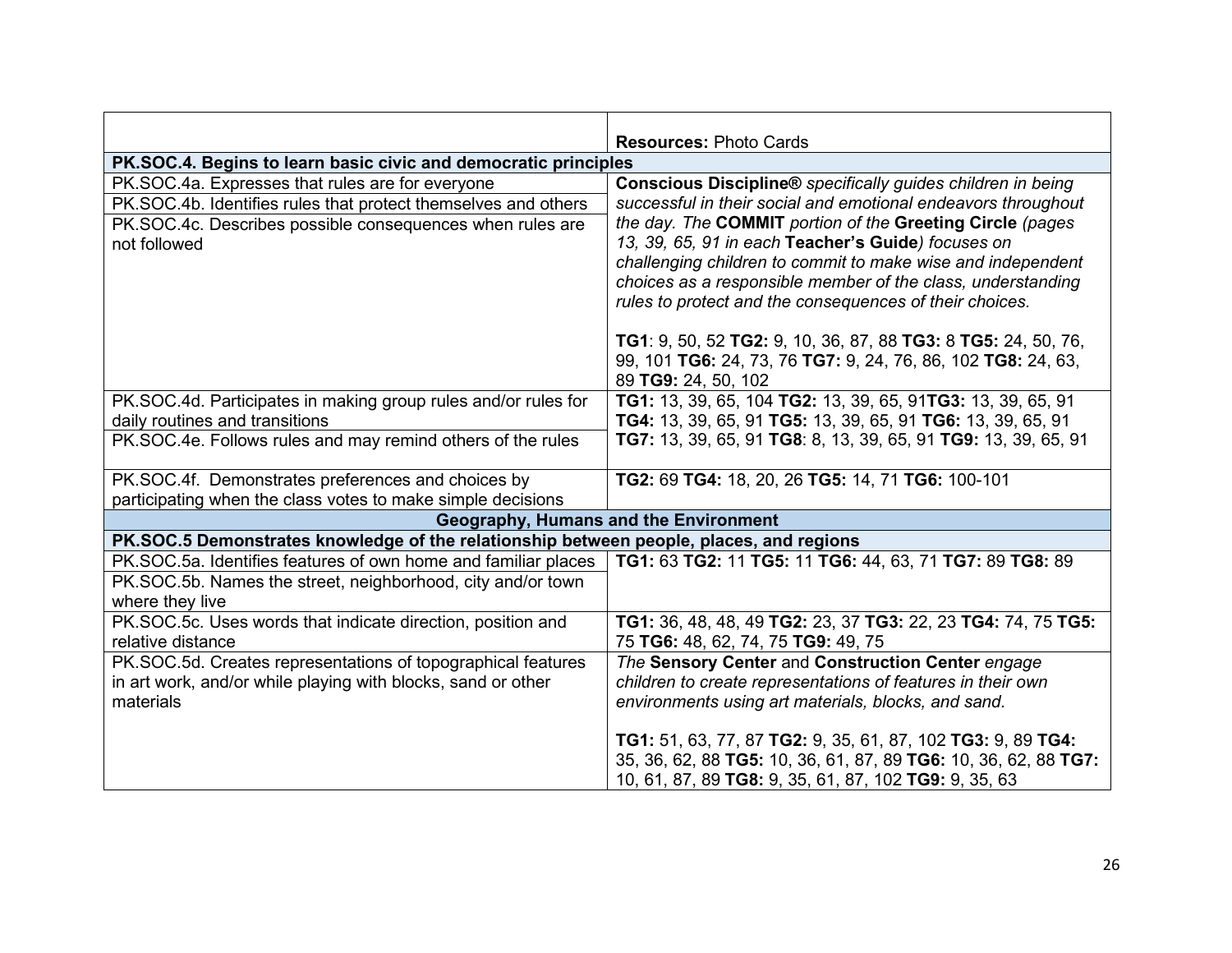| <b>Time, Continuity and Change</b>                                                                                   |                                                                    |
|----------------------------------------------------------------------------------------------------------------------|--------------------------------------------------------------------|
| PK.SOC.6. Develops an understanding of how people and things change over time and how to relate past events to their |                                                                    |
| present and future activities                                                                                        |                                                                    |
| PK.SOC.6a. Identifies routines and common occurrences in                                                             | TG1: 16, 17, 19, 20, 24, 26, 44, 99 TG2: 17, 45, 96, 97 TG3:       |
| own life                                                                                                             | 11, 17, 21, 38 TG6: 96, 97, 102 TG9: 17, 22, 23, 90, 95            |
| PK.SOC.6b. Identifies changes over time in themselves, their                                                         | TG1: 17, 19, 26 TG3: 11, 99 TG5: 11, 17 TG6: 69 TG9: 10, 22,       |
| families, and in the wider community                                                                                 | 23, 24, 36                                                         |
| PK.SOC.6c. Retells important events in sequential order                                                              | TG1: 97 TG2: 18, 43, 71 TG3: 45, 71, 99 TG4: 17, 41, 43, 44,       |
|                                                                                                                      | 61, 69 TG5: 11, 68 TG7: 9, 21 TG8: 36, 62 TG9: 95                  |
| PK.SOC.6d. Demonstrates interest in current events that relate                                                       | Cultural Responsiveness reminders are embedded across all          |
| to family, culture, and community                                                                                    | content areas of the curriculum. Opportunities to explore events,  |
|                                                                                                                      | celebrations, and holidays of the local community and various      |
|                                                                                                                      | cultures are encouraged in each theme. Frog Street Pre-K           |
|                                                                                                                      | <b>Welcome Guide: Foundations for Implementation Guide</b>         |
|                                                                                                                      | encourages teachers to be inclusive and culturally responsive as a |
|                                                                                                                      | habit of mind to all. (pages 94-95)                                |
|                                                                                                                      | TG1: 13 TG2: 11, 16, 17, 34, 35 TG3: 22, 34, 62, 69, 88 TG4: 9,    |
|                                                                                                                      | 17, 71 TG5: 38, 75 TG6: 35 TG8: 44 TG9: 95                         |
| PK.SOC.6e. Uses words and phrases that differentiate between                                                         | Opportunities to explore ways children and their families change   |
| events that happen in the past, present and future, e.g., uses                                                       | over time are encouraged in Theme 9 Changes, Week 4: Then          |
| phrases like "when I was a baby" or "before I moved to my new                                                        | and Now. Frog Street Pre-K Welcome Guide: Foundations              |
| house"                                                                                                               | for Implementation Guide encourages teachers to be inclusive       |
|                                                                                                                      | and culturally responsive as a habit of mind to all. (pages 94-95) |
|                                                                                                                      |                                                                    |
|                                                                                                                      | TG9: 86, 87, 88, 89, 90, 94, 96, 97, 98, 99, 104                   |
|                                                                                                                      | <b>Economic Systems</b>                                            |
| PK.SOC.7. Develops a basic understanding of economic concepts within a community                                     |                                                                    |
| PK.SOC.7a. Recognizes that goods and services may be                                                                 | TG3: 8, 11, 16-17, 18-19, 21, 68-69 TG5: 11, 16-17, 18-19          |
| purchased using different forms of payment, (e.g., coins, paper                                                      | TG9: 24-25, 102-103                                                |
| money, checks, electronic payment, credit cards, vouchers,                                                           |                                                                    |
| food assistance programs)                                                                                            |                                                                    |
| <b>The Arts</b>                                                                                                      |                                                                    |
| <b>Dance</b>                                                                                                         |                                                                    |
| PK.ARTS.1. Creates Dance                                                                                             |                                                                    |
| PK.ARTS.1a. Expresses and engages using movement                                                                     | Music and Movement engages children daily, using various           |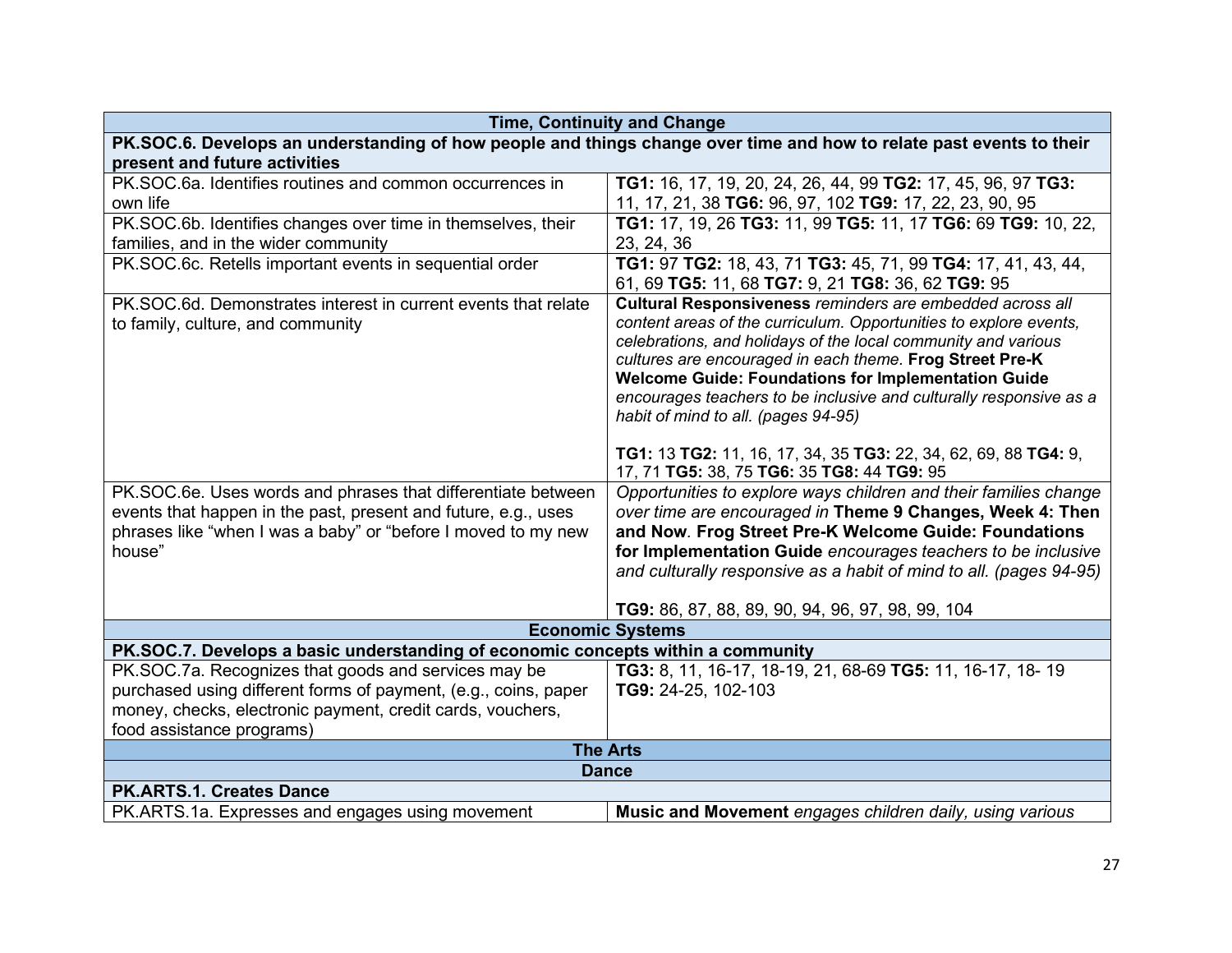| elements and skills (locomotor and non-locomotor) to a series of<br>sensory stimuli (e.g., music, visual cues)<br>PK.ARTS.1b. Moves in spontaneous and imaginative ways to<br>music, songs, rhythm, and silence                                                                                                                                          | types of music, movement and instruments. Additional activities<br>are included in the Practice Centers so that children can repeat<br>or create additional dance or movement to those learned in the<br>Music and Movement portion of the day.<br>TG1: 12, 14, 15, 22, 37, 41, 47, 48, 49, 67, 72, 90, 101, 102,<br>103 TG2: 15, 41, 64, 67, 75, 93 TG3: 12, 15, 38, 41, 64, 67, 90,<br>93 TG4: 12, 15, 38, 41, 64, 67, 93 TG5: 15, 21, 38, 41, 47, 64,<br>67, 89, 90, 93, 97 TG6: 12, 15, 38, 41, 64, 67, 90, 93, 99 |
|----------------------------------------------------------------------------------------------------------------------------------------------------------------------------------------------------------------------------------------------------------------------------------------------------------------------------------------------------------|------------------------------------------------------------------------------------------------------------------------------------------------------------------------------------------------------------------------------------------------------------------------------------------------------------------------------------------------------------------------------------------------------------------------------------------------------------------------------------------------------------------------|
| PK.ARTS.2. Performs Dance                                                                                                                                                                                                                                                                                                                                |                                                                                                                                                                                                                                                                                                                                                                                                                                                                                                                        |
| PK.ARTS.2a. Demonstrates basic full-body locomotor<br>movements (crawl, walk, run), non-locomotor movements<br>(bend, twist, reach) and spatial relationships (over, under,<br>around) while moving in general space<br>PK.ARTS.2b. Identifies the speed of a dance (for example fast<br>vs. slow) and move to varied rhythmic sounds at different tempo | Music and Movement engages children daily, using various<br>types of music, movement and instruments. Additional activities<br>are included in the Practice Centers so that children can repeat<br>or create additional dance or movement to those learned in the<br>Music and Movement portion of the day.                                                                                                                                                                                                            |
| PK.ARTS.2c. Moves with opposing qualities (loose/tight,<br>light/heavy, shaky/smooth) and explores movement with simple<br>props in response to verbal cues or expressive music                                                                                                                                                                          | TG1: 12, 14, 15, 22, 37, 41, 47, 48, 49, 67, 72, 90, 101, 102,<br>103 TG2: 15, 41, 64, 67, 75, 93 TG3: 12, 15, 38, 41, 64, 67, 90,<br>93 TG4: 12, 15, 38, 41, 64, 67, 93 TG5: 15, 21, 38, 41, 47, 64,<br>67, 89, 90, 93, 97 TG6: 12, 15, 38, 41, 64, 67, 90, 93, 99                                                                                                                                                                                                                                                    |
| PK.ARTS.3. Responds to Dance                                                                                                                                                                                                                                                                                                                             |                                                                                                                                                                                                                                                                                                                                                                                                                                                                                                                        |
| PK.ARTS.3a.Identifies a movement in a dance by repeating it<br>PK.ARTS.3b. Demonstrates observed or performed movements<br>originating from diverse dance genres (e.g., tap, ballet,<br>contemporary) and imitate those dance movements<br>PK.ARTS.3c. Observes a movement and shares impressions                                                        | Music and Movement engages children daily, using various<br>types of music, movement and instruments. Additional activities<br>are included in the Practice Centers so that children can repeat<br>or create additional dance or movement to those learned in the<br>Music and Movement portion of the day.                                                                                                                                                                                                            |
|                                                                                                                                                                                                                                                                                                                                                          | TG1: 12, 14, 15, 22, 37, 41, 47, 48, 49, 67, 72, 90, 101, 102,<br>103 TG2: 15, 41, 64, 67, 75, 93 TG3: 12, 15, 38, 41, 64, 67, 90,<br>93 TG4: 12, 15, 38, 41, 64, 67, 93 TG5: 15, 21, 38, 41, 47, 64,<br>67, 89, 90, 93, 97 TG6: 12, 15, 38, 41, 64, 67, 90, 93, 99                                                                                                                                                                                                                                                    |
| <b>PK.ARTS.4. Connects to Dance</b>                                                                                                                                                                                                                                                                                                                      |                                                                                                                                                                                                                                                                                                                                                                                                                                                                                                                        |
| PK.ARTS.4a. Recognizes the expression of emotion while<br>watching or performing a dance<br>PK.ARTS.4b. Demonstrates a dance movement experienced at<br>home or elsewhere                                                                                                                                                                                | Music and Movement engages children daily, using various<br>types of music, movement and instruments. Additional activities<br>are included in the Practice Centers so that children can repeat<br>or create additional dance or movement to those learned in the                                                                                                                                                                                                                                                      |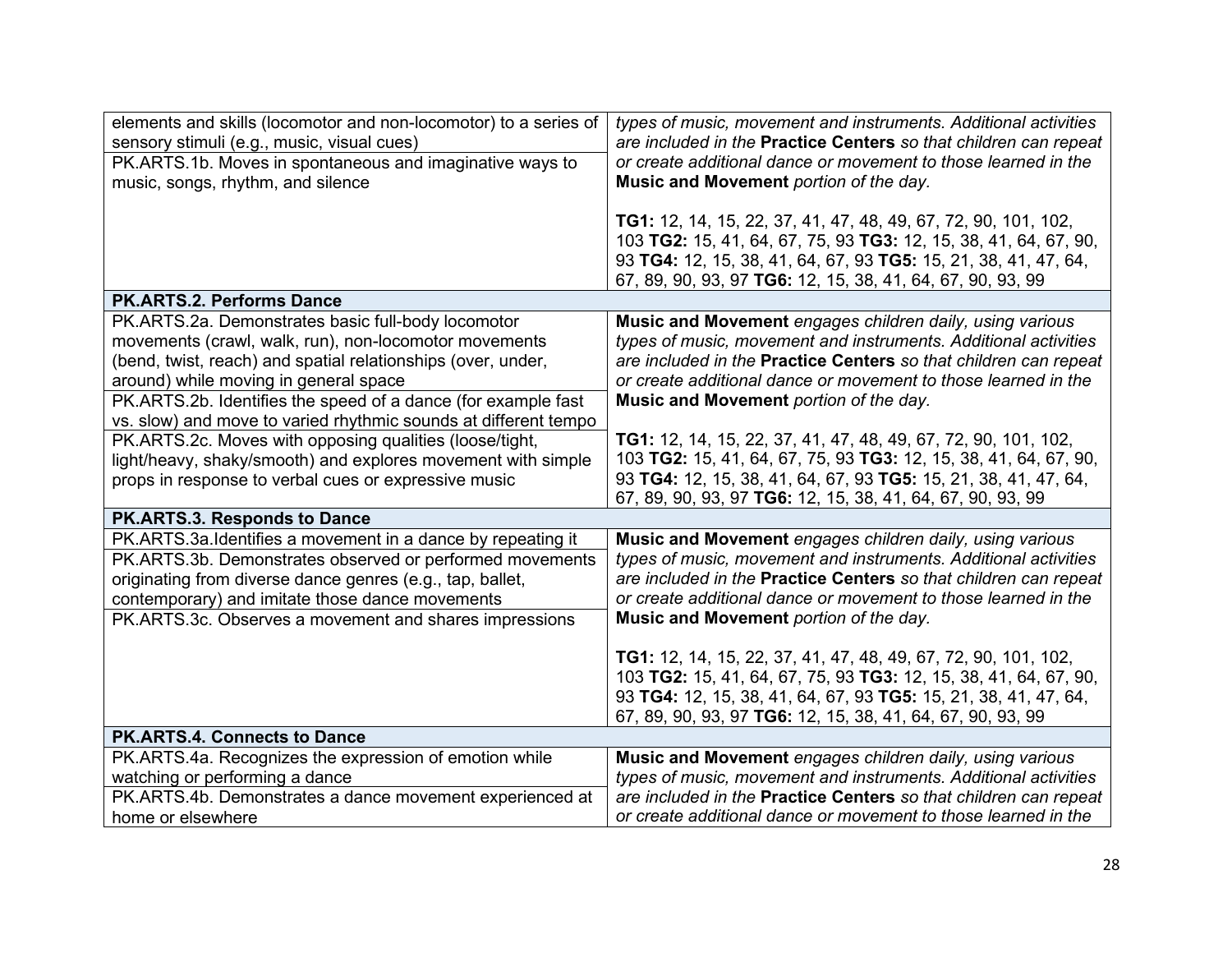| PK.ARTS.4c. Observes a work of dance, replicates movements      | Music and Movement portion of the day.                            |
|-----------------------------------------------------------------|-------------------------------------------------------------------|
| and asks questions about the choreography                       |                                                                   |
|                                                                 | TG1: 12, 14, 15, 22, 37, 41, 47, 48, 49, 67, 72, 90, 101, 102,    |
|                                                                 | 103 TG2: 15, 41, 64, 67, 75, 93 TG3: 12, 15, 38, 41, 64, 67, 90,  |
|                                                                 | 93 TG4: 12, 15, 38, 41, 64, 67, 93 TG5: 15, 21, 38, 41, 47, 64,   |
|                                                                 | 67, 89, 90, 93, 97 TG6: 12, 15, 38, 41, 64, 67, 90, 93, 99        |
|                                                                 | <b>Media Arts</b>                                                 |
| <b>PK.ARTS.5. Creates Media Arts</b>                            |                                                                   |
| PK.ARTS.5a. Discovers and explores media arts tools             | TG1: 50 TG2: 50-51, 60, 86 TG3: 8, 25, 60, 86 TG4: 8, 22, 24,     |
|                                                                 | 34, 50, 60, 74, 86 TG5: 8, 34, 60, 86, 102 TG6: 8, 34, 60, 86, 89 |
|                                                                 | TG7: 8, 34, 50, 60, 86 TG8: 8, 34, 60, 76, 86 TG9: 8, 34, 60,     |
|                                                                 | 76,86                                                             |
|                                                                 |                                                                   |
|                                                                 | <b>Resources: Photo Cards</b>                                     |
| PK.ARTS.6. Produces Media Arts                                  |                                                                   |
| PK.ARTS.6a. Explores various ways to present media artwork      | TG1: 60, 86 TG2: 50, 51, 60, 86 TG3: 8, 24, 60, 86 TG4: 8, 34,    |
|                                                                 | 50, 60, 86 TG5: 8, 34, 60, 75, 86, 102 TG6: 8, 10, 34, 60, 86,    |
|                                                                 | 100 TG7: 8, 34, 60, 86 TG8: 8, 34, 60, 86 TG9: 8, 34, 60, 86      |
| PK.ARTS.7. Responds and Connects to Media Arts                  |                                                                   |
| PK.ARTS.7a. Explores and discusses the components of a          | TG4: 50-51 TG5: 102-103 TG6: 86, 102, 103 TG7: 37, 50, 51         |
| variety of media artwork (i.e., still and moving images, human- | TG8: 76 TG9: 76, 77                                               |
| made images (like drawings, Claymation) or characters           |                                                                   |
| (puppets), real-life video, text, etc.)                         |                                                                   |
| PK.ARTS.7b. Identifies personal experiences with media          |                                                                   |
| artwork (e.g., talks about where they have seen media artwork,  |                                                                   |
| such as tablets, TV, computers, museums, concerts, classroom    |                                                                   |
|                                                                 | <b>Music</b>                                                      |
| PK.ARTS.8. Creates Music                                        |                                                                   |
| PK.ARTS.8a. Explores and experiences a variety of music and     | Music and Movement engages children daily, using various          |
| favorite musical ideas (e.g., experiments with musical          | types of music, movement and instruments. Additional activities   |
| instruments, makes up silly and rhyming verses, imitates        | are included in the Practice Centers so that children can repeat  |
| rhythmic patterns, uses music to tell stories and express       | or create additional dance or movement to those learned in the    |
| feelings)                                                       | Music and Movement portion of the day.                            |
| PK.ARTS.8b. Shares musical ideas with peers                     |                                                                   |
|                                                                 | TG1: 12, 14, 15, 22, 37, 41, 47, 48, 49, 67, 72, 90, 101, 102,    |
|                                                                 | 103 TG2: 15, 41, 64, 67, 75, 93 TG3: 12, 15, 38, 41, 64, 67, 90,  |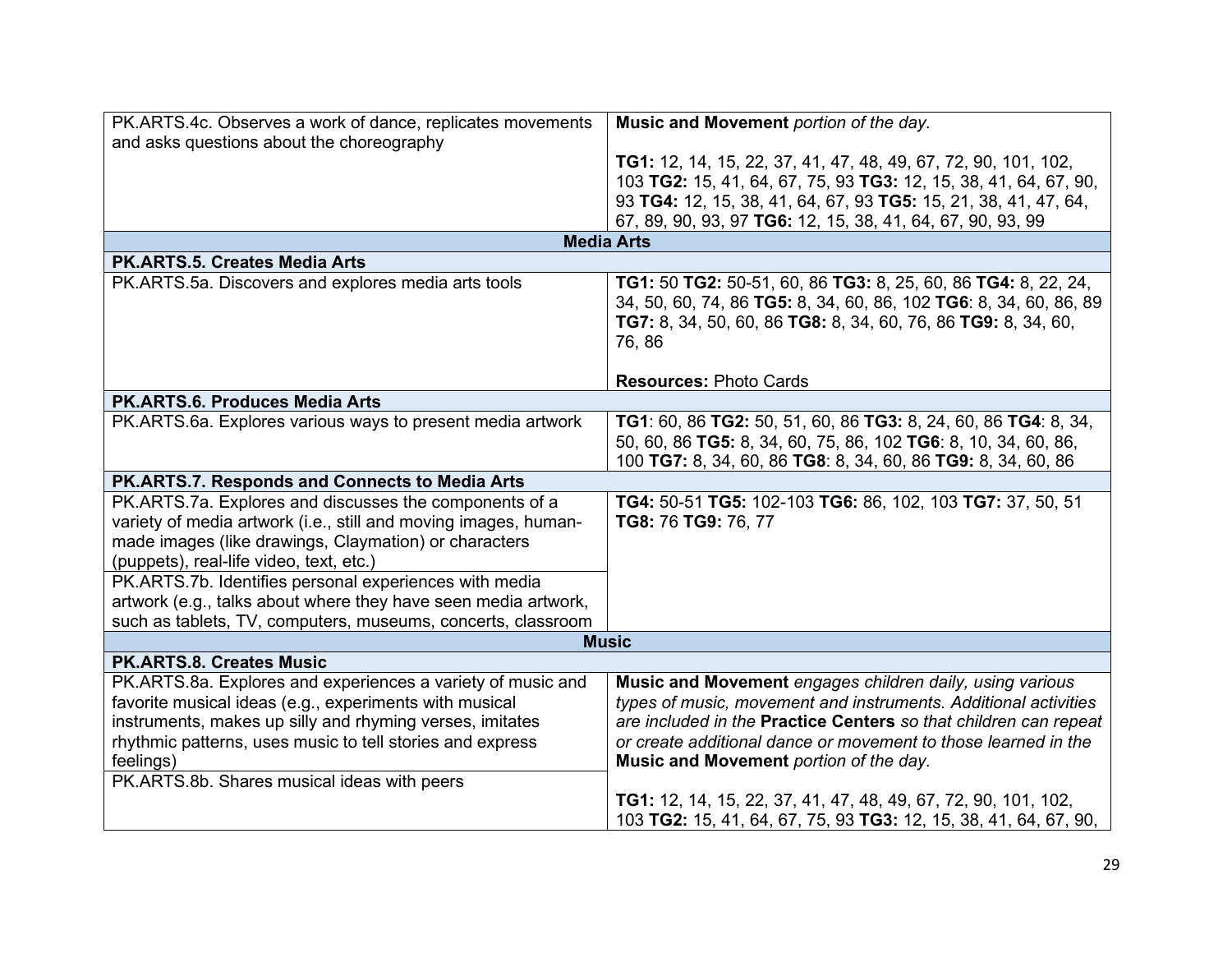|                                                                                                                                                                                                                                                                                    | 93 TG4: 12, 15, 38, 41, 64, 67, 93 TG5: 15, 21, 38, 41, 47, 64,                                                                                                                                                                                                                                             |
|------------------------------------------------------------------------------------------------------------------------------------------------------------------------------------------------------------------------------------------------------------------------------------|-------------------------------------------------------------------------------------------------------------------------------------------------------------------------------------------------------------------------------------------------------------------------------------------------------------|
|                                                                                                                                                                                                                                                                                    | 67, 89, 90, 93, 97 TG6: 12, 15, 38, 41, 64, 67, 90, 93, 99                                                                                                                                                                                                                                                  |
| <b>PK.ARTS.9. Performs Music</b>                                                                                                                                                                                                                                                   |                                                                                                                                                                                                                                                                                                             |
| PK.ARTS.9a. Performs music with expression (e.g., keeping<br>rhythm using instruments, performing through oral, or visual<br>expression- singing songs, moving in time to the music with<br>dance props or bodily movements)                                                       | Music and Movement engages children daily, using various<br>types of music, movement and instruments. Additional activities<br>are included in the Practice Centers so that children can repeat<br>or create additional dance or movement to those learned in the<br>Music and Movement portion of the day. |
|                                                                                                                                                                                                                                                                                    | TG1: 12, 14, 15, 22, 37, 41, 47, 48, 49, 67, 72, 90, 101, 102,<br>103 TG2: 15, 41, 64, 67, 75, 93 TG3: 12, 15, 38, 41, 64, 67, 90,<br>93 TG4: 12, 15, 38, 41, 64, 67, 93 TG5: 15, 21, 38, 41, 47, 64,<br>67, 89, 90, 93, 97 TG6: 12, 15, 38, 41, 64, 67, 90, 93, 99                                         |
| PK.ARTS 9b. Practices and demonstrates what they like about<br>their own performances                                                                                                                                                                                              | TG1: 15, 38, 41, 48, 64, 93 TG2: 15, 41, 67, 93 TG3: 12, 15,<br>38, 41, 67, 93 TG4: 15, 41, 67, 93 TG5: 15, 38, 41, 64, 67, 89,<br>93 TG6: 10, 12, 15, 37, 41, 64, 67, 90, 93 TG7: 41, 67, 93, 95<br>TG8: 15, 67, 93 TG9: 15, 41, 67, 93                                                                    |
| PK.ARTS.10. Responds to Music                                                                                                                                                                                                                                                      |                                                                                                                                                                                                                                                                                                             |
| PK.ARTS.10a. Demonstrates and states personal preference<br>for varied musical selections provided by the teacher<br>PK.ARTS.10b. Explores and demonstrates awareness of the<br>contrasts and expressive of music (i.e., voice/sound quality,<br>tone, dynamics, pitch, and tempo) | Music and Movement engages children daily, using various<br>types of music, movement and instruments. Additional activities<br>are included in the Practice Centers so that children can repeat<br>or create additional dance or movement to those learned in the<br>Music and Movement portion of the day. |
| PK.ARTS.10c. Responds appropriately to aural and visual cues                                                                                                                                                                                                                       | TG1: 12, 14, 15, 22, 37, 41, 47, 48, 49, 67, 72, 90, 101, 102,<br>103 TG2: 15, 41, 64, 67, 75, 93 TG3: 12, 15, 38, 41, 64, 67, 90,<br>93 TG4: 12, 15, 38, 41, 64, 67, 93 TG5: 15, 21, 38, 41, 47, 64,<br>67, 89, 90, 93, 97 TG6: 12, 15, 38, 41, 64, 67, 90, 93, 99                                         |
| <b>PK.ARTS.11. Connects to Music</b>                                                                                                                                                                                                                                               |                                                                                                                                                                                                                                                                                                             |
| PK.ARTS.11a. Explores and imitates sounds found in the<br>environment                                                                                                                                                                                                              | Music and Movement engages children daily, using various<br>types of music, movement and instruments. Additional activities                                                                                                                                                                                 |
| PK.ARTS.11b. Imagines and describes places, times, and<br>reasons for making and listening to music                                                                                                                                                                                | are included in the Practice Centers and Outdoor Activities<br>so that children can repeat or create additional dance or                                                                                                                                                                                    |
| PK.ARTS.11c. Performs/explores folk music from a variety of<br>cultures                                                                                                                                                                                                            | movement to those learned in the Music and Movement<br>portion of the day.                                                                                                                                                                                                                                  |
| PK.ARTS.11d. Performs/explores music that tells a story,                                                                                                                                                                                                                           |                                                                                                                                                                                                                                                                                                             |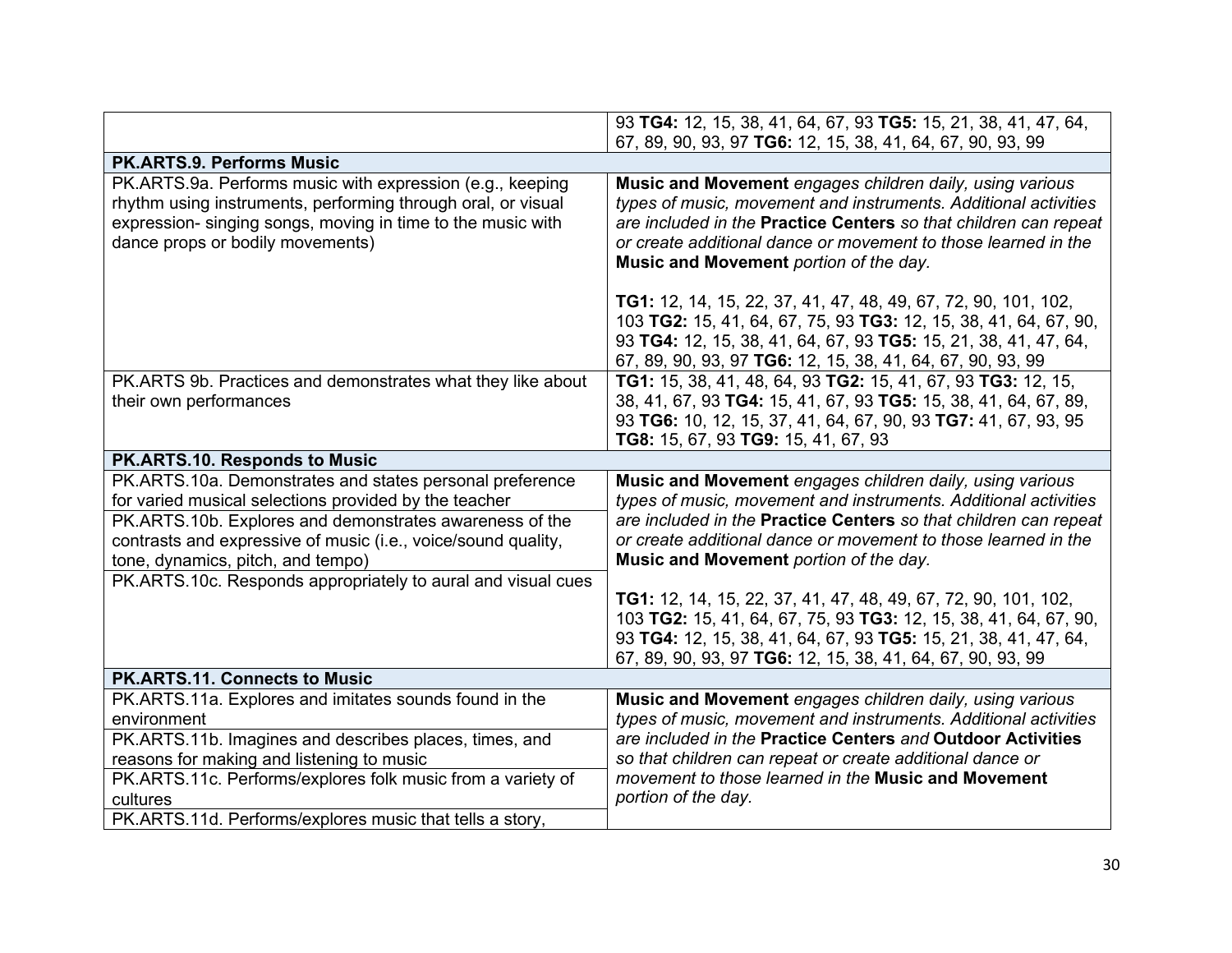| adding physical movements and/or experimenting with loudness<br>and softness (dynamics) and tempo to add expressivity and<br>enhance story                                     | TG1: 12, 14, 15, 22, 37, 41, 47, 48, 49, 67, 72, 90, 101, 102,<br>103 TG2: 15, 41, 64, 67, 75, 93 TG3: 12, 15, 38, 41, 64, 67, 90,<br>93 TG4: 12, 15, 38, 41, 64, 67, 93 TG5: 15, 21, 38, 41, 47, 64,<br>67, 89, 90, 93, 97 TG6: 12, 15, 38, 41, 64, 67, 90, 93, 99 |
|--------------------------------------------------------------------------------------------------------------------------------------------------------------------------------|---------------------------------------------------------------------------------------------------------------------------------------------------------------------------------------------------------------------------------------------------------------------|
|                                                                                                                                                                                | <b>Theater</b>                                                                                                                                                                                                                                                      |
| <b>PK.ARTS.12. Creates Theatrical Arts</b>                                                                                                                                     |                                                                                                                                                                                                                                                                     |
| PK.ARTS.12a. Transitions between imagination and reality in<br>dramatic play                                                                                                   | Children are invited to engage in retelling or reenacting imaginary<br>tales and recreating real life scenarios through dramatic play in the<br>Read Aloud lessons and in the Pretend and Learn Center.                                                             |
|                                                                                                                                                                                | TG1: 11, 46, 89 TG2: 41, 61, 87, 88, 89 TG3: 22, 37 TG4: 63, 89,<br>102 TG5: 11, 19 TG6: 11, 35, 37, 67, 87, 89 TG7: 8, 11, 61, 67,<br>88, 93 TG8: 63 TG9: 89                                                                                                       |
| PK.ARTS.12b. Uses non-representational materials to create<br>props, puppets, and costume pieces for dramatic play<br>PK.ARTS.12c. Uses gestures, words, sounds, and movements | The daily Music and Movement activities allow children to<br>demonstrate creativity, imagination, and inventiveness. Pretend<br>and Learn and Gross Motor Practice Centers invite children to                                                                       |
| in dramatic play                                                                                                                                                               | use their own creativity and imagination to recreate<br>experiences/ideas.                                                                                                                                                                                          |
|                                                                                                                                                                                | TG1: 35, 89, 91 TG2: 10, 36, 37, 62, 63, 74 TG3: 9, 10, 22, 48, 61,<br>67, 87 TG4: 9, 35, 61, 97 TG5: 67, 69, 87, 88 TG6: 11, 63, 89<br>TG7: 71, 89 TG8: 93 TG9: 15, 36                                                                                             |
| PK.ARTS.13. Performs Theatrical Arts                                                                                                                                           |                                                                                                                                                                                                                                                                     |
| PK.ARTS.13a. Identifies characters and setting in dramatic play<br>or guided drama                                                                                             | Children are invited to engage in retelling or reenacting imaginary<br>tales and recreating real life scenarios through dramatic play in the                                                                                                                        |
| PK.ARTS.13b. Engages in dramatic play to tell known stories                                                                                                                    | Read Aloud lessons and in the Pretend and Learn Center.                                                                                                                                                                                                             |
| and newly imagined stories (i.e., re-enacts a story or creates<br>their own story to act out)                                                                                  | TG1: 11, 46, 89 TG2: 41, 61, 87, 88, 89 TG3: 22, 37 TG4: 63, 89,                                                                                                                                                                                                    |
| PK.ARTS.13c. Uses body and voice to communicate emotions                                                                                                                       | 102 TG5: 11, 19 TG6: 11, 35, 37, 67, 87, 89 TG7: 8, 11, 61, 67,<br>88, 93 TG8: 63 TG9: 89                                                                                                                                                                           |
| in dramatic play                                                                                                                                                               |                                                                                                                                                                                                                                                                     |
| PK.ARTS.14. Responds to Theatrical Arts                                                                                                                                        |                                                                                                                                                                                                                                                                     |
| PK.ARTS.14a. Identifies preferences in dramatic play (i.e.,<br>express their own feelings, roles, and use of materials)                                                        | TG1: 35, 89, 91 TG2: 10, 36, 37, 62, 63, 74 TG3: 9, 10, 22, 48, 61,<br>67, 87 TG4: 9, 35, 61, 97 TG5: 67, 69, 87, 88 TG6: 11, 63, 89<br>TG7: 71, 89 TG8: 93 TG9: 15, 36                                                                                             |
| PK.ARTS.14b. Discusses the experiences of characters in<br>dramatic play                                                                                                       | TG1: 89, 91 TG2: 10, 36, 37, 62, 63, 74 TG3: 9, 10, 22, 48, 61,<br>67, 87 TG4: 9, 35, 61, 97 TG5: 67, 69, 87, 88 TG6: 11, 63, 89<br>TG7: 71, 89 TG8: 93 TG9: 15, 36                                                                                                 |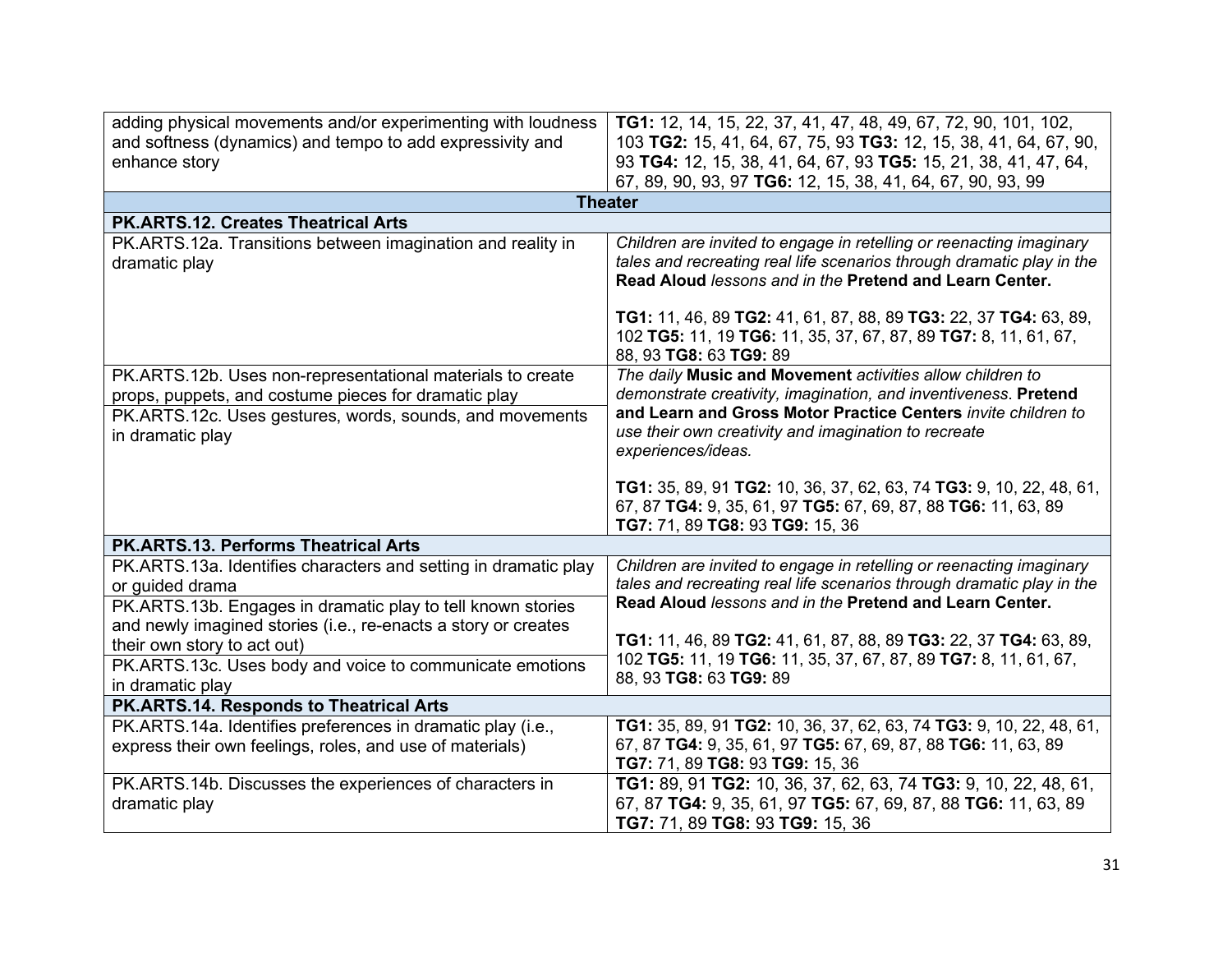| PK.ARTS.14c. Makes connections between themselves and a<br>character                                                                     | TG1: 16, 18, 20, 70 TG2: 21, 42, 44, 45, 70, 71, 96 TG3: 18,<br>19, 42, 44, 63, 71, 94, 95, 96, 97 TG4: 17, 42, 43, 44, 68, 69,                                                                    |
|------------------------------------------------------------------------------------------------------------------------------------------|----------------------------------------------------------------------------------------------------------------------------------------------------------------------------------------------------|
|                                                                                                                                          | 71, 97 TG5: 17, 18, 19, 45, 68, 69, 70, 95 TG6: 17, 18, 19, 43,<br>68, 69, 94, 95, 97 TG7: 45, 68 TG8: 16, 44, 71, 94                                                                              |
| PK.ARTS.15. Connects to Theatrical Arts                                                                                                  |                                                                                                                                                                                                    |
| PK.ARTS.15a. Identifies the similarities between a story and<br>personal experiences in dramatic play                                    | TG1: 16, 18, 20, 70 TG2: 21, 42, 44, 45, 70, 71, 96 TG3: 18,<br>19, 42, 44, 63, 71, 94, 95, 96, 97 TG4: 17, 42, 43, 44, 68, 69,<br>71, 97 TG5: 17, 18, 19, 45, 68, 69, 70, 95 TG6: 17, 18, 19, 43, |
|                                                                                                                                          | 68, 69, 94, 95, 97 TG7: 45, 68 TG8: 16, 44, 71, 94                                                                                                                                                 |
| PK.ARTS.15b. Identifies stories that are similar to one another<br>in dramatic play<br>PK.ARTS.15c. Tells a short story in dramatic play | Children engage in dramatic play in the Pretend and Learn<br>Center with stories from the two daily Read Aloud lessons.<br>Often times the thematic focus will encourage them to make              |
|                                                                                                                                          | comparisons of stories or tell/reenact a story through dramatic<br>play.                                                                                                                           |
|                                                                                                                                          | TG1: 17, 71 TG2: 19, 43, 96 TG3: 19, 42, 95 TG4: 42, 43, 44,<br>45, 69, 97 TG5: 15, 19, 71 TG7: 45 TG8: 70                                                                                         |
|                                                                                                                                          | <b>Visual Arts</b>                                                                                                                                                                                 |
| <b>PK.ARTS.16. Creates Visual Arts</b>                                                                                                   |                                                                                                                                                                                                    |
| PK.ARTS.16a. Engages in self-directed imaginative play with a<br>variety of materials and/or art-making tools                            | TG1: 51, 63, 77, 87 TG2: 9, 35, 61, 87, 102 TG3: 9, 89 TG4:<br>35, 36, 62, 88 TG5: 10, 36, 61, 87, 89 TG6: 10, 36, 62, 88 TG7:<br>10, 61, 87, 89 TG8: 9, 35, 61, 87, 102 TG9: 9, 35, 63            |
| PK.ARTS.16b. Creates, shares and/or talks about art that                                                                                 | TG1: 51, 63, 77, 87 TG2: 9, 35, 61, 87, 102 TG3: 9, 89 TG4:                                                                                                                                        |
| communicates a familiar place or object (e.g., using blocks to                                                                           | 35, 36, 62, 88 TG5: 10, 36, 61, 87, 89 TG6: 10, 36, 62, 88 TG7:                                                                                                                                    |
| build a castle or clay to create a snake)                                                                                                | 10, 61, 87, 89 TG8: 9, 35, 61, 87, 102 TG9: 9, 35, 63                                                                                                                                              |
| PK.ARTS.16c. Shares and talks about personal artwork                                                                                     |                                                                                                                                                                                                    |
| PK.ARTS.17. Presents Visual Arts                                                                                                         |                                                                                                                                                                                                    |
| PK.ARTS.17a. Selects art objects for saving or display,                                                                                  | TG1: 37, 50, 62, 87 TG2: 9, 35, 61, 69, 87, 103 TG3: 9, 63, 77                                                                                                                                     |
| explaining why they are chosen                                                                                                           | TG4: 35, 36, 62, 88 TG5: 10, 36, 45, 50-51, 61, 86, 87, 89, 95,                                                                                                                                    |
| PK.ARTS.17b. Identifies places, both inside and outside of                                                                               | 96, 98 TG6: 10, 36, 62, 76-77 TG7: 8, 10, 61, 87 TG8: 9, 61,                                                                                                                                       |
| school, where art can be displayed or saved                                                                                              | 63, 87, 102-103 TG9: 9, 24-25, 34, 63, 89, 102-103                                                                                                                                                 |
| PK.ARTS.18. Responds to Visual Arts                                                                                                      |                                                                                                                                                                                                    |
| PK.ARTS.18a. Recognizes and shares preferences and/or                                                                                    | TG1: 37, 50, 62, 87 TG2: 9, 35, 61, 69, 87, 103 TG3: 9, 63, 77                                                                                                                                     |
| reactions to art in one's environment                                                                                                    | TG4: 35, 36, 62, 88 TG5: 10, 36, 45, 50-51, 61, 86, 87, 89, 95,                                                                                                                                    |
| PK.ARTS.18b. Distinguishes between images and real object                                                                                |                                                                                                                                                                                                    |
| PK.ARTS.18c. Selects a preferred artwork                                                                                                 | 96, 98 TG6: 10, 36, 62, 76-77 TG7: 8, 10, 61, 87 TG8: 9, 61,<br>63, 87, 102-103 TG9: 9, 24-25, 34, 63, 89, 102-103                                                                                 |